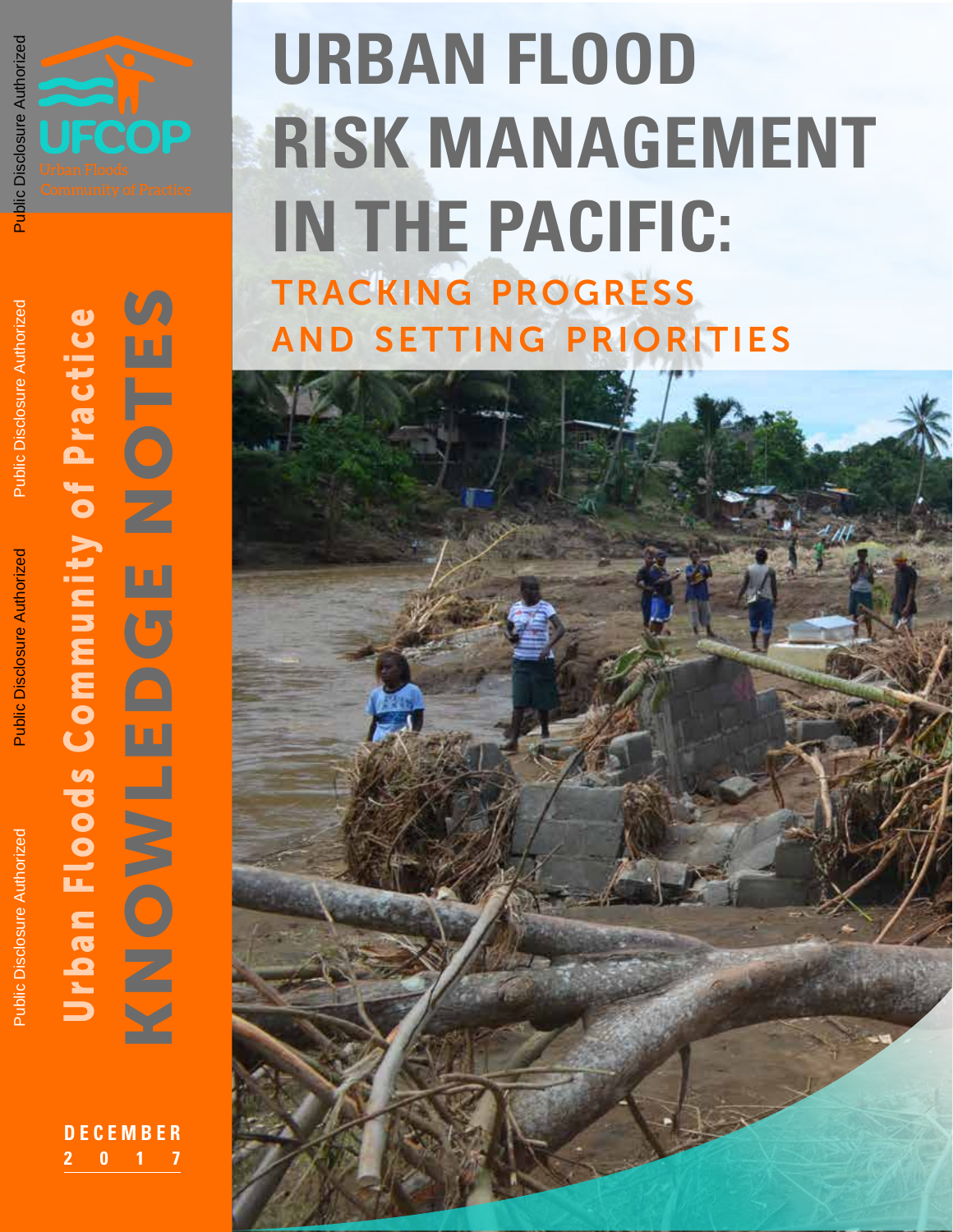|                                                                             | 3  |
|-----------------------------------------------------------------------------|----|
|                                                                             |    |
|                                                                             |    |
|                                                                             |    |
|                                                                             |    |
|                                                                             |    |
|                                                                             |    |
|                                                                             |    |
|                                                                             |    |
|                                                                             |    |
|                                                                             |    |
|                                                                             |    |
| Floodplain development and urbanization 11                                  |    |
|                                                                             |    |
| <b>Tracking Flood Risk Management</b>                                       |    |
| Benchmark 1: Hydrological data                                              |    |
| Benchmark 2: Hazard assessment (mapping)  18                                |    |
| Benchmark 3: Exposure and                                                   |    |
|                                                                             |    |
| Benchmark 5: Flood risk management measures 21                              |    |
| Benchmark 6: Flood modification measures  22                                |    |
| Benchmark 7: Risk-informed land use<br>planning and development controls    | 23 |
| Benchmark 8: Flash flood warning systems <sup>24</sup>                      |    |
| Benchmark 9: Emergency                                                      |    |
|                                                                             |    |
| Benchmark 10: Community preparedness  26                                    |    |
| Benchmark 11: Flood risk                                                    |    |
| Benchmark 12: Flood risk                                                    |    |
|                                                                             |    |
| Priorities for Improving Flood Risk                                         | 29 |
|                                                                             | 29 |
| 2. Involve communities and other stakeholders  30                           |    |
| <b>3.</b> Apply a flood risk management process $30$<br>Improve and sustain |    |
|                                                                             | 30 |
|                                                                             |    |

| Conduct community studies<br>Develop local damage                                         | 30<br>30 |
|-------------------------------------------------------------------------------------------|----------|
| functions for risk assessments                                                            | 31       |
|                                                                                           | 31       |
|                                                                                           | 31       |
|                                                                                           | 32       |
|                                                                                           |          |
|                                                                                           | 32       |
| 6. Preserve and enhance the capacity of river<br>channels and floodplains to convey flows | 32       |
| 7. Reduce exposure and vulnerability                                                      | 32       |
|                                                                                           | 33       |
| Practice risk-informed land use planning                                                  | 33       |
|                                                                                           | 34       |
| Encourage resilient infrastructure                                                        | 34       |
|                                                                                           | 34       |
|                                                                                           | 34       |
| Improve emergency management                                                              | 34       |
|                                                                                           |          |
| Conclusion and Key Messages for Policy Makers 35                                          |          |
| References                                                                                | 37       |
| .<br><b>Annex 1:</b> Tracking Flood Risk                                                  |          |
| Management Practice                                                                       | 41       |
| Benchmark 1: Hydrological data                                                            |          |
| collection/storage/reliability                                                            | 41       |
| Benchmark 2: Hazard assessment (mapping)                                                  | 42       |
| Benchmark 3: Exposure and vulnerability<br>assessment (mapping)                           | 43       |
| Benchmark 4: Risk assessment                                                              | 43       |
| Benchmark 5: Flood risk                                                                   |          |
|                                                                                           | 44       |
| Benchmark 6: Flood modification measures  45                                              |          |
| Benchmark 7: Risk-informed land use<br>planning and development controls                  | 46       |
| Benchmark 8: Flash flood warning systems                                                  | 47       |
|                                                                                           |          |
| Benchmark 9: Emergency management                                                         | 48       |
| Benchmark 10: Community preparedness  49                                                  |          |
| Benchmark 11: FRM governance  51                                                          |          |
| Benchmark 12: FRM process roll out 53                                                     |          |
|                                                                                           |          |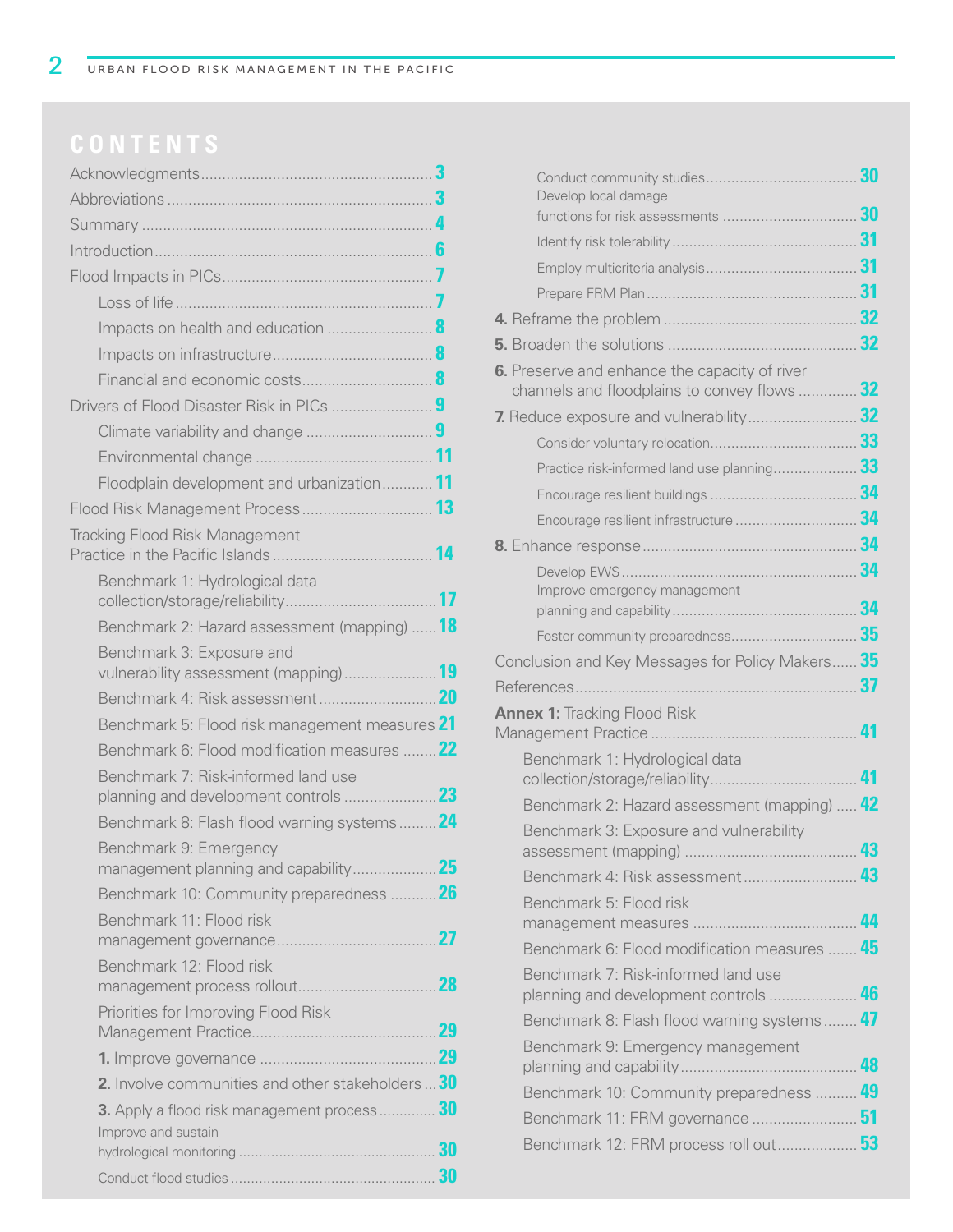### **ACKNOWLEDGMENTS**

**Authors:** Stephen Yeo, Simone Esler, Felix Taaffe, Denis Jordy, and Michael Bonte-Grapentin

We are grateful to many people who gave their time to help us understand flood risk management practices and needs in each country. These include A. Tuifagalele, M. Reddy, N. Khan, and V. Vereivalu (Fiji); F. Nelson, F. Reupena, F. Yandall-Alama, I. Punivalu, M. Iakopo, S. Sesega, and S. Tiatia (Samoa); A. McNeil (Solomon Islands); and P. Korisa and J. Timothy (Vanuatu).

We also extend our thanks to Litea Biukoto (Pacific Community), Steve Clark (Water Technology), Doug Ramsay (National Institute of Water and Atmospheric Research), and Karen Lummis (Australian Department of Foreign Affairs and Trade).

Finally, we thank the following World Bank Group personnel for providing feedback and peer review during the preparation of this report: Abhas Jha, Zuzana Stanton-Geddes, Xiaokai Li, Toshihiro Sonoda, Dzung Huy Nguyen, Joop Stoutjesdijk, Loren Atkins, and Brenden Jongman. Designed by: Johanna Mora. Cover image: Solomon Star

### **ABBREVIATIONS**

| <b>AAD</b>      | Average annual damage                                           | <b>MNRE</b>     | Ministry of Natural Resources                                       |
|-----------------|-----------------------------------------------------------------|-----------------|---------------------------------------------------------------------|
| <b>ADB</b>      | Asian Development Bank                                          |                 | and Environment (Samoa)                                             |
| <b>AEP</b>      | Annual Exceedance Probability                                   | <b>NDMO</b>     | National Disaster Management<br>Office                              |
| <b>CCA</b>      | climate change adaptation                                       | <b>NEOC</b>     | <b>National Emergency Operations</b>                                |
| <b>CRISP</b>    | Community Resilience to Climate<br>and Disaster Risk in Solomon |                 | Centre                                                              |
|                 | Islands Project (World Bank Group)                              | NG <sub>0</sub> | nongovernmental organization                                        |
| <b>DRR</b>      | disaster risk reduction                                         | <b>NIWA</b>     | National Institute of Water and<br>Atmospheric Research (New        |
| <b>EWS</b>      | early warning system(s)                                         |                 | Zealand)                                                            |
| <b>FRM</b>      | flood risk management                                           | <b>Pacific-</b> | Pacific Hydrological Cycle                                          |
| <b>FRMP</b>     | Flood Risk Management Plan                                      | <b>HYCOS</b>    | <b>Observing System</b>                                             |
| <b>GDP</b>      | gross domestic product                                          | <b>PCRAFI</b>   | Pacific Catastrophe Risk                                            |
| <b>GPVURCAP</b> | Greater Port Vila Urban Resilience                              |                 | Assessment and Financing Initiative                                 |
|                 | and Climate Adaptation Plan                                     | <b>PDNA</b>     | Post-Disaster Needs Assessment                                      |
| <b>HEDSUP</b>   | Honiara Economic Development                                    | <b>PIC</b>      | Pacific Island Country                                              |
|                 | Support Programme                                               | <b>PREP</b>     | Pacific Resilience Program                                          |
| <b>HURCAP</b>   | Honiara Urban Resilience and                                    |                 | (World Bank Group)                                                  |
|                 | <b>Climate Action Plan</b>                                      | <b>PUMA</b>     | Planning and Urban Management                                       |
| <b>IWMP</b>     | Integrated Watershed                                            |                 | Agency (Samoa)                                                      |
|                 | Management Plan                                                 | <b>SPC</b>      | Pacific Community                                                   |
| <b>IWRM</b>     | <b>Integrated Water Resources</b><br>Management                 | <b>SPREP</b>    | Secretariat of the Pacific Regional<br><b>Environment Programme</b> |
| <b>JICA</b>     | Japan International                                             | <b>TC</b>       | <b>Tropical Cyclone</b>                                             |
|                 | <b>Cooperation Agency</b>                                       | <b>URMS</b>     | Urban Risk Management Strategy<br>(Vanuatu)                         |

This knowledge note was prepared under the Building Climate and Disaster Resilience in the Pacific program, with financial support from the European Union (EU) in the framework of the ACP-EU Natural Disaster Risk Reduction Program, managed by the Global Facility for Disaster Reduction and Recovery (GFDRR) and the Urban Floods Community of Practice (UFCOP). UFCOP is a global knowledge initiative led by the World Bank with support from GFDRR and others.



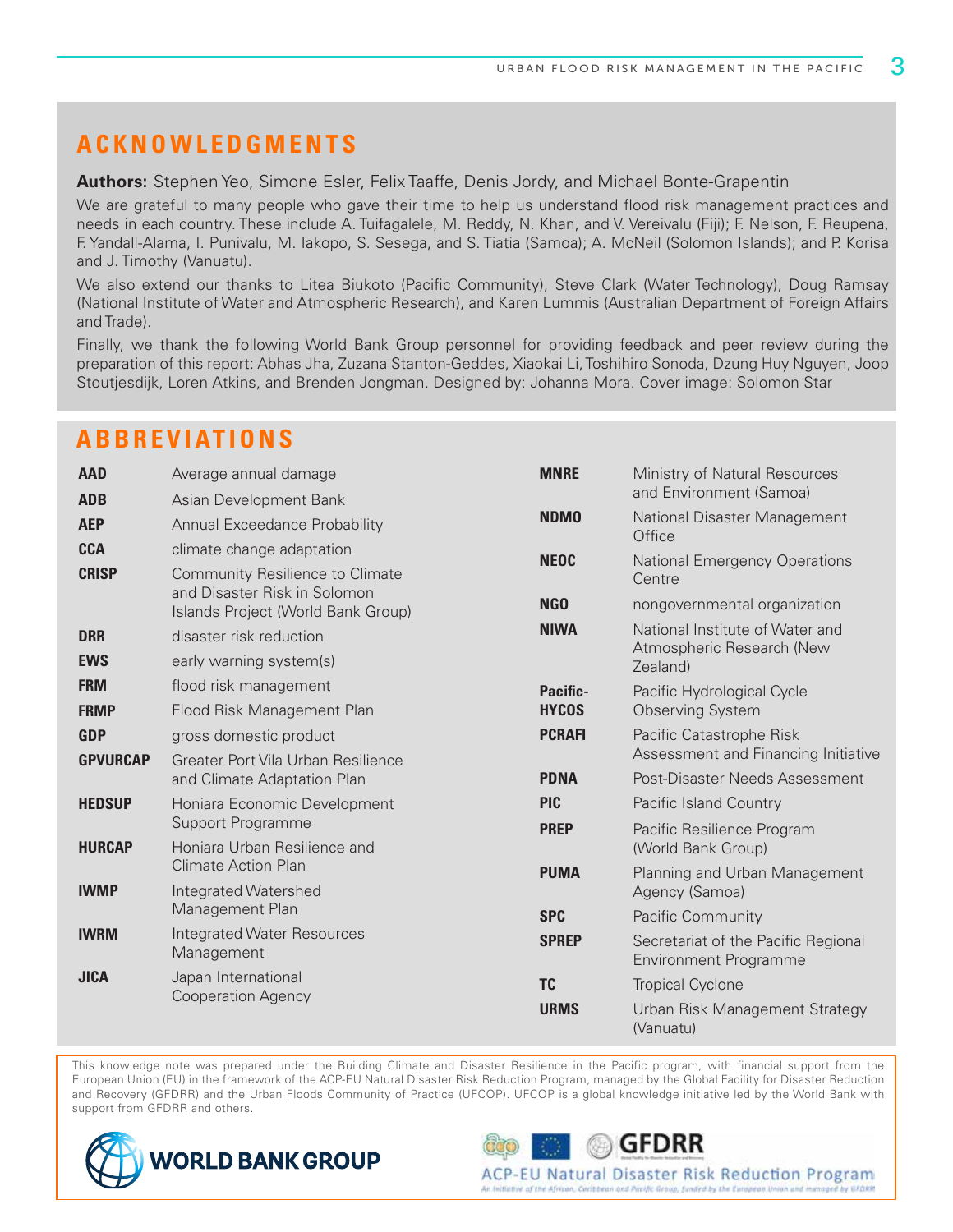### **SUMMARY**

**Floods have caused significant damage to urban communities in Pacific Island Countries (PICs)**. The principal driver of this increasing problem is the growth of exposure to flooding associated with population growth and urbanization. Flood hazards are also expected to increase with climate change.

**This Knowledge Note describes a benchmarking method developed to track the progress of PICs toward best-practice flood risk management (FRM)**. FRM is a process for assessing flood risk, evaluating options to manage the risk, and implementing a strategic plan to reduce risk. The method was applied to assess current urban FRM practices in Fiji, Samoa, the Solomon Islands, and Vanuatu, focusing on riverine flood hazards<sup>1</sup>. The results show the following:

- **•** The quality of hydrological data available for hydrodynamic modeling is generally poor, reflecting institutional and resourcing issues. Nonetheless, in recent years significant advances have been made in flood modeling and mapping for some of the most urbanized floodplains in the region.
- **•** Reasonably good exposure data sets are available for some of the most flood-prone cities and towns in the region, but few studies have assessed the risk to property and life for the full range of floods that may be experienced.
- **•** There has been a tendency for PICs to implement structural works rather than softer solutions, sometimes without comprehensive assessments and engagement.
- **•** Risk-informed land use planning has faced many challenges, including the extent of customary land ownership and the growth of informal settlements, and has been slow to take hold.
- **•** There has been some progress in flood early warning systems, though the "flashy" nature of floods and the maintenance of monitoring and dissemination systems present challenges.
- **•** Although high-level Disaster Management Plans exist, there remains a need for flood hazard subplans, local plans, standard operating procedures, and resourcing and training of personnel.
- **•** Some good initiatives to enhance community preparedness have been implemented, but they need to be better sustained and targeted to address common misperceptions.
- **•** Although various FRM projects have been implemented over recent years, the lack of robust governance arrangements impacts the integration and sustainability of this work.
- **•** PICs have some way to go to achieve an evidence-based, integrated mix of FRM interventions that include both structural and nonstructural measures.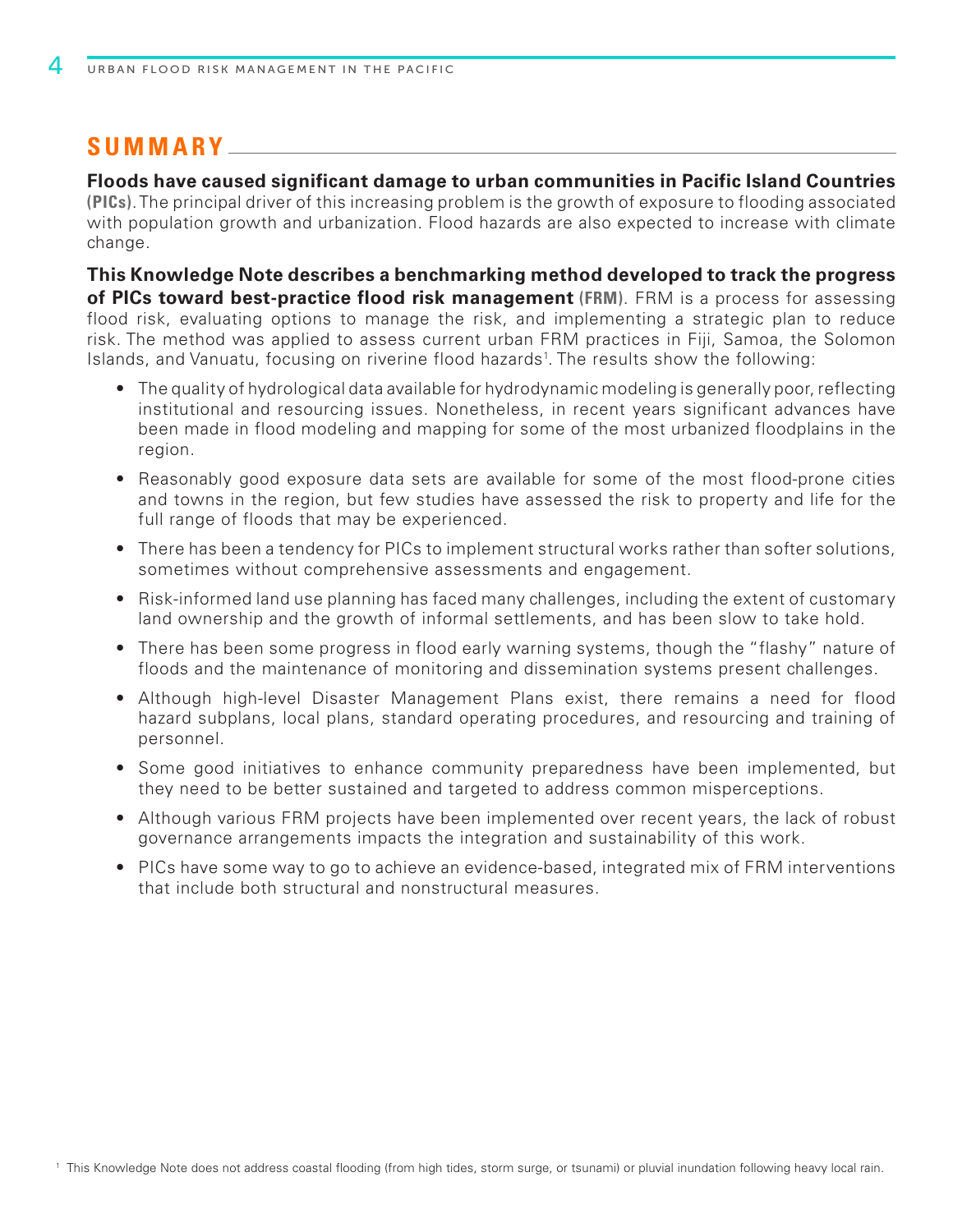#### **Eight priorities for advancing current practice in PICs are proposed:**

- **1.** Develop holistic, integrated, and sustainable FRM governance arrangements.
- **2.** Involve affected communities and other stakeholders from the outset of the FRM process.
- **3.** Apply a flood risk management process that includes efforts to understand the flood risks (through data collection, flood studies, and community studies) and a thorough evaluation of options.
- **4.** Reframe the problem to understand flood risk holistically as the integration of flood hazard, exposure, and vulnerability.
- **5.** Broaden the solutions to draw on a portfolio of structural and nonstructural options, including measures to promote the broader resilience of urban communities.
- **6.** Preserve and enhance the capacity of river channels and floodplains to convey flows.
- **7.** Reduce exposure and vulnerability through risk-informed land use planning, resilient buildings and infrastructure, and voluntary relocation from high-hazard areas.
- **8.** Enhance people's flood awareness, preparedness, and responsiveness through early warning systems, improved emergency management plans and capacities, and locally effective approaches to community readiness.

**Achieving best-practice FRM is challenging, but small steps toward better practice can produce significant beneficial outcomes.** Simply by recognizing two important points—that a process is needed to understand and reduce flood risk, and that flood risk can be addressed through a broad suite of options—countries could move in the right direction.

**The first critical step is to establish in each country a multisectoral forum for the holistic**  and integrated governance of FRM. Such a forum would promote the understanding and application of the FRM process, prioritize investigations and implementation of actions emerging from Flood Risk Management Plans (thus ensuring a coordinated approach among agencies and development partners), and routinely review gains and needs. Regional forums could also facilitate knowledge sharing and inspire continued progress toward the goal of flood-resilient communities in PICs.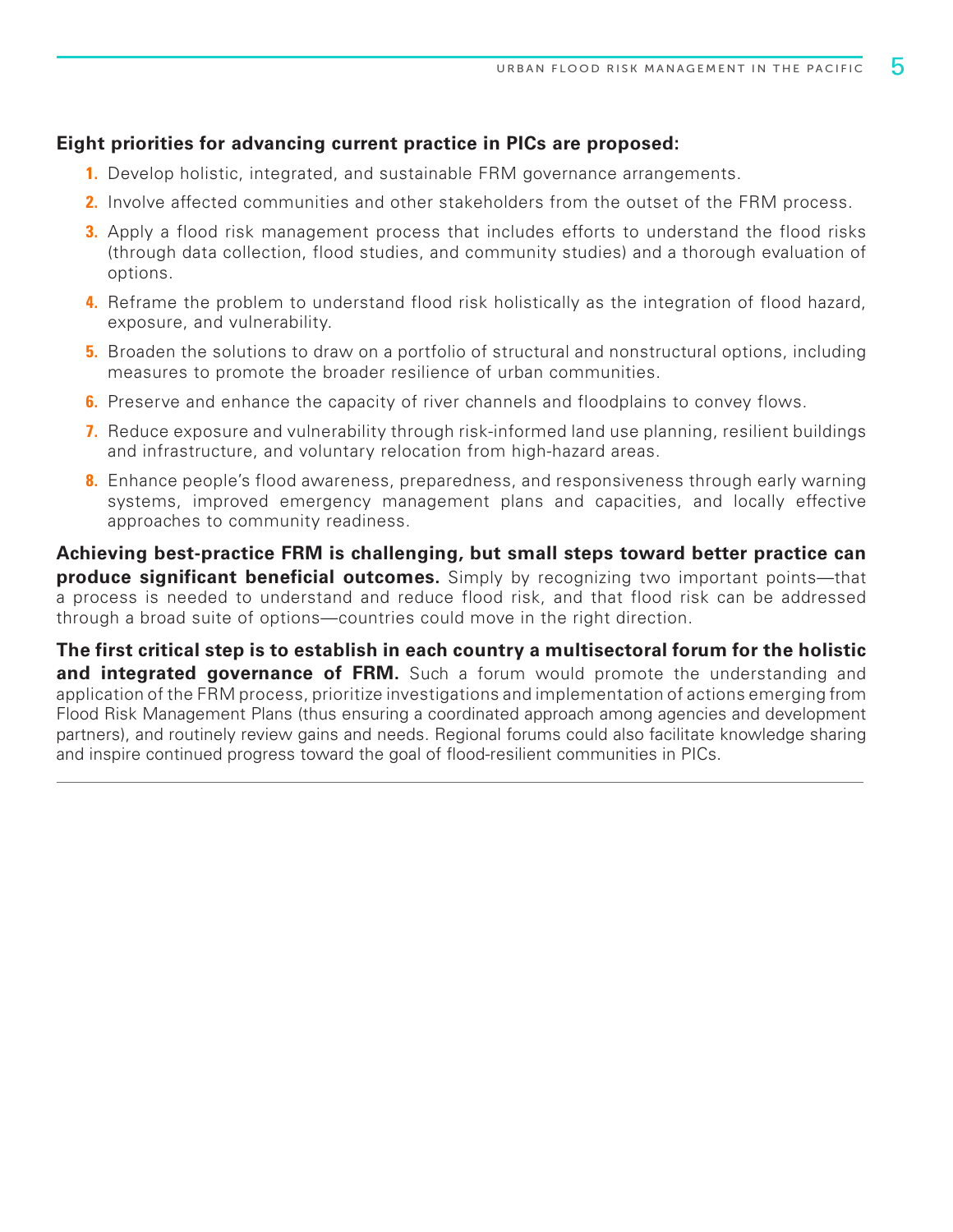### **INTRODUCTION**

**In Pacific Island Countries (PICs), flooding arising from the overflow of rivers and streams has caused significant damage to urban communities.** One approach to reducing the impacts of flooding is to use an integrated FRM. This Knowledge Note describes development of a benchmarking tool to assess current FRM practices and trajectories. Benchmarking helps to advance FRM by identifying gaps in current practice and priorities. With a focus on towns in Fiji, Samoa, the Solomon Islands, and Vanuatu, this Knowledge Note aims to inform the understanding and practice of FRM in PICs, to provide guidance in improving FRM, and ultimately to increase the resilience of Pacific Island communities to this frequently experienced hazard. The development of this guideline for effective disaster risk management is consistent with the priority actions of the Framework for Resilient Development in the Pacific (Pacific Community et al. 2016).

Floods are a frequent and natural occurrence in PICs. Islands in the Pacific Ocean are subject to severe weather from tropical storms that carry torrential rain. The high elevation of volcanic islands some are over 1,000m (table 1)—is also associated with intense rainfalls; for example, 928mm of rain was recorded in 24 hours at one station in Fiji in January 2009, causing severe flooding (Turner 2011). High soil moisture leading to increased runoff has also been implicated in severe floods, including the January and March 2012 floods in western Viti Levu (Kuleshov et al. 2014). Most rivers and streams in these islands are relatively short and steep, leading to swiftly rising water levels. Flooding is characterized by high depths, high velocities, and large debris loads.

| <b>Table 1. Elevation of select Pacific islands</b> |                       |                              |                          |                                                                                                |
|-----------------------------------------------------|-----------------------|------------------------------|--------------------------|------------------------------------------------------------------------------------------------|
| <b>Country</b>                                      | <b>Island</b>         | <b>Mountain</b>              | <b>Maximum elevation</b> | <b>Flood-prone</b><br>cities/towns                                                             |
| Fiji                                                | Viti Levu             | Mount Tomanivi<br>(Victoria) | 1,323m                   | Ba, Greater Suva,<br>Lautoka, Levuka,<br>Nadi, Nausori,<br>Navua, Rakiraki,<br>Sigatoka, Tavua |
|                                                     | Vanua Levu            | <b>Mount Nasorolevu</b>      | 1,032m                   | Labasa                                                                                         |
|                                                     | Upolu                 | <b>Mount Fito</b>            | 1,100m                   | <b>Greater Apia</b>                                                                            |
| <b>Samoa</b>                                        | Savai'i               | <b>Mount Silisili</b>        | 1,858m                   | Salelologa (coastal<br>and pluvial<br>flooding only)                                           |
| <b>Solomon Islands</b>                              | Guadalcanal           | Mount<br>Popomanaseu         | 2,449m                   | Greater Honiara                                                                                |
|                                                     | Malaita               | <b>Mount Kalourat</b>        | 1,435m                   | Auki                                                                                           |
| <b>Vanuatu</b>                                      | Éfaté                 | <b>Mount McDonald</b>        | 647m                     | <b>Greater Port Vila</b>                                                                       |
|                                                     | <b>Espiritu Santo</b> | Mount<br>Tabwemasana         | 1,879m                   | Luganville                                                                                     |

Source: Elevation data from Nunn et al. 2016.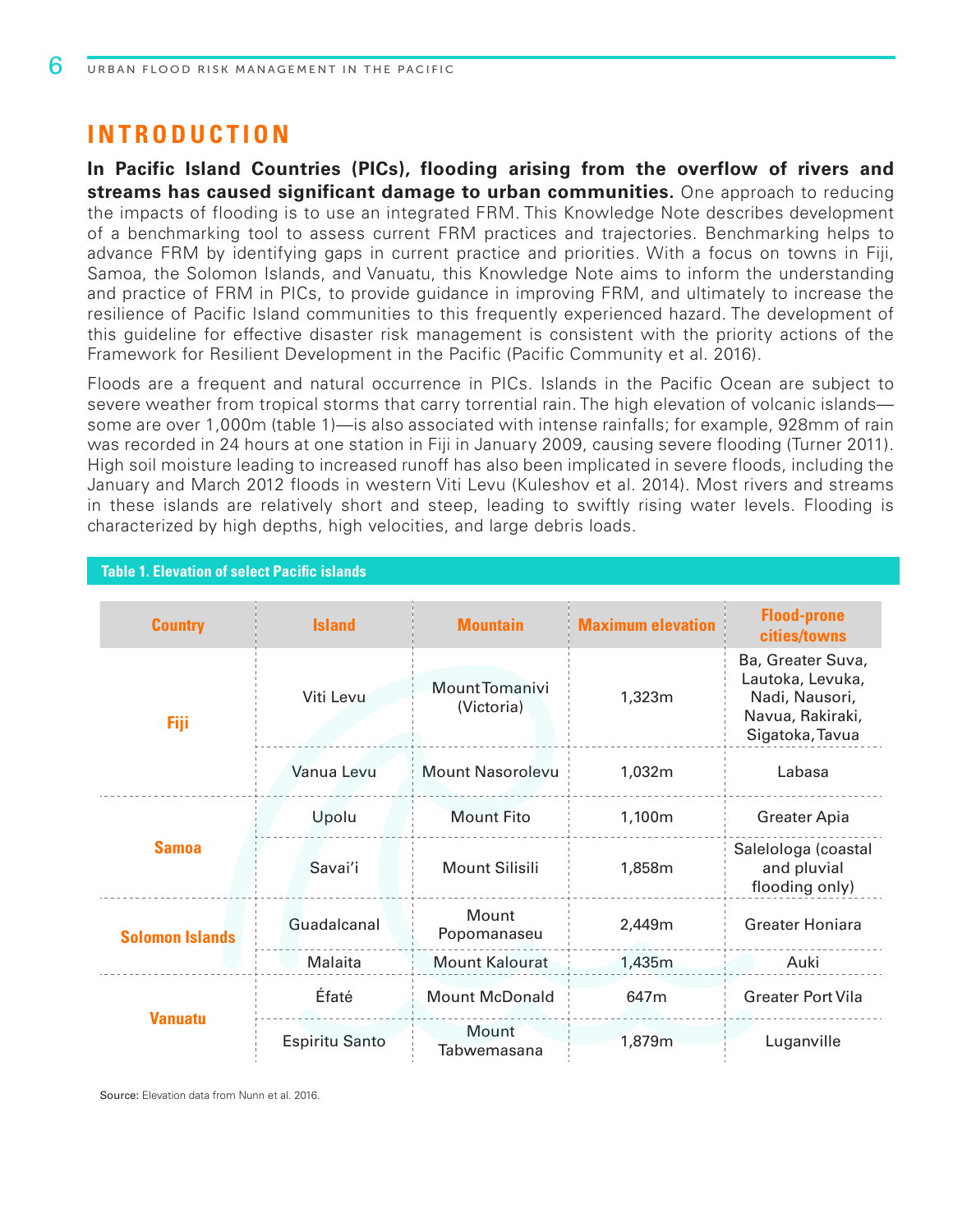### **FLOOD IMPACTS IN PICS**

### Loss of life

**Severe floods that inundate houses have caused tens to hundreds of fatalities in PICs.** Numbers in table 2 provide an indication of the scale of fatalities in several recent floods in Fiji, Samoa, and the Solomon Islands<sup>2</sup>. While they may not appear to be large on an international scale, they represent a major consequence when measured as a proportion of the national population, and they have a pronounced impact on the communities and families directly affected. According to a risk to life model, a Nadi catchment flood with a 1-in-100 chance of occurring or being exceeded in a given year (i.e., one with a 1 percent Annual Exceedance Probability, or AEP) would result in the loss of 12 to 15 lives, even when some warning time was available for partial evacuation (NIWA 2014). The potential for higher loss of life exists. For example, had the Mataniko River flash flood struck Honiara at night, when houses were fully occupied and darkness would have made detection and escape more difficult, several hundreds of lives could have been lost (GoSI 2014). This order of magnitude of disaster fatalities is not unknown in PICs—at least 225 fatalities occurred in Fiji in 1931; and at least 111 fatalities occurred in the Solomon Islands in 1986, when slow-moving tropical cyclones generated severe floods and landslides (Yeo and Blong 2010; Blong and Radford 1993).

#### **Table 2. Estimated human and economic costs of some recent PIC floods**

| <b>Flood</b>                                                                      | <b>Death Toll</b> | <b>Damage and Loss</b>                                            | $%$ GDP            | <b>Source</b>                                                                                                               |
|-----------------------------------------------------------------------------------|-------------------|-------------------------------------------------------------------|--------------------|-----------------------------------------------------------------------------------------------------------------------------|
| Northern Fiji,<br>Jan. 2003                                                       | 16                | F\$105 million <sup>a</sup>                                       | Data not available | NDMO 2003;<br>Yeo 2011                                                                                                      |
| <b>Central Fiji,</b><br>Apr. 2004                                                 | 12                | F\$13 million (Navua<br>only)                                     | Data not available | Holland 2008;<br>Yeo 2011                                                                                                   |
| <b>Western Fiji,</b><br>Jan. 2009                                                 |                   | F\$440 million<br>(government and<br>private losses) <sup>b</sup> | $~17\%$            | Holland 2009;<br>Ambroz 2009;<br>Yeo 2011                                                                                   |
| <b>Western Fiji,</b><br>Jan. 2012                                                 | 8                 | F\$41 million<br>(government only)                                | Data not available | "Fiji Live," May 8,<br>2012, "March floods<br>cost govt<br>\$90 million";<br>Kuleshov et al. 2014                           |
| <b>Western Fiji,</b><br>Mar. 2012                                                 | 12                | F\$90 million<br>(government only)                                | Data not available | Fiji Live," May 8,<br>2018, "March floods<br>cost govt \$90<br>million"; Fiji Times,<br>April 7, 2012,<br>"Loss and grief". |
| Apia, Samoa,<br>Dec. 2012 <sup>c</sup>                                            | 5                 | SAT 465 million                                                   | $~25\%$            | GoS 2013                                                                                                                    |
| <b>Honiara and</b><br><b>Guadalcanal,</b><br><b>Solomon Islands,</b><br>Apr. 2014 | 24                | SI\$787 million                                                   | 9.2%               | GoSI 2014;<br>MHA 2014                                                                                                      |

<sup>2</sup> No flood fatality information was located for Vanuatu.

a. Amount includes wind damage from Tropical Cyclone Ami.

b. Amount is largely based on estimates of damage to houses and businesses in Nadi and Ba, as well as national flood damage assessments to infrastructure, agriculture, etc.

c. Data include wind damage from Tropical Cyclone Evan.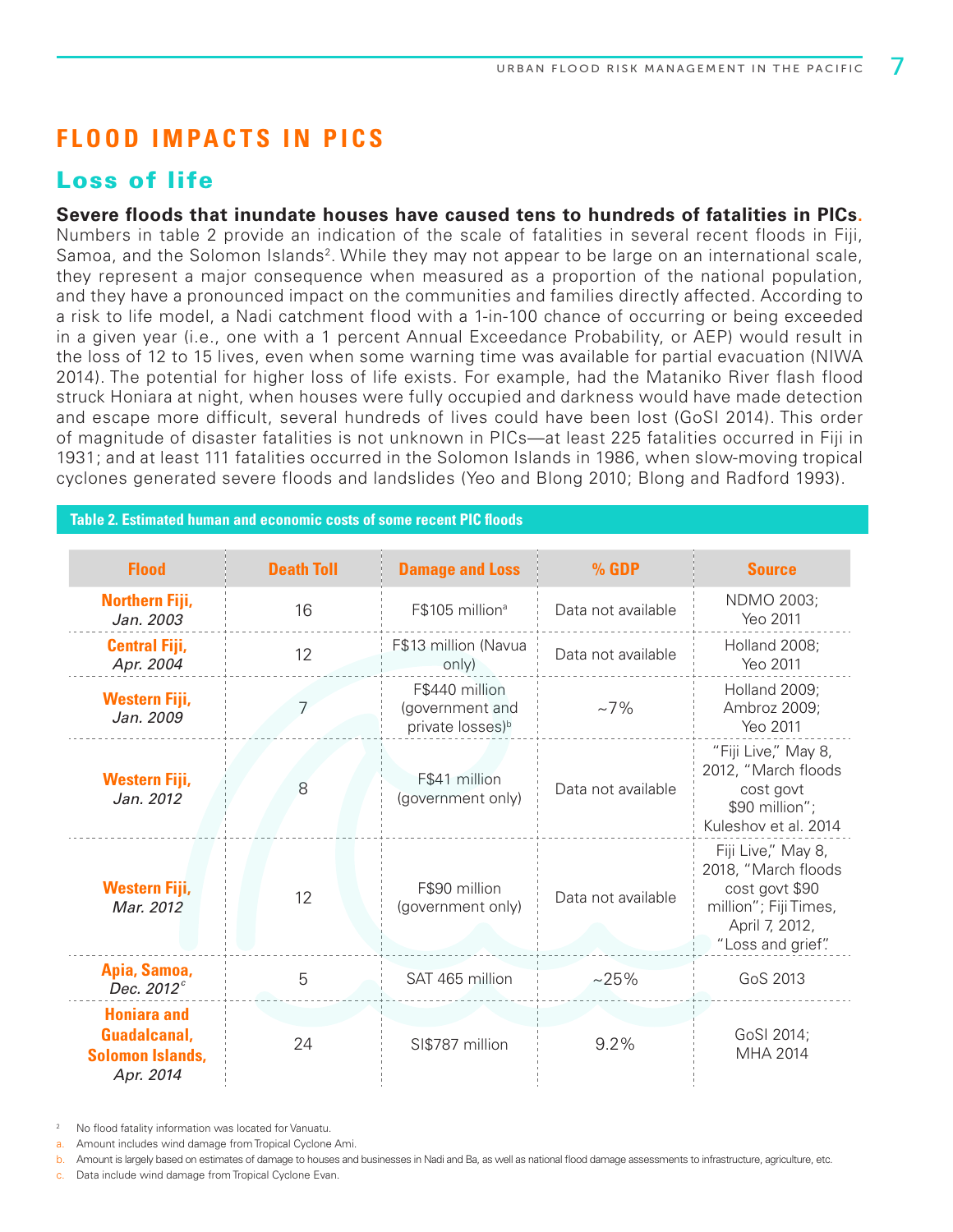**Many flood fatalities have been associated with the risky choice to cross flood waters.**  Actions based on this decision tend to claim relatively few lives per event but make up the majority of total flood fatalities (Yeo 2011). The higher death tolls reflected in table 2 tend to be associated with particularly high floods inundating and destroying houses, as occurred near Labasa in 2003 and Honiara in 2014.

### Impacts on health and education

**Floods have damaged health facilities and had other adverse impacts on health.** Three health clinics in Honiara City sustained damage to building structures as well as contents in the April 2014 flood (GoSI 2014). Health impacts reported after floods include increased incidences of diarrhea, leptospirosis, and typhoid due to contaminated water; increased incidences of dengue fever due to mosquitoes breeding in stagnant water pools; and increased skin infections. Evidence from other countries suggests that floods have large negative implications for children's health, as families cut down on health care in the aftermath of flooding, due to competing requirements for limited family budgets which may be constrained by the need to rebuild.

**Floods have damaged schools and had other adverse impacts on education.** Some schools, such as the Ba Muslim Primary School (Fiji), have been flooded frequently, and inundation of homes has destroyed children's textbooks. Education is disrupted when schools close in anticipation of poor weather and when schools used as evacuation centers are slow to reopen. Evidence from other countries also suggests that floods have large negative implications for children's education, as families recover from economic losses by engaging children in household or economic activities.

### Impacts on infrastructure

#### **Floods have caused major damage to infrastructure, especially to roads, bridges, and**



**water supply pipes exposed to floodwater and flood-borne debris.** The bridges at Ba and Sigatoka in Fiji that were destroyed in the January 1993 flood cost many millions to replace and caused massive disruption to transport in the interim, with significant effect on local economies (Yeo 1998). The 2014 flood in Honiara completely destroyed one bridge over the Mataniko River, causing unprecedented traffic congestion at the remaining bridge and adding to transport costs. In addition, the Solomon Islands international airport was closed for two days due to submergence of the runway and apron (GoSI 2014) (figure 1).

### Financial and economic costs

**Floods have caused substantial damage and loss to PIC economies.** Table 2 lists the estimated financial impacts of several recent floods in Fiji, Samoa, and the Solomon Islands.<sup>3</sup> Even using the incomplete and inconsistently derived data for Fiji,<sup>4</sup> floods since 2004 have cost government and communities more than F\$50 million a year. The damage and loss to private businesses in the low-lying towns of Nadi and Ba represent a high proportion of total financial impacts (Holland 2009; Ambroz 2009). What is not readily detected by viewing raw damage figures is the severe

<sup>3</sup> No flood damage or loss information was located for Vanuatu.

Methods of estimating damages and loss vary between studies. The government of Fiji's estimate of damages from the January<br>and March 2012 floods is low compared to the estimated flood damage from the January 2009 flood, an highest on record.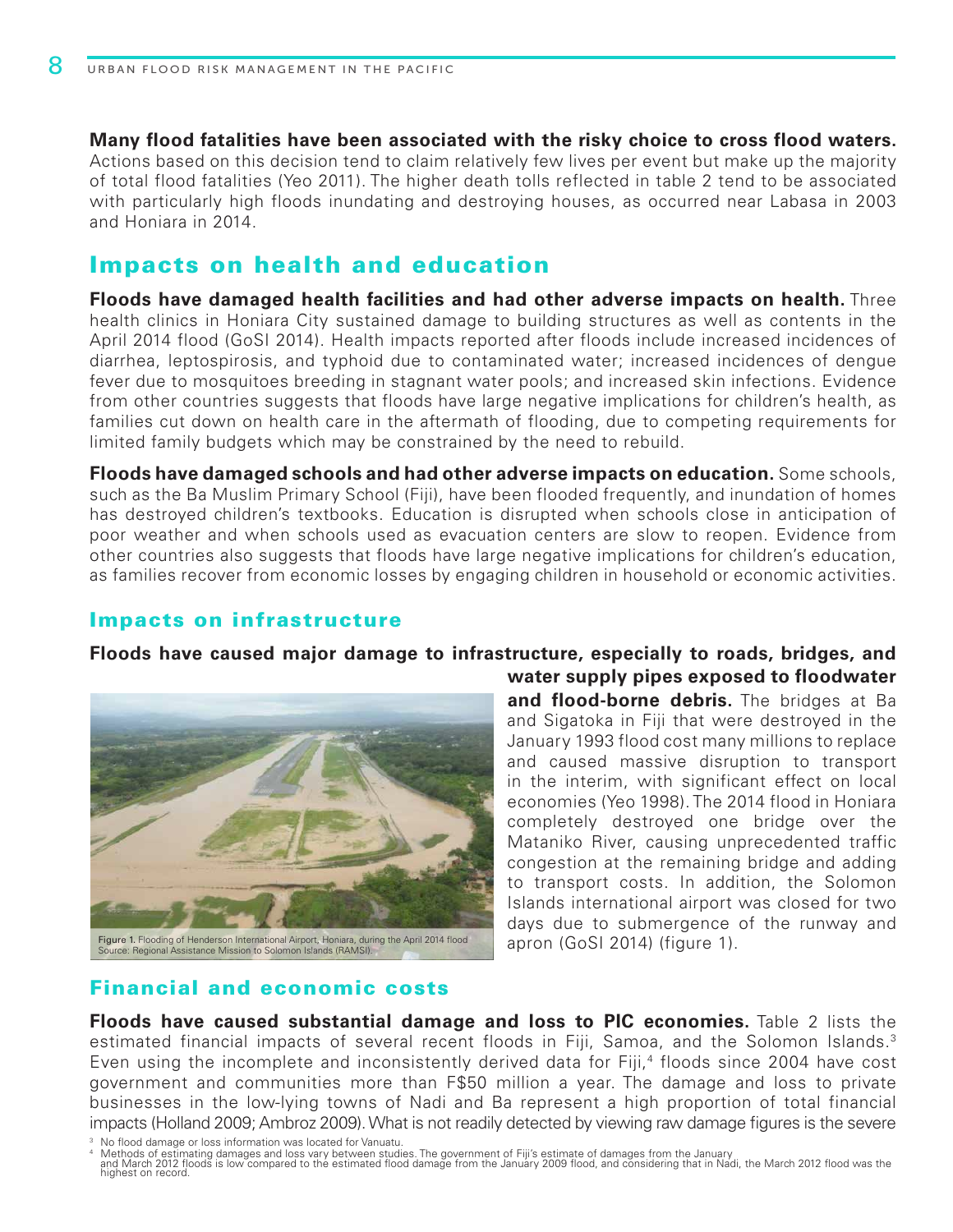impact of flooding on national economies. For example, flooding in and around Honiara in April 2014 had an economic impact equivalent to 9.2 percent of Solomon Islands gross domestic product (GDP). The largest share of damage in that event was sustained to housing (56 percent of damage), followed by transport infrastructure (23 percent). The largest economic loss was for the mining sector (50 percent of economic loss), followed by the agriculture sector (31 percent) (GoSI 2014).

**Flood and exposure models provide an alternative means of estimating potential damages from flooding.** The 1 percent AEP flood in the Nadi River catchment is estimated to cost ~F\$794 million (~US\$380 million) (NIWA 2014). Only one study in the region is known to have estimated the average annual damage (AAD) from flooding. For the Vaisigano catchment in Apia, Samoa, this study estimated ADD at SAT 24,824,000/year (~US\$10 million/year) (Water Technology 2016).<sup>5</sup> Expanding the Pacific Catastrophe Risk Assessment and Financing Initiative (PCRAFI) to include a robust riverine flood module would provide a more comprehensive understanding of potential flood impacts through the region.<sup>6</sup>

### **DRIVERS OF FLOOD DISASTER RISK IN PICS**

**Disaster risk is a function of three interlinked components: hazard, exposure, and vulnerability** (GFDRR 2016). For flood risk in particular, hazard refers to the likelihood and intensity of a flood. Exposure refers to the location and value of people and assets (such as buildings and infrastructure) that are exposed to the flood hazard. Vulnerability is the potential extent to which people and assets may become damaged or disrupted when exposed to a flood event. This section briefly reviews the dynamic flood risk drivers in PICs.

### Climate variability and change

**Floods in PICs are influenced by interannual climate variability (e.g., El Niño–Southern Oscillation, position of South Pacific Convergence Zone) and interdecadal climate variability (e.g., Interdecadal Pacific Oscillation)**. For example, floods at Ba, Fiji, have been much more frequent in La Niña periods (McAneney, van den Honert, and Yeo 2017). But large floods in Fiji can also occur during El Niño periods, typically associated with tropical cyclones (Kostaschuk, Terry, and Raj 2001; Yeo, Blong, and McAneney. 2007; McAneney, van den Honert, and Yeo 2017).

**Climate change is projected to increase damages from riverine flooding in PICs.**  Climate models show high confidence that extreme rainfall events in many PICs will become more frequent and intense (table 3) as emissions continue, though the magnitude of changes is uncertain (Australian Bureau of Meteorology and CSIRO 2014). Given rising sea levels and higher storm surges associated with more intense tropical cyclones, estuarine towns already affected by frequent—and occasionally severe—flooding are likely to experience increasing problems. A study of two catchments in Fiji estimated that with "moderate" climate change, annual flood losses would increase by 90 percent. With "severe" change, annual flood losses could increase by nearly 275 percent (Brown et al. 2014; Daigneault, Brown, and Gawith 2016).<sup>7</sup> In Samoa, the AAD for eight catchments in the greater Apia area is predicted to increase by 42 percent (from SAT 72 million to SAT 102 million) for projected 2100 climate conditions (Water Technology 2016).

<sup>&</sup>lt;sup>5</sup> Previously, Woodruff (2008) estimated the AAD for the Vaisigano catchment at only SAT 620,000/year (~US\$215,000). The much higher AAD estimated by Water Technology (2016) is due to several factors: the new assessment (1) is based on an updated flood frequency assessment that resulted in higher flows for given design floods; (2) has a larger model extent; (3) includes climate change; (4) is based on tailwater levels that include 2100 levels and storm surge (i.e., all low-lying land is inundated); (5) has more complete building layers and replacement costs from PCRAFI; and (6) includes contents and car replacement costs at each building.

<sup>&</sup>lt;sup>6</sup> PCRAFI currently includes catastrophe loss models for earthquake, tsunami, and tropical cyclone. The tropical cyclone model calculates damage caused by tropical cyclone-induced wind, flood from storm surge, and flood from tropical cyclone–induced precipitation. But some assumptions of the model are very coarse, for example, that flood intensity is proportional to cyclone intensity. Yeo, Blong, and McAneney (2007) argued that the size and speed of movement of a tropical cyclone were more influential than a cyclone's intensity for riverine flooding. It is noted that the very severe TC Pam (Vanuatu, March 2014) and TC Winston (Fiji, February 2016) were not associated with severe riverine flooding. Further, riverine flooding not associated with tropical cyclones, including five of the seven events listed in table 2, has been very damaging.

<sup>&</sup>lt;sup>7</sup> But this study applies several very coarse assumptions. For example, it assumes that the January 2012 flood is a 2 percent AEP event and the March 2012 flood is a 5 percent AEP event under the current climate scenario. (Even the relative flood heights may be problematic, since the March 2012 flood is judged to be higher than the January 2012 flood at Ba town—see Yeo [2015]). The January 2012 flood is assumed to become a 5 percent AEP event under a "moderate" climate change scenario and a 10 percent AEP event under a "severe" climate change scenario; and the March 2012 flood is assumed to become a 10 percent AEP event under a "moderate" scenario and a 20 percent AEP event under a "severe" scenario.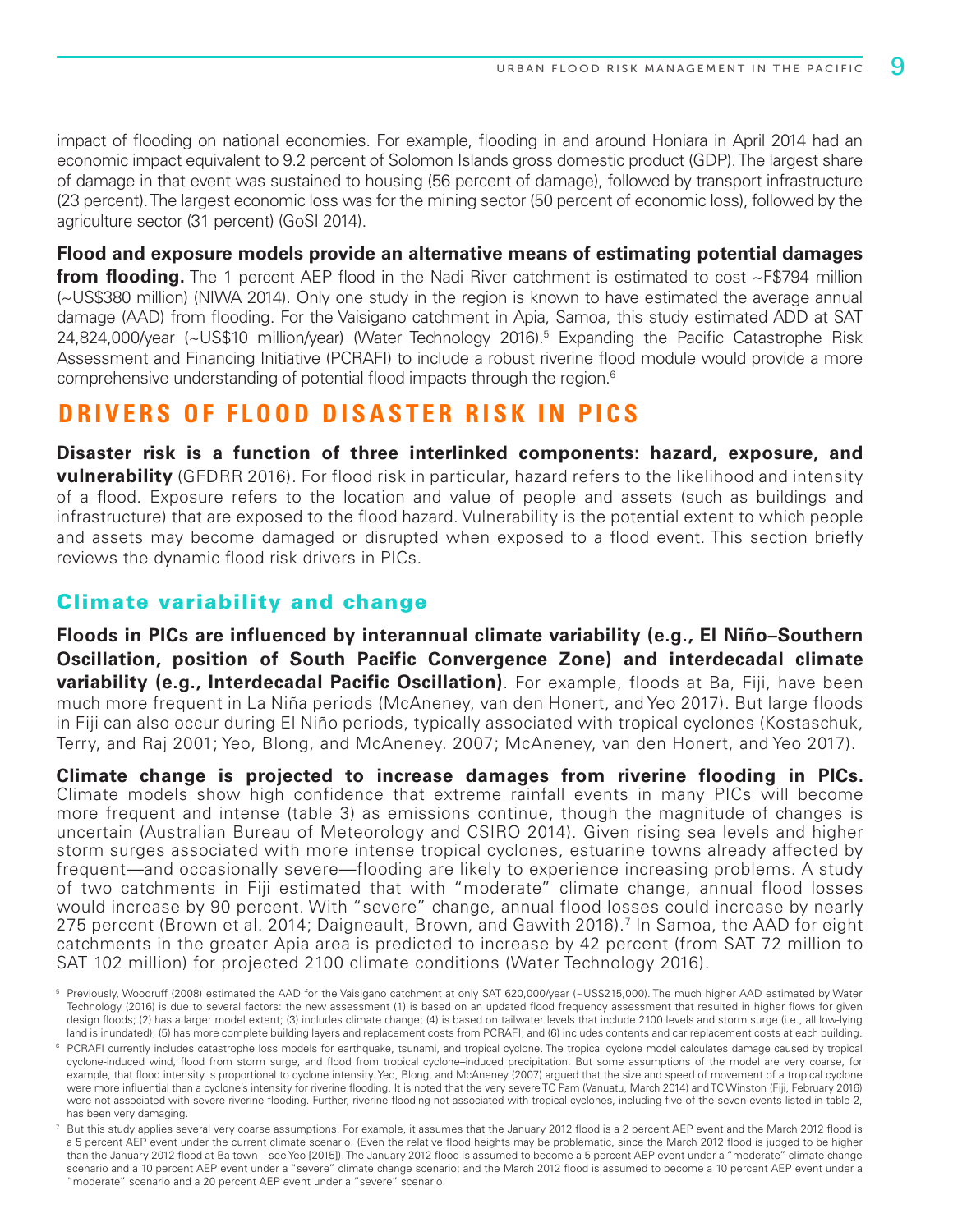| <b>Country</b>         | <b>Baseline (existing climate)</b><br>rainfall (mm) | <b>Median climate change</b><br>rainfall (mm) | <b>Extreme climate change</b><br>rainfall (mm) |
|------------------------|-----------------------------------------------------|-----------------------------------------------|------------------------------------------------|
| Fiji                   | 245                                                 | 292                                           | 348                                            |
| <b>Samoa</b>           | 79                                                  | 97                                            | 116                                            |
| <b>Solomon Islands</b> | 84                                                  | 102                                           | 119                                            |
| <b>Vanuatu</b>         | 189                                                 | 230                                           | 281                                            |

#### **Table 3. Projected changes to 1-in-20-year rainfall over a 24-hour period by 2050**

Source: World Bank 2016a.

Note: Projections are based on Representative Concentration Pathway (RCP) 4.5 for the 90th percentile climate case.

**However, it is too early to detect changing PIC flood regimes or to ascribe any observed changes to global climate change with confidence.** The new flood records set successively in Nadi in 1993, 1999, 2009, and 2012 (Yeo 2013) have been taken by some as evidence of climate change (Hay 2009). But an analysis of Nadi's annual maximum one-day rainfall from 1942 to 2011 shows a negative trend that is not statistically significant (Australian Bureau of Meteorology and CSIRO 2014, 99).<sup>8</sup> This decline is attributed to a reduction in nearby tropical cyclone activity (McGree et al. 2014). An analysis of Fiji's longest flood data series—for Ba, going back to 1892 (figure 2)—shows no evidence for an increasing flood frequency and only a weakly significant trend for increasing peak flood depths, a result that is very sensitive to the start and finish dates of the analysis (McAneney, van den Honert, and Yeo 2015). The regression is no longer significant when corrected for average sea-level rise, which suggests that thus far the impact of climate change on flooding in this catchment is restricted to rising sea levels in the Ba River estuary (McAneney, van den Honert, and Yeo 2017).9

<sup>&</sup>lt;sup>8</sup> A preliminary examination of annual maximum one-day rainfalls at Nadi Airport from 2012 to 2016 suggests that inclusion of these data would be unlikely to alter this finding.

<sup>&</sup>lt;sup>9</sup> A complicating factor contributing to "noise" in long-term flood and rainfall signals is the influence of interannual and interdecadal variability.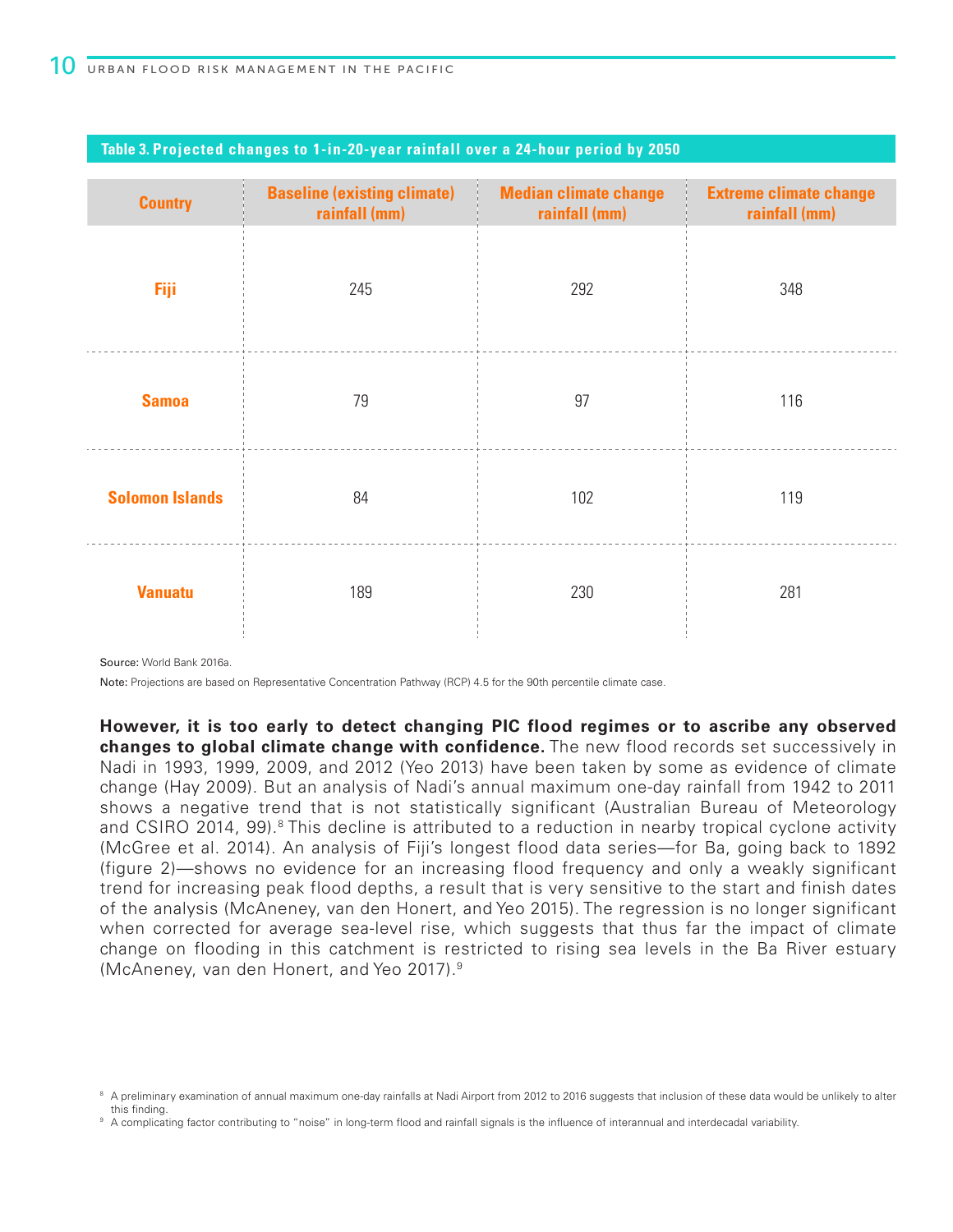### Environmental change

**Land use changes may also affect flooding.** The burning of vegetation in western Viti Levu in the 1960s was linked to accelerated erosion, siltation of the river channel, and increased flooding (Cochrane 1969). Deforestation has been cited as causing more frequent and higher floods in places such as Nadi (Chandra and Dalton 2010; Nunn 2010). There is some support for this theory from an empirical study for a small catchment in Fiji, which found increasing peak flows after harvesting of a pine plantation. However, the effect of harvesting on flows diminished with increasing rainfall (Waterloo et al. 2007). NIWA (2015) also concluded that for high-rainfall areas such as the Nadi catchment, "forests are good at preventing erosion and retaining or attenuating smaller floods," but that "in very large floods the flood peak magnitude is typically unaffected by forested areas" (19). Moreover, Yeo, Blong, and McAneney (2007) detected no significant increase in the frequency of major Ba River floods despite significant land use changes.



Source: Yeo 2015; April 2016 flood height is estimated from interviews.

### Floodplain development and urbanization

**A more immediate driver of flood damages and losses is the increasing exposure of assets and people on floodplains** (Kundzewicz et al. 2014; GFDRR 2016). Yeo (1997) examined the history of Ba town in Fiji and concluded that "the largely unfettered development of the floodplain has been the real problem". Since the publication of this study, commercial development of the floodplain has continued apace, likely leading to increased flood impacts, both directly through increased exposure and also through the effect of new building in the floodplain raising flood depths and velocities elsewhere.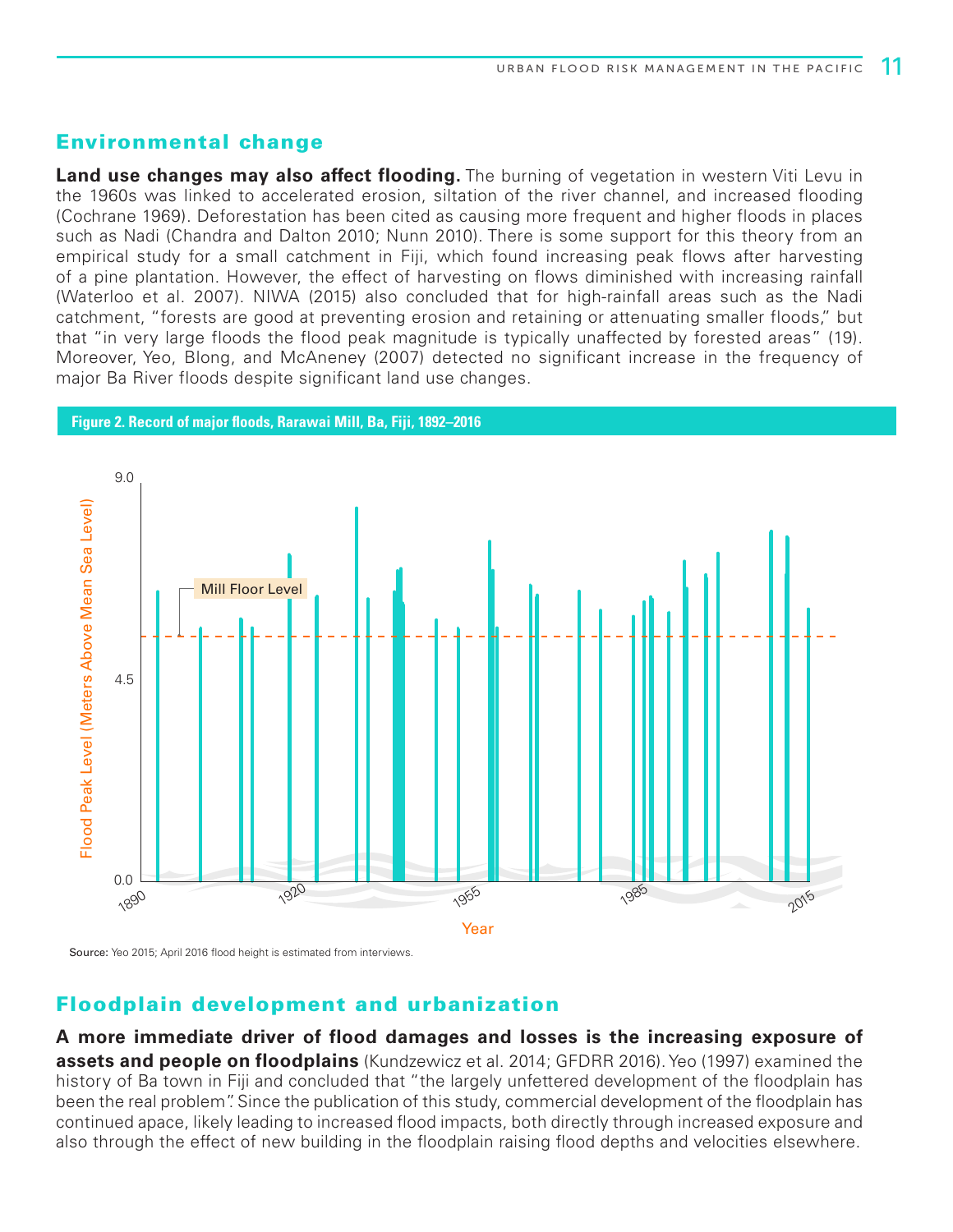**In Honiara, the loss of life in the April 2014 disaster, while linked to an extreme flood, was fundamentally a result of highly exposed houses—**located on dangerously low ground, especially at Koa Hill, where residents say the land was once a swamp (figure 3). Development in highrisk areas is linked to rural-urban migration in the Solomon Islands, which has been driven largely by employment and livelihood opportunities or prospects, and by the inadequate supply of new serviced land to accommodate arrivals. It is also linked to the political instability from 1998 to 2003, which reportedly drove Malaitan settlers from Guadalcanal Province into Honiara City. As a result of these circumstances, both new migrants into the city and new households that have grown naturally out of existing households have had to find their own land and housing solutions, often in areas prone to flooding or landslides (GoSI 2014). Rebuilding has occurred on floodplains devastated by the April 2014 floods (figure 4). This may be some people's only option due to economic or social constraints.

**Figure 3. Floodplain before (left) and after (right) the April 2014 flood, Koa Hill, Honiara**





*Source: Google Earth. Source: Google Earth.*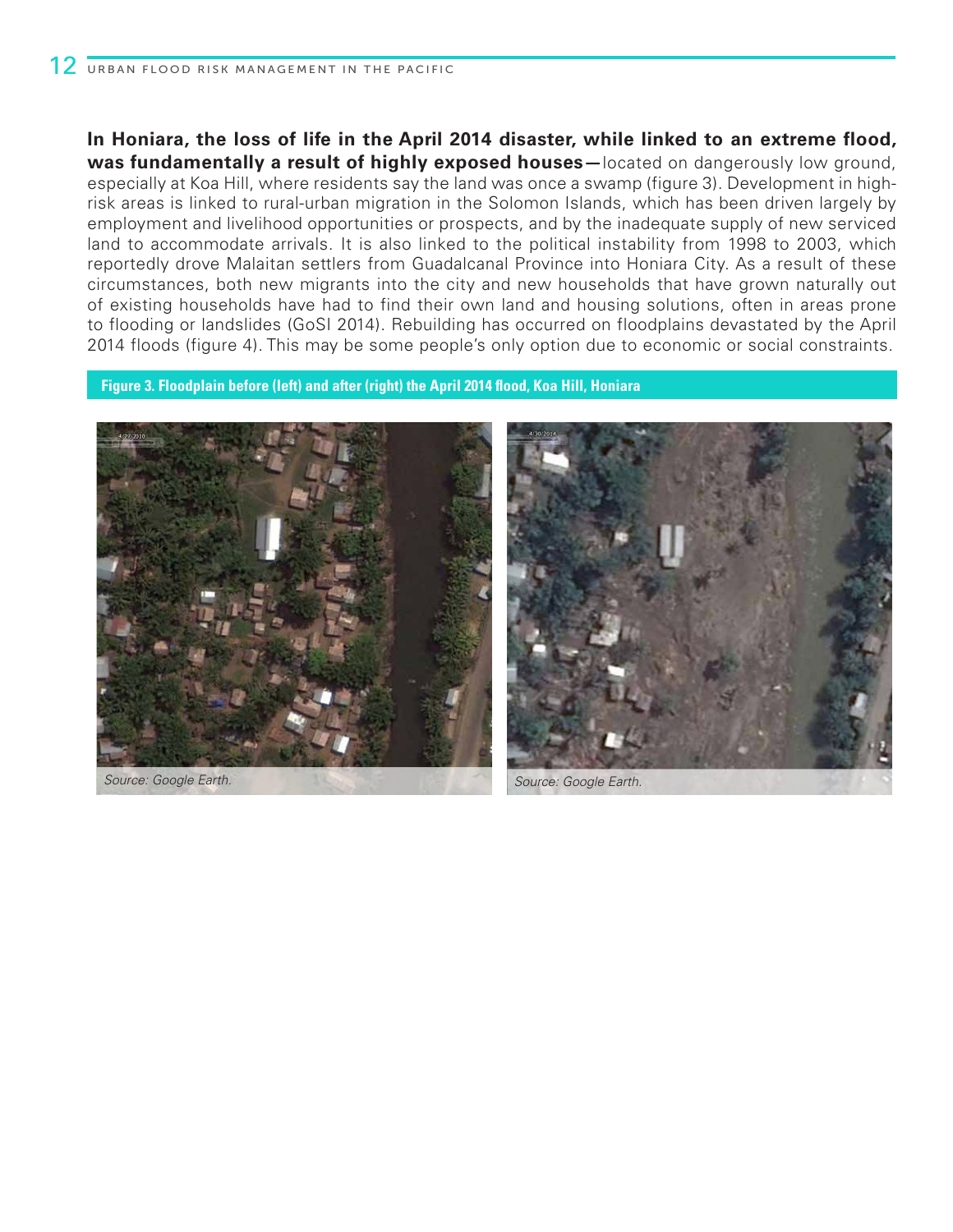**Figure 4. New house on the floodplain, one month after the April 2014 flood, Marble Street, Honiara**



### **FLOOD RISK MANAGEMENT PROCESS**

**Flood risk management may be defined as "the process of data and information gathering, risk assessment, appraisal of options, and making, implementing, and reviewing decisions to reduce, control, accept, or redistribute risks of flooding"** (Hall et al. 2003, 126). As part of the FRM process, hydrological data such as rainfall and river flows are collected and stored. Topographic data may be captured through LiDAR. These are among the key inputs for flood studies, which typically use hydrodynamic models to investigate the spread of floods across the landscape (see UFCOP 2017). Flood study outputs include maps showing flood extents, depths, and velocities, including for climate change scenarios. Good FRM practice also includes the investigation and mapping of communities' exposure and vulnerability, including projected urban growth patterns. Combining flood hazard with community exposure and vulnerability enables an assessment of flood risk, including both financial risk and risk to life. Once the flood problem is defined, the full suite of available interventions (table 4) can be evaluated to develop a strategic plan with sequenced priorities for managing the risk. As funds become available, the plan is implemented. Good governance, including community and stakeholder engagement, is critical to the success of the overall FRM process.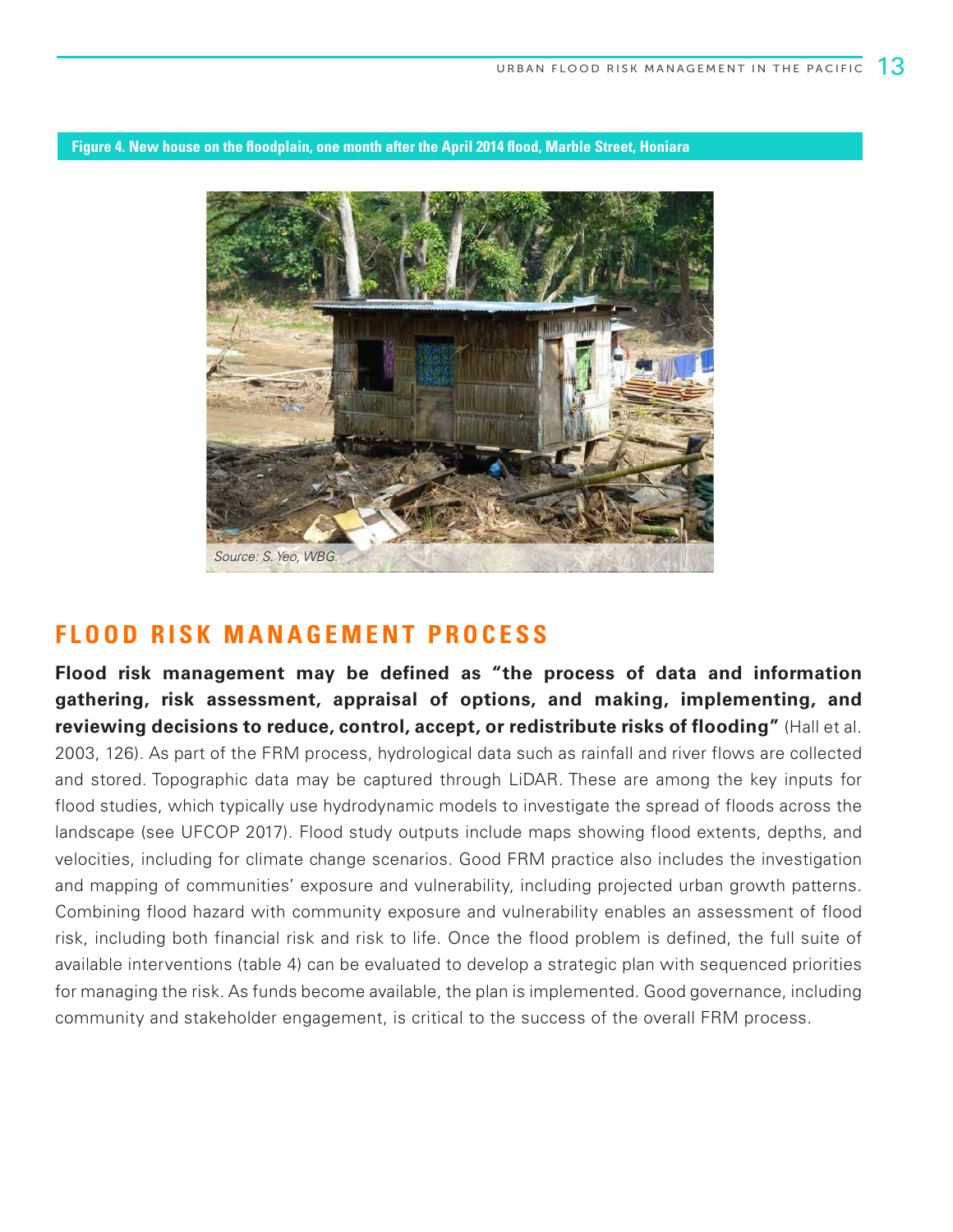#### **Table 4. Standard flood risk management measures**

| <b>Modify flood behavior</b>                                                                | <b>Modify exposure and vulnerability</b> | <b>Modify human response</b>      |  |
|---------------------------------------------------------------------------------------------|------------------------------------------|-----------------------------------|--|
| <b>Permanent levees</b>                                                                     | Land use zoning<br>compatible to hazard  | Early warning<br>systems          |  |
| <b>Temporary barriers</b>                                                                   | Building codes,<br>development controls  | Emergency response plans          |  |
| <b>Floodgates</b>                                                                           | <b>Relocation of development</b>         | Community awareness/<br>readiness |  |
| Flood<br>mitigation dams                                                                    | House raising                            | Recovery plans                    |  |
| Detention basins, wetlands                                                                  | Flood proofing                           | Insurance, risk financing         |  |
| Watershed management<br>(e.g., reforestation)                                               | <b>Evacuation route</b><br>improvement   |                                   |  |
| Improved<br>flow conveyance<br>• Channel works<br><b>Bypass floodways</b><br>Debris control |                                          |                                   |  |

### **TRACKING FLOOD RISK MANAGEMENT PRACTICE IN THE PACIFIC ISLANDS**

**This Knowledge Note uses a benchmarking tool for assessing and tracking current FRM practices in Fiji, Samoa, the Solomon Islands, and Vanuatu.** The tool is adapted and extended from Babister and Retallick (2013) and includes 12 benchmarks; these are listed in table 5 along with associated limitations. For example:

- Ideally benchmarks should be readily measurable. Here, governance is included despite the difficulty in precisely measuring its quality.
- A benchmark assessing the quality of hydrological data combines several attributes on a single scale in the quest for simplicity.
- The judgments reflect the best example in a country, whereas there may be a considerable range of practice within a country.
- The benchmarks do not cover every component of resilience, such as the strong social support networks that traditionally assist recovery from disasters in PICs.
- The benchmarking exercise was conducted in 2016–2017 and is expected to change over time.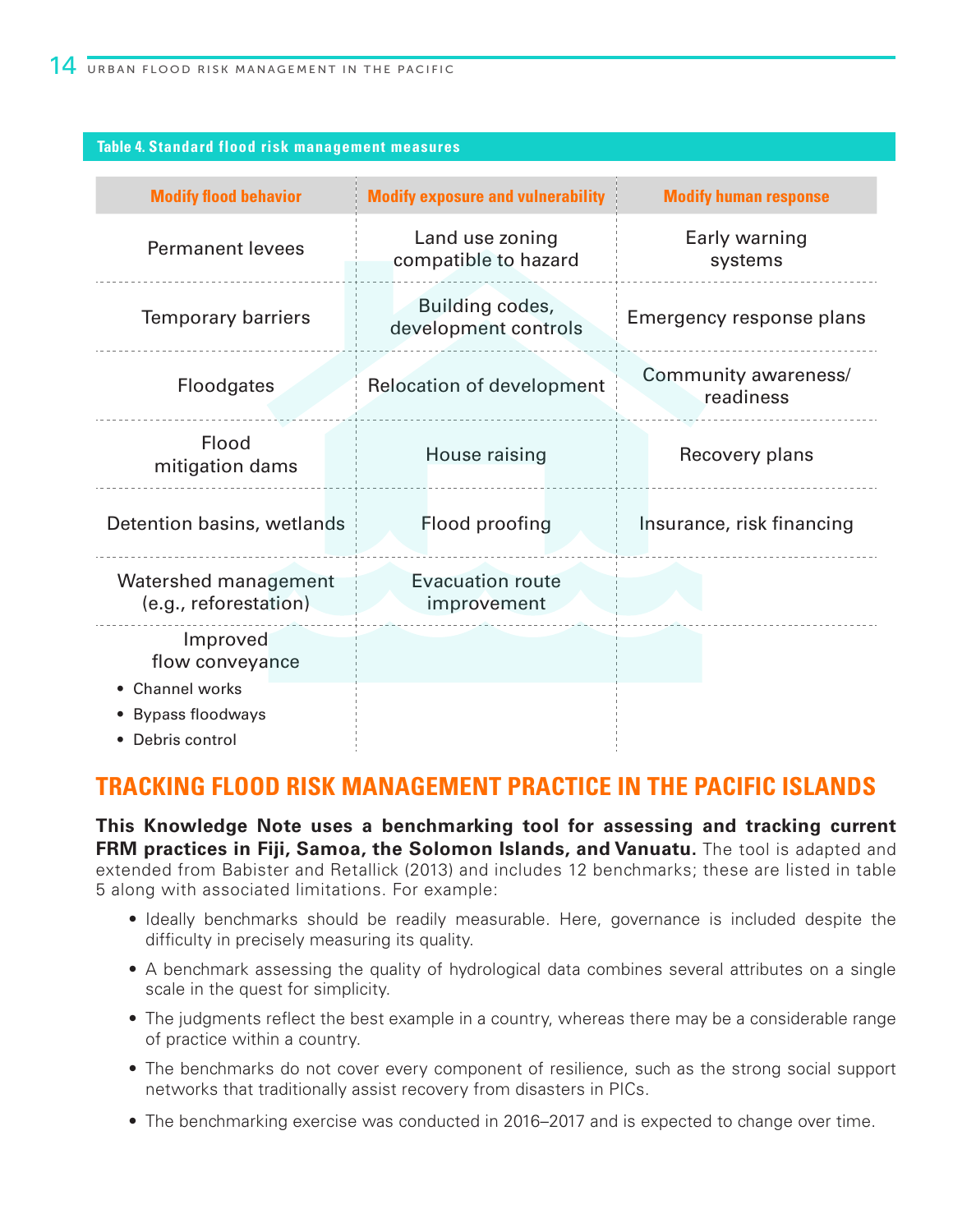#### **Despite some limitations, the 12 benchmarks cover most aspects of the FRM process**

(figure 5). They are intended as an initial tool that will help stakeholders consider areas of need and prioritize investments to target any deficiencies. For each country, current practice is plotted in figures 6–17 and is summarized in the accompanying discussion; more details on the practices of each of the four countries are in annex 1. Figures 6–17 also estimate trajectories from recent past practice to future practice as judged by planned programs.

#### **Table 5. Benchmarks for Flood Risk Management Practice in PICs**

| <b>Benchmark</b>                                                  | <b>Description</b>                                                                                                                                                                                        | <b>Limitations</b>                                                                                           |
|-------------------------------------------------------------------|-----------------------------------------------------------------------------------------------------------------------------------------------------------------------------------------------------------|--------------------------------------------------------------------------------------------------------------|
| 1. Hydrological data<br>collection/storage/<br>reliability        | Assesses the overall quality of hydrological data<br>for flood modeling, including network coverage,<br>frequency of readings, quality of ratings, length/<br>completeness/ standardization/accessibility | Gives only a rough average across<br>different submeasures                                                   |
| 2. Hazard assessment<br>(mapping)                                 | Assesses the quality of available flood<br>hazard mapping (including climate change<br>projections)                                                                                                       | Does not capture the quality of the<br>flood model or topographic surface<br>that controls the outputs       |
| 3. Exposure and<br>vulnerability<br>assessment (mapping)          | Assesses the spatial resolution and type<br>of information (including urban growth<br>projections) available to assess building and<br>household exposure and vulnerability                               | Does not capture completeness,<br>quality (e.g., whether floor heights<br>are surveyed), or currency of data |
| 4. Risk assessment                                                | Assesses the completeness of risk assessments<br>in terms of both financial damage and risk to<br>life, and for multiple design events up to the<br>probable maximum flood                                |                                                                                                              |
| 5. Flood risk<br>management<br>measures                           | Assesses the degree to which the full suite of<br>FRM measures (structural and nonstructural)<br>is utilized and integrated                                                                               |                                                                                                              |
| 6. Flood modification<br>measures                                 | Assesses the quality of cost-benefit, environmental,<br>and social impact assessments and community<br>engagement as part of project evaluation                                                           |                                                                                                              |
| 7. Risk-informed land<br>use planning and<br>development controls | Assesses the type of planning controls, and<br>the basis of the flood planning area/level, used<br>to manage flood risk                                                                                   | Effectiveness depends on<br>implementation, which is<br>difficult for informal settlements                   |
| 8. Flash flood warning<br>systems                                 | Assesses the precision of flood warnings and<br>dissemination methods, recognizing the limits<br>for flash flood catchments                                                                               |                                                                                                              |
| 9. Emergency<br>management<br>planning/capability                 | Assesses the degree to which national and<br>local emergency service organizations have<br>planned for, are resourced for, and have<br>trained for flood operations                                       | Does not take into account<br>nongovernmental organization<br>(NGO) plans and capability                     |
| 10. Community<br>preparedness                                     | Assesses the degree to which governments<br>have invested in promoting community<br>awareness and readiness to respond to flooding                                                                        | Investments in community<br>education may not necessarily<br>translate to better behaviors                   |
| 11. FRM governance                                                | Assesses the overall quality of governance<br>structures for FRM                                                                                                                                          | Gives only a rough average<br>across different submeasures                                                   |
| 12. FRM process roll out                                          | Assesses the degree to which the FRM process<br>has been rolled out across a jurisdiction (country)                                                                                                       |                                                                                                              |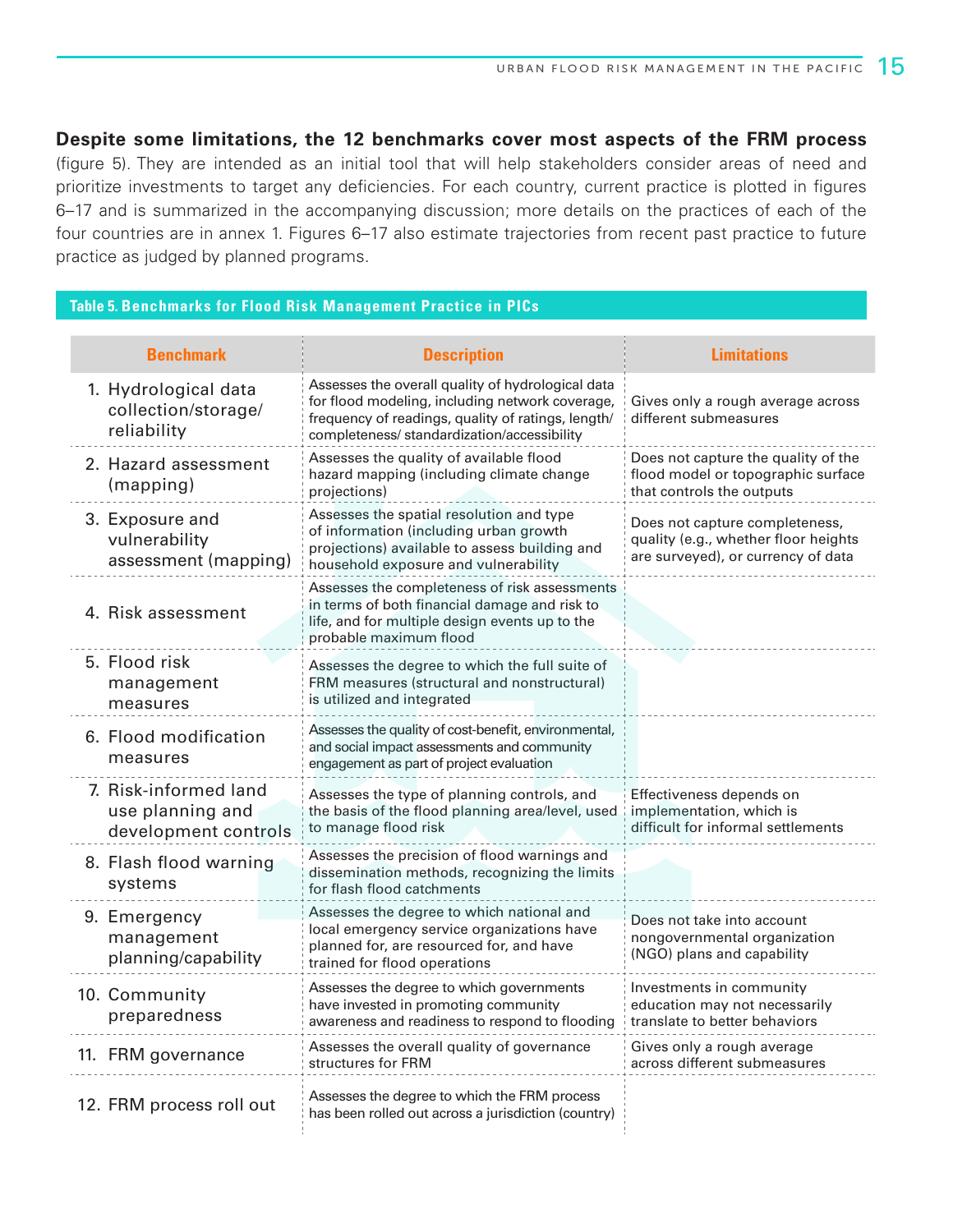

**Note:** "**B1**", "**B2**", etc. refer to the benchmark measures set out in table 5.

**Plan Implementation** Implemented FRM Measures **(B12)**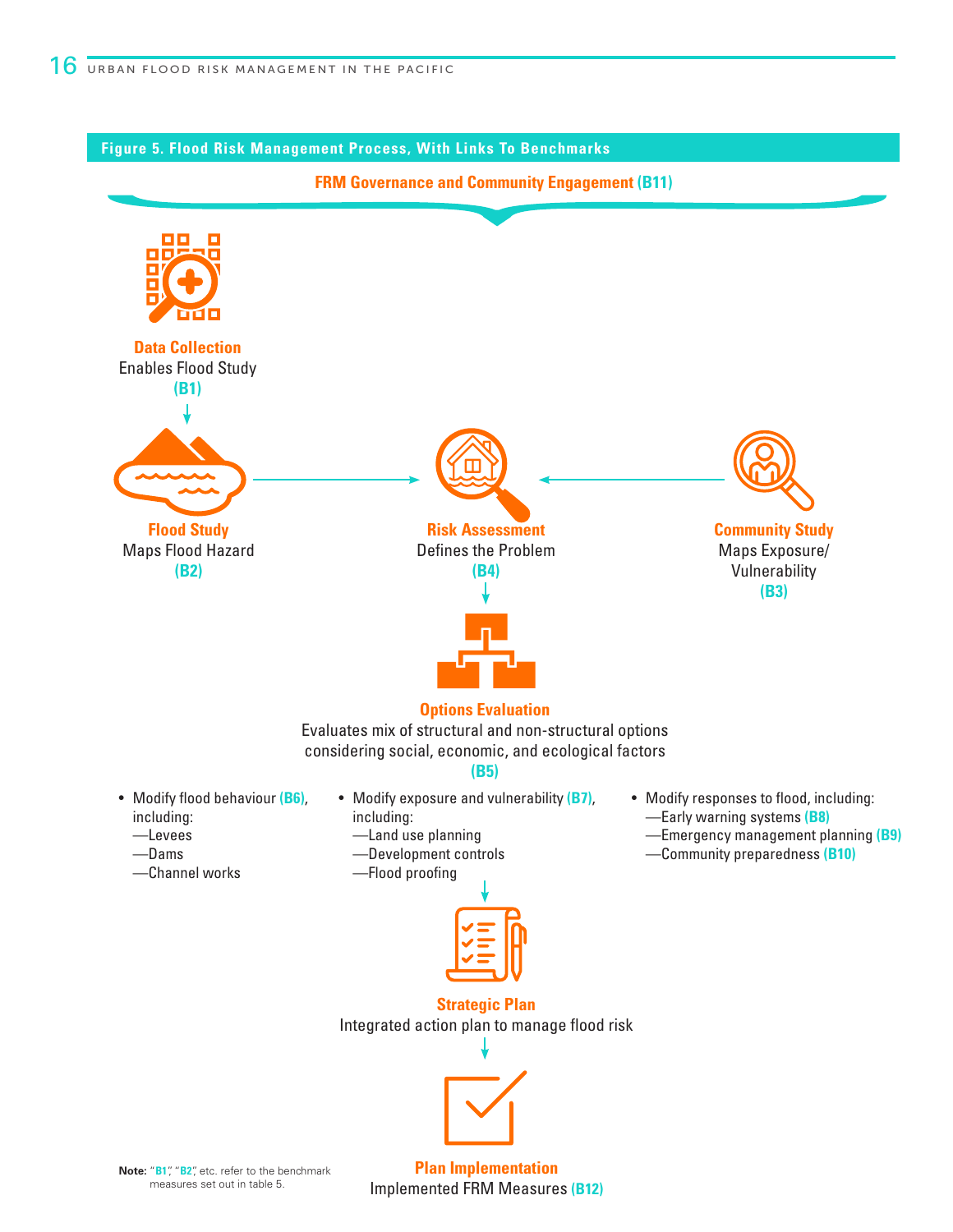### Benchmark 1: Hydrological data collection/storage/reliability

**The collection, storage, and reliability of appropriate hydrological data—rainfall, water level, and flow discharge—are prerequisites for modeling and mapping flood hazards.** This benchmark considers the density of gauges in a catchment, the frequency with which readings are measured, the accuracy of river flow estimates, and the length, completeness, standardization, and accessibility of gauge records.<sup>10</sup>



**Note:** For more information on Benchmark 1 for each country, refer to annex 1.

<sup>&</sup>lt;sup>10</sup> In terms of density, ideally rain gauges are located not just along the coast but in mountainous areas, given steep rainfall gradients with elevation. In terms of frequency of readings, for the typically small river catchments in PICs, subdaily rainfall data are often critical for rainfall-runoff modeling. Ideally, continuous rainfall data are measured by a pluviometer, and continuous river stage data are measured by an automated water-level recorder. In terms of the accuracy of river flow readings, ratings curves—including at high flows—are required for more accurate estimation of flood flows to calibrate with rainfall-runoff models. The length, completeness, and standardization of gauge records influence the accuracy of rainfall intensity-frequency-duration data used in rainfall-runoff modeling, as well as flood frequency analysis using river flow series.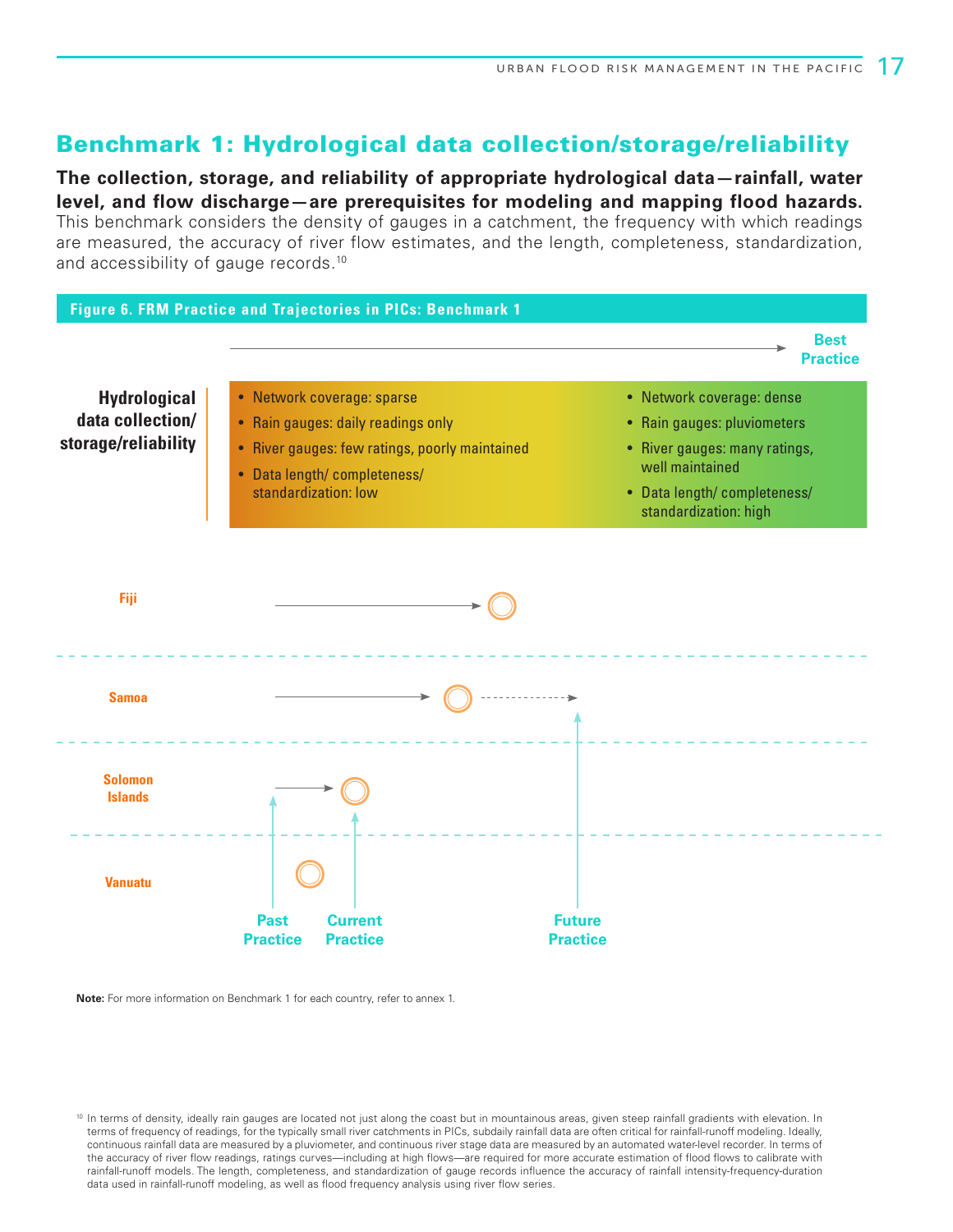**The collection, storage, and reliability of hydrological data in PICs are a long way from best practice.** Issues include very limited ratings (to convert river stages into flows), particularly for larger floods. The deficiencies reflect institutional and resourcing issues that have prevented national hydrological services from even accessing motor vehicles to service gauges (SOPAC 2010). Vandalism of hydrological infrastructure has also been a significant problem; the solution entails careful placement of gauges, vandal-proof construction, and, possibly, the payment of retainers to manual gauge readers.<sup>11</sup> External donors have invested considerably to improve hydrological services, but it appears that once a particular program is concluded, sustained monitoring is at serious risk.

**PIC governments need to appropriately resource their national hydrological services to expand and maintain their hydrological networks and data storage repositories.** An increasing array of innovative techniques (e.g., Global Precipitation Measurement using satellites) can compensate for incomplete local monitoring networks, but having on-the-ground hydrological data will provide better calibration.

### Benchmark 2: Hazard Assessment (Mapping)

**Flood or floodplain mapping is foundational for understanding and managing flood risk.**  Maps can take many forms, from simple maps based on proxies such as soil types to complex maps that convey information about the depth-velocity (hydraulic hazard) for various design floods. Hydrological and hydrodynamic modeling is required to generate the more sophisticated mapping products (see UFCOP 2017) and should consider the potential interactions of river flooding with storm tides. The quality of inputs to these models—including hydrological and topographic data influences the quality of the mapping outputs. Advanced hazard mapping now considers climate change scenarios as well as constraints to evacuation.12



**Note:** Question mark indicates uncertainty about past practice. For more information on Benchmark 2 for each country, refer to annex 1.

<sup>11</sup> Planning Institute of Jamaica (2014) describes vandal-proof construction for river gauges. See especially pp. 68–70.

<sup>12</sup> "Flood emergency response" classification mapping has been developed in Australia (DECC 2007; AIDR 2017b).

This approach recognizes that land that is first isolated before being inundated (a "low flood island") presents a higher risk to life.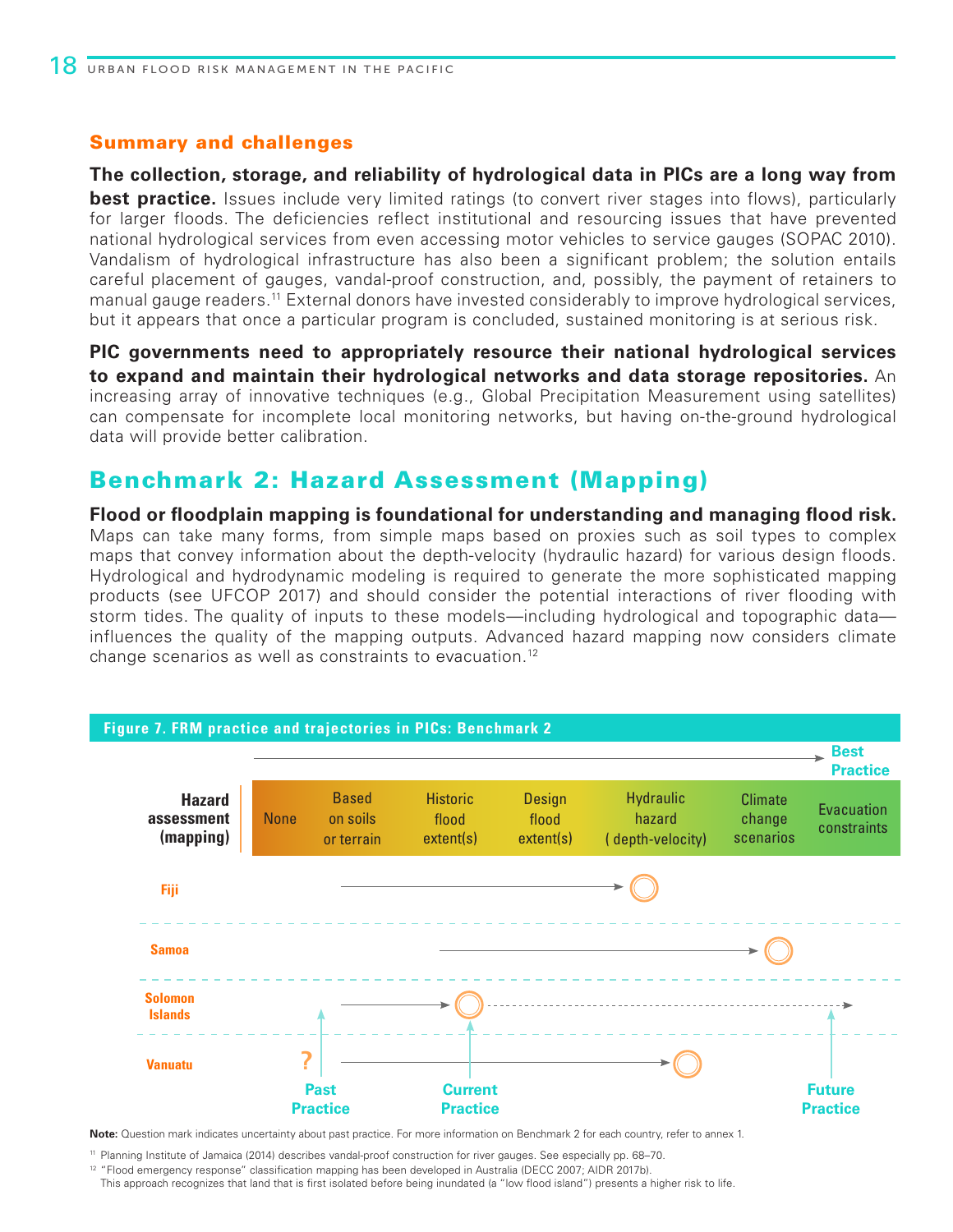**Over the last few years, significant advances have been made in the quality of flood mapping for some of the most urbanized floodplains in PICs** (e.g., Nadi, Apia, Port Vila). However, all these flood studies are to some degree compromised by the lack of reliable long-term hydrological data. There is a pressing need to prepare flood studies for Fiji's many flood-prone towns (listed in table 1).

### Benchmark 3: Exposure And Vulnerability Assessment (Mapping)

**A sound understanding of a community's exposure and vulnerability is a key input for understanding and managing flood risk.** Exposure relates to factors such as the distribution of people, housing, transport infrastructure, and health and education facilities, whereas vulnerability describes the susceptibility of people and assets to floods. For flood risk assessment, exposure is ideally measured with high granularity (e.g., individual building data describing floor heights, wall materials, etc.). Similarly, data showing household income and expenditure would provide insight into people's ability to cope with floods and other shocks—their vulnerability. Like flood hazard, exposure and vulnerability are dynamic, so studies that project future states are valuable.



**Note:** For more information on Benchmark 3 for each country, refer to annex 1.

#### Summary and challenges

**Reasonably good exposure data sets are available for some of the most flood-prone cities and towns in the region.** The PCRAFI database is a key resource, but one challenge will be to maintain the currency of the exposure data, given rapid urbanization. Accordingly, there are plans to update the PCRAFI data set in 2017–2018. The work of UN-Habitat in understanding urban vulnerabilities provides another useful information source (especially for Honiara and Port Vila; see Trundle and McEvoy [2015, 2016]).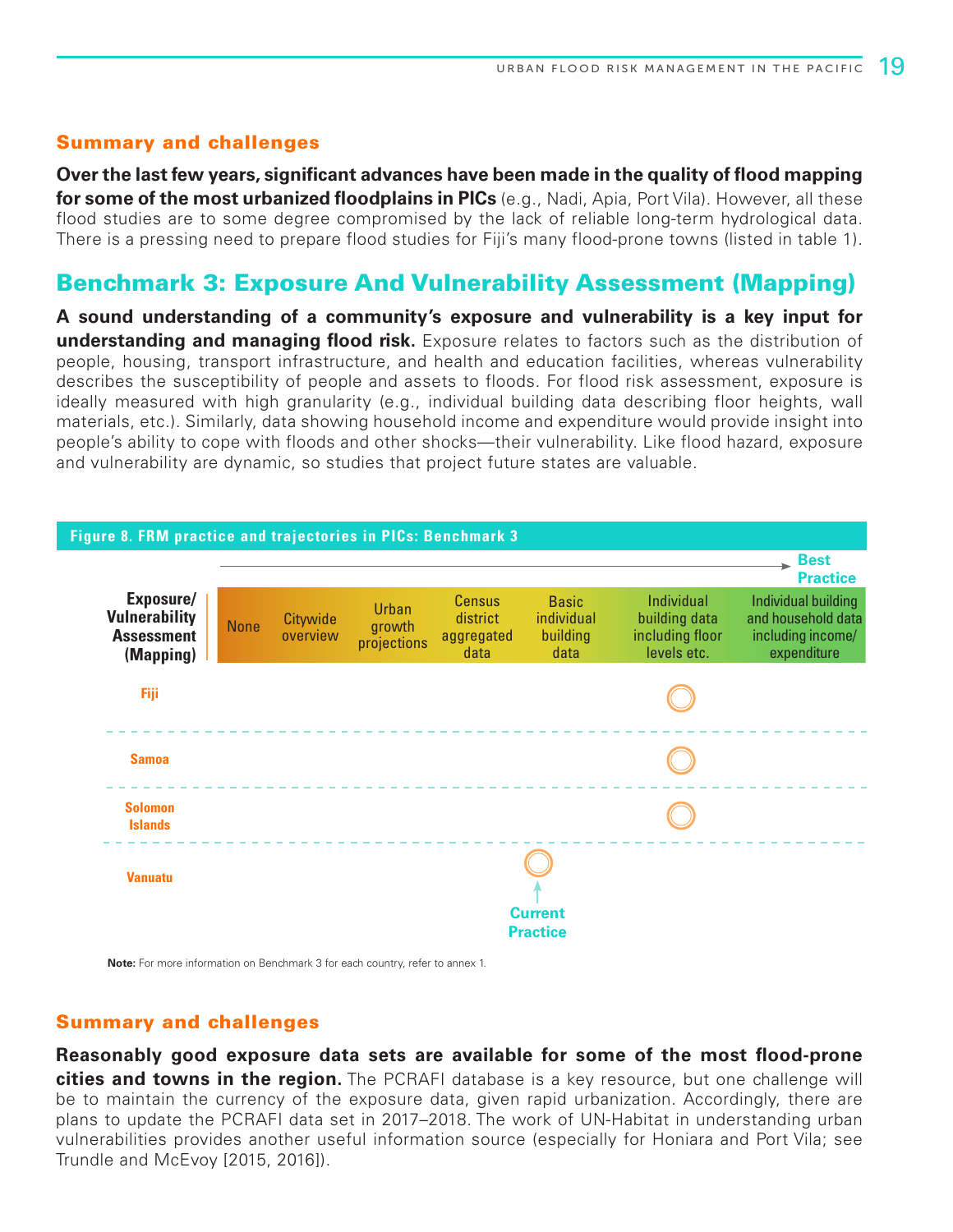### Benchmark 4: Risk Assessment

**A risk assessment considering both the likelihood and consequences of flooding is essential for quantifying flood risk and comparing the economic merits of alternative FRM options.**



**Note:** Question mark indicates uncertainty about past practice. For more information on Benchmark 4 for each country, refer to annex 1.

#### Summary and challenges

**Few studies in PICs have derived estimates of average annual damages, often taken as standard for risk assessments.** One assessment of risk to life has been conducted (for Nadi). A standardized set of locally tailored building and infrastructure damage functions is required.13 While empirical investigation after flooding in Apia in 2012 resulted in depth-damage functions for a range of dwelling types (NIWA 2013), there is a need to incorporate both flood depth and velocity for a wider range of dwelling types. In addition, the cost of buildings and their contents needs to be tailored for each country. The National Institute of Water and Atmospheric Research (NIWA) has commenced a Pacific RiskScape project in Samoa and Vanuatu to improve damage functions.

<sup>&</sup>lt;sup>13</sup> Damage functions relate the depth of flooding, and ideally also the velocity of flooding, to dollar damages, for example, for building structures or building contents, which reflect local styles and economies.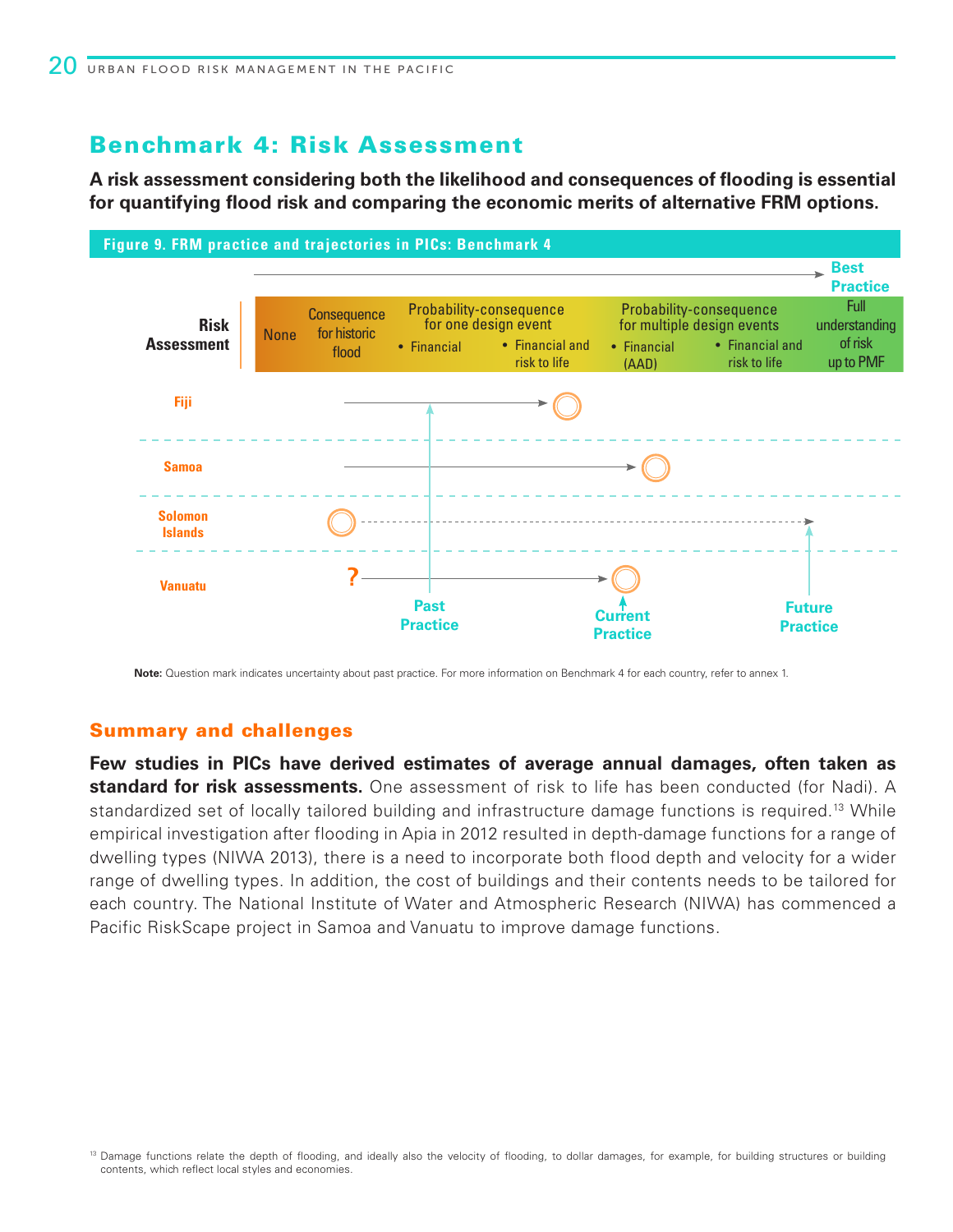### Benchmark 5: Flood Risk Management Measures

**Best-practice FRM involves the considered implementation of a range of structural and nonstructural measures (table 4), following a robust evaluation of the social, economic, and environmental implications of potential options.** This benchmark assesses the current mix of options and the degree to which an integrated approach has been pursued to the current time.



**Note:** For more information on Benchmark 5 for each country, refer to annex 1.

#### Summary and challenges

**All four countries have a way to go to achieve an evidence-based, integrated mix of FRM interventions.** Both Fiji and Samoa show a preference for structural works that attempt to confine the movement of floodwater, especially dredging of rivers, and levees. It is not clear that this approach represents the most effective way of reducing flood disaster risk. The global experience has been one of increasing flood damages despite structural works, partly due to increased development and induced complacency in "protected" areas (e.g., Tobin 1995; Yeo 1997; Ludy and Kondolf 2012). It is not feasible to completely engineer natural systems to prevent all flooding (Jha, Bloch, and Lamond 2012). Nonstructural measures deserve greater attention in an integrated Flood Risk Management Plan (FRMP).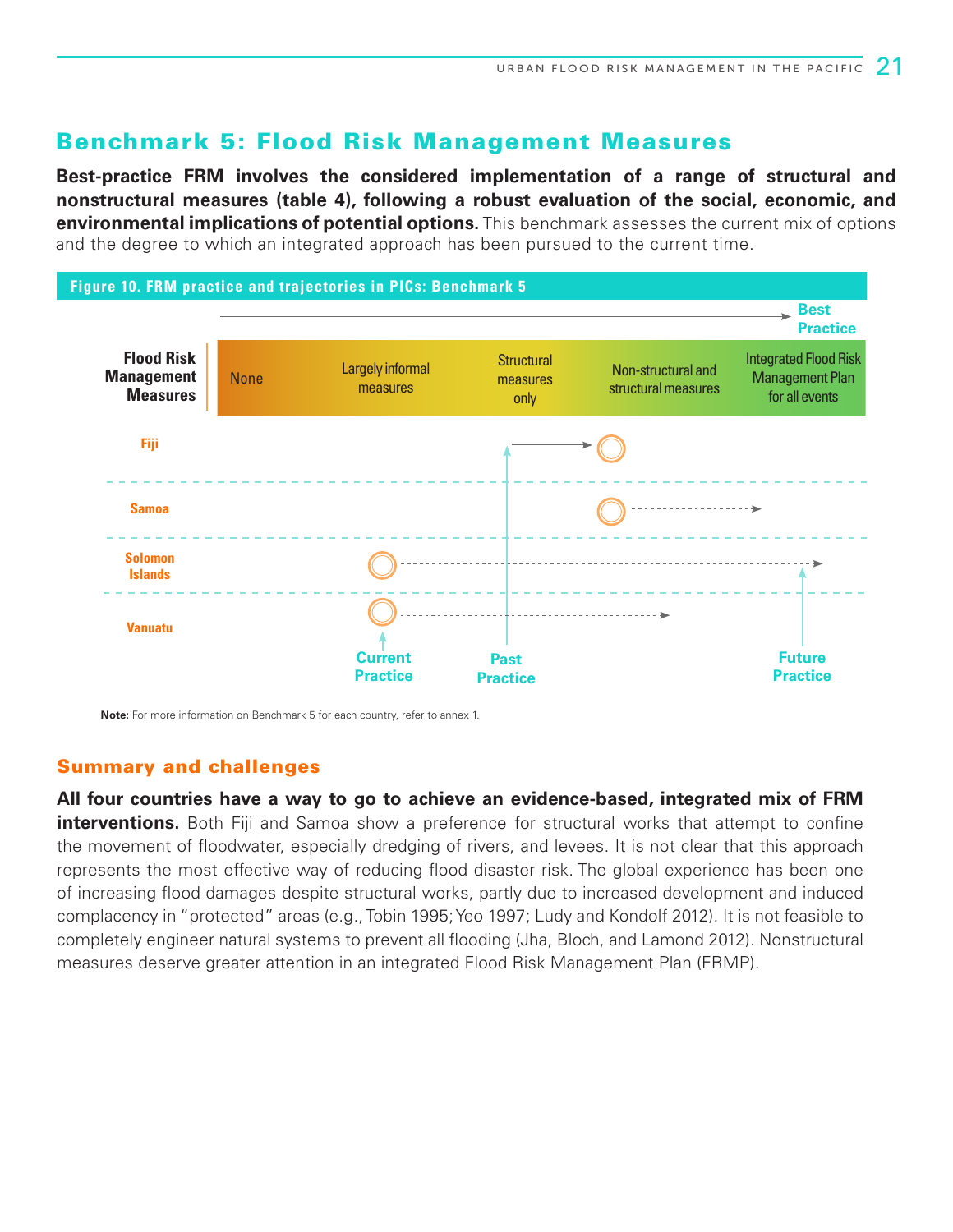### Benchmark 6: Flood modification measures

**Measures to modify the way floods behave can provide significant risk-reducing benefits but should be implemented only following comprehensive cost-benefit analysis, environmental impact assessment, and social impact assessment.** It is also vital that affected communities be genuinely engaged as part of the evaluation process, and that structural works be appropriately maintained. As part of an integrated FRMP, the limits of any works (e.g., the design standard of a levee) ought to be openly acknowledged and steps taken to proactively manage the residual risk (e.g., of a levee being overtopped or breached). This benchmark assesses the degree to which such robust processes have been implemented to the current time.



Note: CBA = cost-benefit analysis; EIA = environmental impact assessment; SIA = social impact assessment. For more information on Benchmark 6 for each country, refer to annex 1.

### Summary and challenges

**Robust processes to evaluate the merits of flood modification measures before their implementation have been slow to take root.** There is some evidence that decisions to implement dredging and levees have been made before the projects' economic viability and social and environmental impacts were assessed. Projects to improve urban drainage have been implemented in some countries (i.e., Samoa and Vanuatu). In the Solomon Islands, the Honiara FRMP will evaluate several structural options, including flood mitigation dams.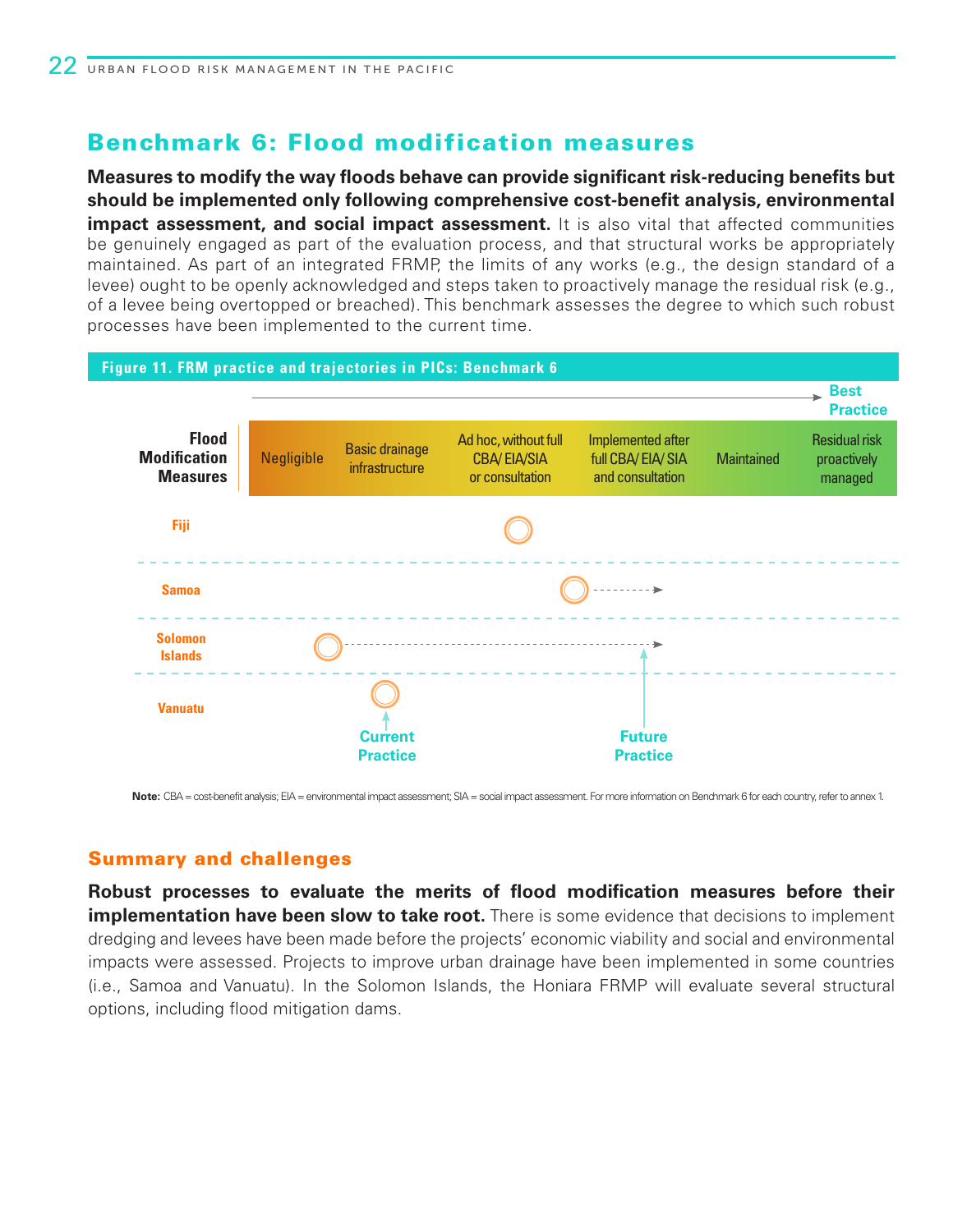### Benchmark 7: Risk-informed land use planning and development controls

**One of the most effective FRM measures is risk-informed land use planning.** This seeks to ensure that land uses are compatible with the flood hazard and that any buildings located in floodplains are designed to minimize the damage caused by floodwater, for example, through building codes. For existing floodplain exposure, resettlement to higher ground can eliminate the risk.



**Note:** Question marks indicate uncertainty about future changes. For more information on Benchmark 7 for each country, refer to annex 1.

#### Summary and challenges

**A risk-informed land use planning process has been slow to take hold in PICs.** A number of difficult challenges remain to be overcome if planning schemes are to prove effective in managing floodplain risk exposures:

- The extent of customary land ownership in PICs, which has often been cited to explain the ineffectiveness of planning controls and which affords local communities the final word in decisions affecting their land (Carter, Chung, and Gupta 1991; Nunn 2009; ADB 2013).
- The growth of informal settlements that circumvent formal planning controls, a lack of alternative sites, and the inability or unwillingness of established residents of informal settlements to relocate to a site with lower risk exposure if non-hazard-related attributes of their current dwelling site (e.g., access to employment or services; security of tenure) are compromised.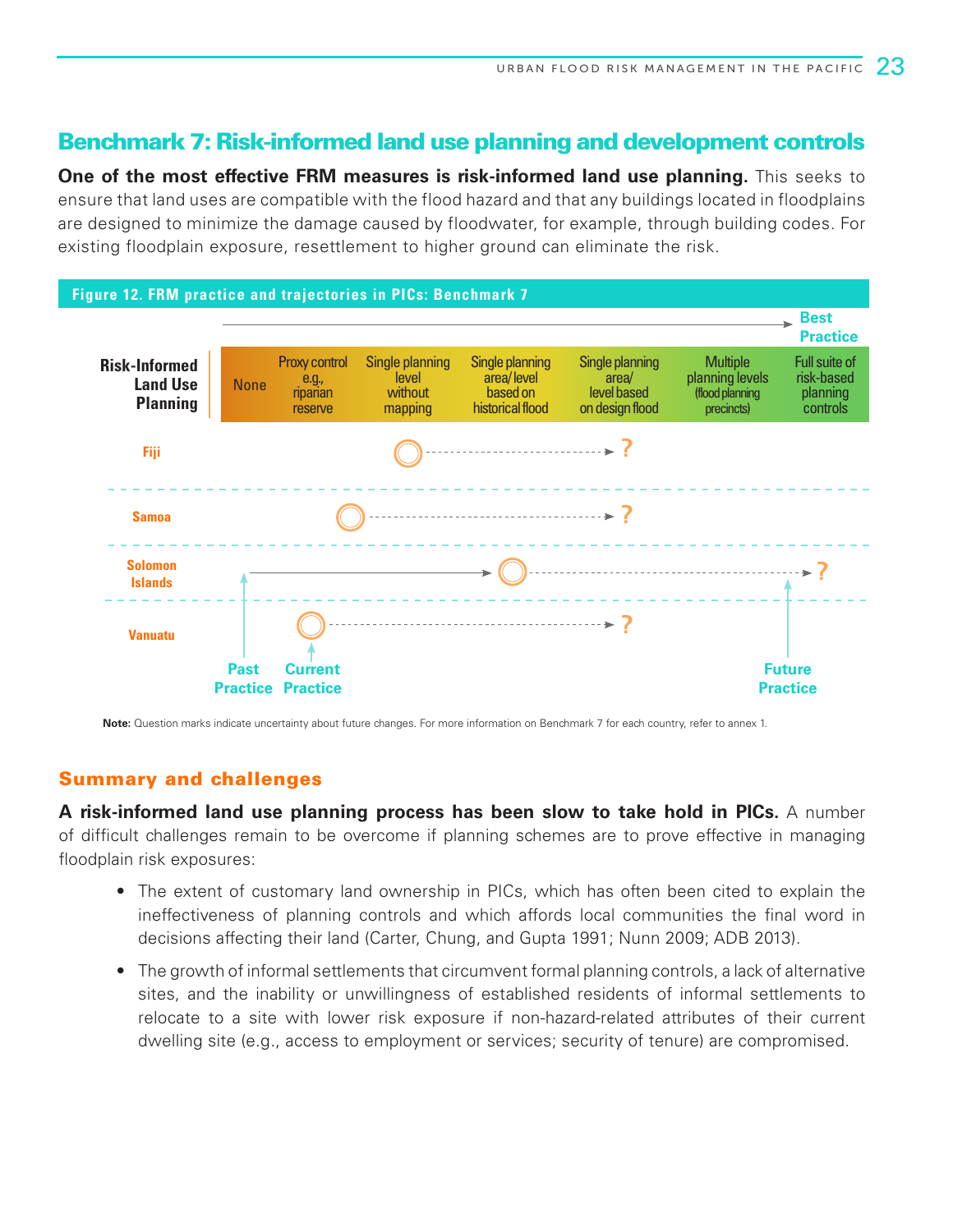- Inadequate controls in existing plans—that is, the absence of best-practice requirements such as minimum floor levels, flood-compatible building components, structural soundness, evidence that the building will not worsen flooding elsewhere, and provision for safe evacuation in rare events up to the probable maximum flood.
- Inadequate linkages between the engineering and planning spheres, so that mapping outputs from flood studies are not suitable for translation into planning schemes.
- Lack of capacity, or lack of political will, to implement FRM-related controls.
- Lack of integration between policies at national, provincial, and local levels.
- Conflicts of interest whereby the consenting authority (e.g., a town council) is the developer
- Ministerial intervention in land use planning decisions (Beca International Consultants, GNS Science, and NIWA 2016b)

Two recent projects have sought to increase the consideration of natural hazard risk in urban development planning practice: the Introduction to Risk-Informed Decision Making in Urban Development Planning, a training course delivered to town planners in six countries in the region (see Pacific Community 2015), and the preparation of the Urban Risk Management Strategy (URMS) for Port Vila and Luganville (Beca International Consultants, GNS Science, and NIWA 2016b).

### Benchmark 8: Flash flood warning systems

**Accurate, timely, and meaningful flood warnings offer significant potential for increasing safety and reducing damages.** Flood warning systems require detection of rainfall and/or water levels and dissemination of messages that are heard, understood, and acted on appropriately. The generally small catchments in the region mean that flooding is "flashy" in nature; this limits the ability to predict flooding and the time available for effective response.



**Note:** For more information on Benchmark 8 for each country, refer to annex 1.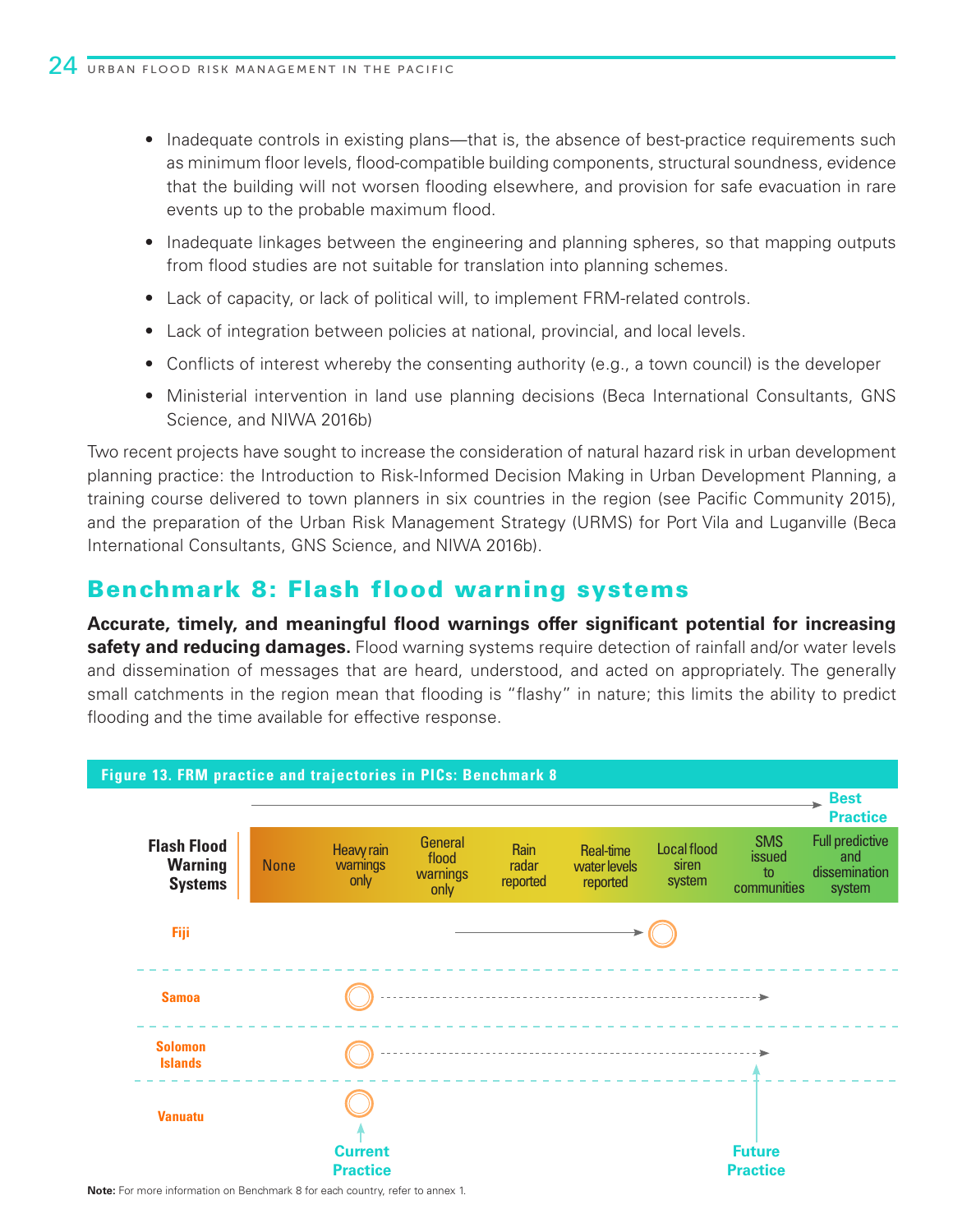**At the current time, no specific flood warnings are issued for Samoa, the Solomon Islands, or Vanuatu, while near real-time river levels are reported for Fiji.** PICs face several challenges to sustaining effective flood warning systems:

- For some small, steep catchments like Apia's Vaisigano catchment, it may not be possible to provide even one hour's warning based on observed water levels.
- Using observed (or forecast) rainfall may extend warning times at the expense of certainty, possibly undermining confidence in a warning system.
- All warning systems need to be maintained, including hydrological infrastructure, but funding of national hydrological services has often been insufficient for this essential work.

Other technologies may be considered for flood warning, such as rain radars (available in Fiji), SMS, and social media. The effectiveness of warning systems should be critically and openly reviewed after every event in order to identify any failings that could be remedied before the next flood.

### Benchmark 9: Emergency management planning and capability

**Effective responses to flood warnings require coordinated, flood-specific response plans, adequate resources, and trained personnel.** Responsibilities for the emergency services organizations tasked with flooding include the collection of flood intelligence, deployment of personnel, opening of evacuation centers, closure of roads, and rescue of people in danger.



**Note:** NDMO = National Disaster Management Office. For more information on Benchmark 9 for each country, refer to annex 1. Gaps in the Past Practice arrows indicate that the countries have not prepared a National Flood Subplan.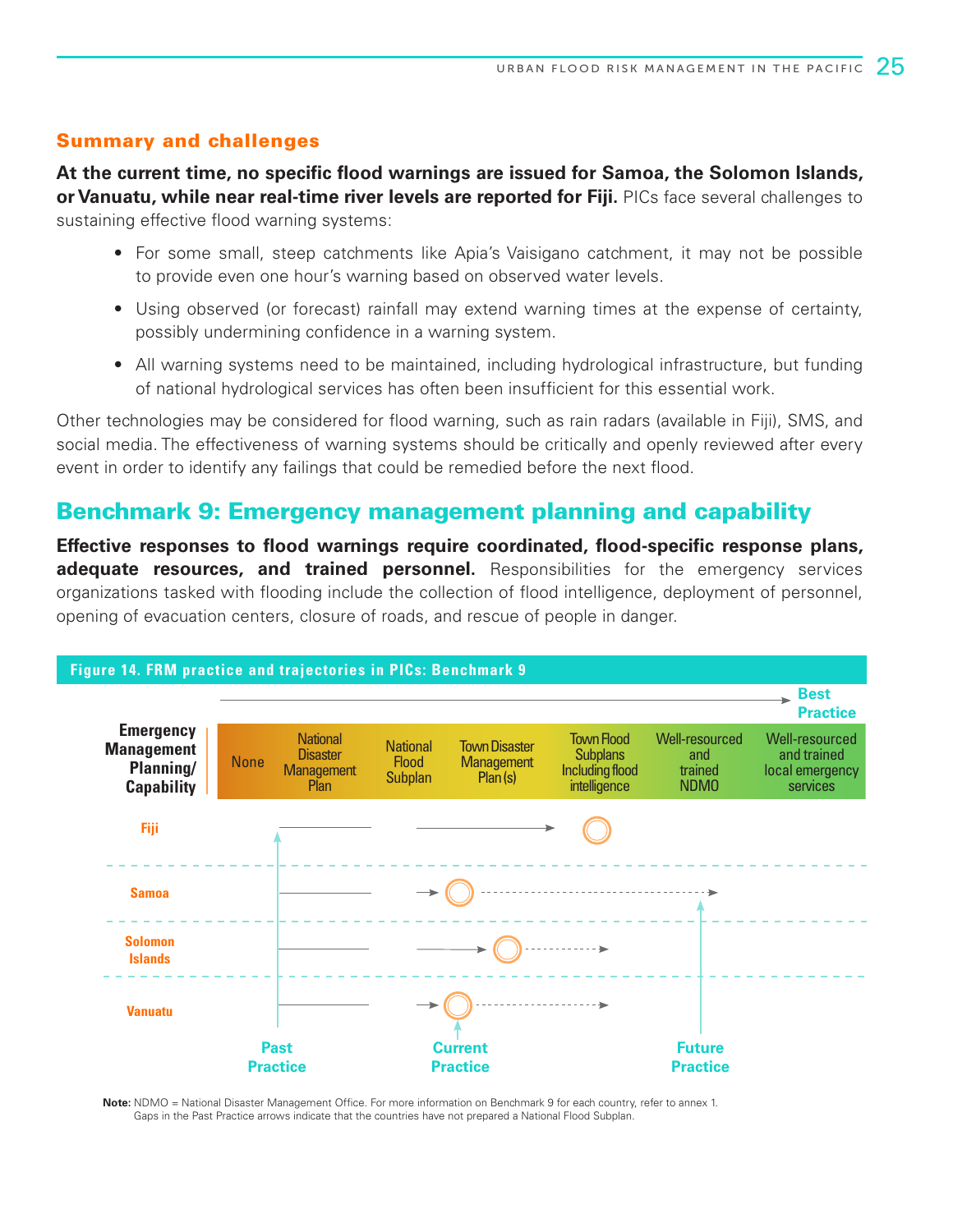**Although high-level Disaster Management Plans exist in each country, there is a need for flood hazard subplans and for local plans that incorporate emerging flood information and tailor responses to the circumstances of each flood-prone community.** Importantly, all plans need to be viewed as works in progress, subject to routine reviews after five years. Standard operating procedures are required to ensure that the various stakeholders understand and accept their responsibilities. Local emergency services need to expand, be adequately resourced, and train staff in closing roads and performing flood rescues. These functions are difficult in the context of flash flooding, and especially in the context of flash flooding unrelated to a cyclone, when there is even less lead time, but they are nevertheless crucial.

### Benchmark 10: Community preparedness

**Community preparedness is a vital component of flood resilience.** Particularly for flash flood situations, it may be difficult for official emergency responders to provide timely assistance to communities. Effective responses—including early evacuation—require at-risk communities and individuals to have a good appreciation of the flood threat and to implement their own plans to prepare for, respond to, and recover from flooding. It is difficult to measure a community's flood preparedness, because there may be considerable variation from one household/business to another, and variation over time depending on how recently it flooded. Also, some forms of preparedness may not be readily perceived, such as the existence of kinship networks, which continue to be important for recovery including in informal settlements (Bryant-Tokalau and Campbell 2014).<sup>14</sup> In figure 15, community preparedness is estimated based on the degree to which governments and nongovernmental organizations (NGOs) have invested in measures to inform communities of their risk, and to raise and sustain flood readiness as well as any evidence of implemented preparedness measures.



#### **Figure 15. FRM practice and trajectories in PICs: Benchmark 10**

**Note:** For more information on Benchmark 10 for each country, refer to annex 1.

<sup>14</sup> Community surveys could be conducted to assess the proportion of businesses or households that have prepared a business/household flood action plan and/or have implemented any measures to better prepare for flooding. Such measures may include detecting approaching storms through the movement of sea birds, cutting cassava tops, collecting water, tying down roofs, and moving to strong structures (Bryant-Tokalau and Campbell 2014).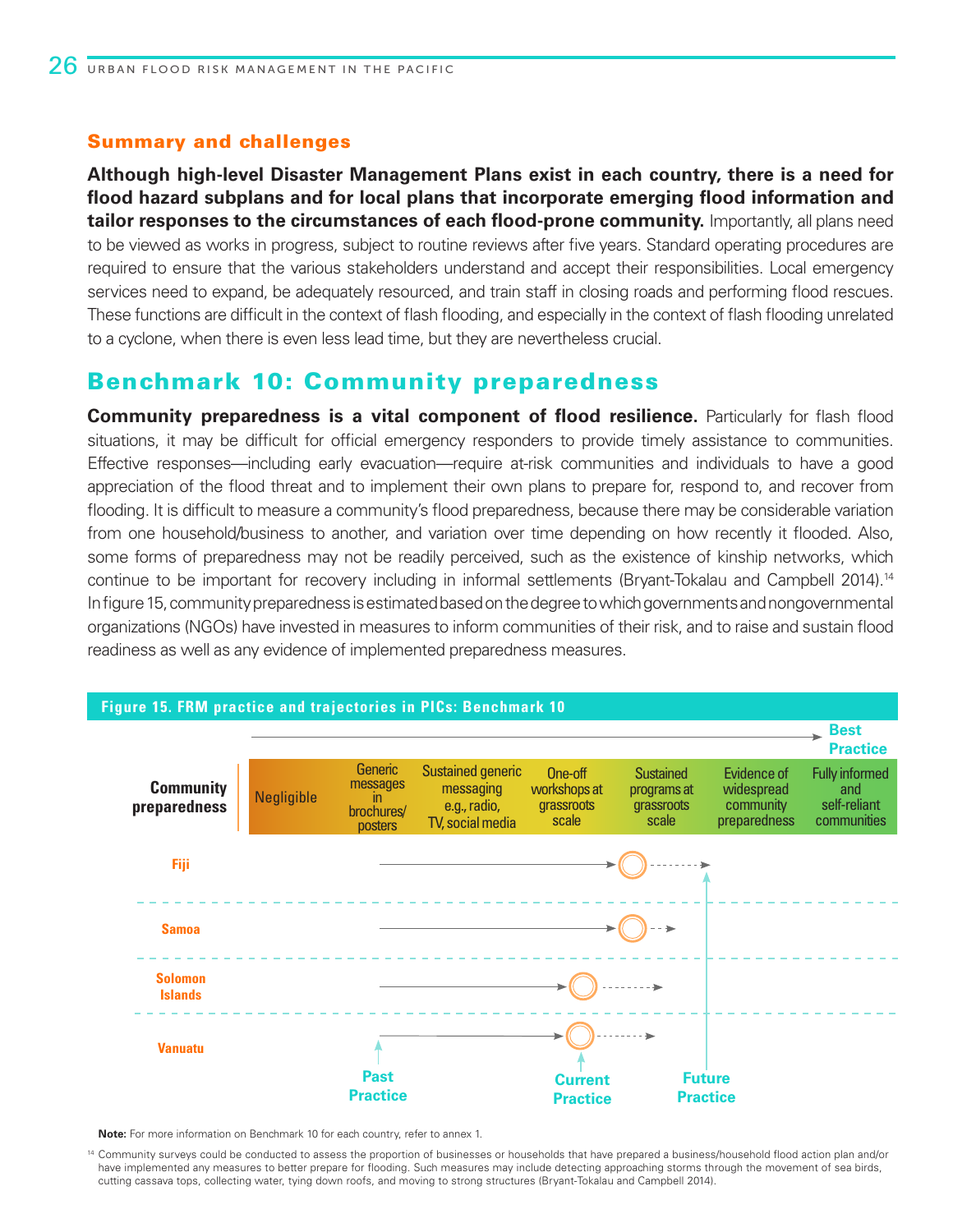**In all four countries, investments to build community preparedness have moved beyond the preparation of brochures and now include engagement with communities.** This work may not necessarily translate to changed behaviors, however, and there is evidence of poor preparedness at the time of recent extreme cyclones and floods. A challenge for educators is to persuade communities that future floods could be bigger and faster-rising than those they have experienced in the past, in part due to the impacts of climate change. In communities where structural works such as dredging, diversion channels, and levees have been implemented, the challenge is to correct residents' misperception that they are fully protected by the adopted "solution." This misperception has been widely accepted and uncritically reported by the media.<sup>15</sup> Greater care is needed to clearly communicate the limited security afforded by structural options so that residents understand dredging is a short-term fix, diversion channels divert only part of the flow, and levees can be overtopped. Changing community attitudes and behaviors will require a sustained effort.

### Benchmark 11: Flood risk management governance

**Best-practice FRM requires "a coordinated, multidisciplinary effort across all levels of government, and between agencies and departments with different responsibilities… Hydrologists, floodplain managers, engineers, emergency response managers, landuse planners, environmental managers" and affected communities all have a role** (AIDR 2017a 11). Risk governance may be defined as the enabling environment for risk-informed decision making and implementation (Selby and Jiwanji 2016). It exerts a powerful influence on every step of the FRM process and the degree to which the process is integrated (figure 5). It is difficult, however, to measure a country's practice; hence the scale in figure 16 considers a spectrum of possible practices—from narrow to holistic, from fragmented to integrated, from top-down government-based arrangements to participatory government-community partnerships, and from externalized to mainstreamed.



**Note:** For more information on Benchmark 11 for each country, refer to annex 1.

<sup>15</sup> See, for example, Fiji Sun, "The Nadi River Diversion Project Is Expected to Provide a Major Solution for the Town's Notorious Flooding Problems," July 23, 2013; or Fiji Times, "Dredging Saves Town from Floodwaters," April 10, 2014.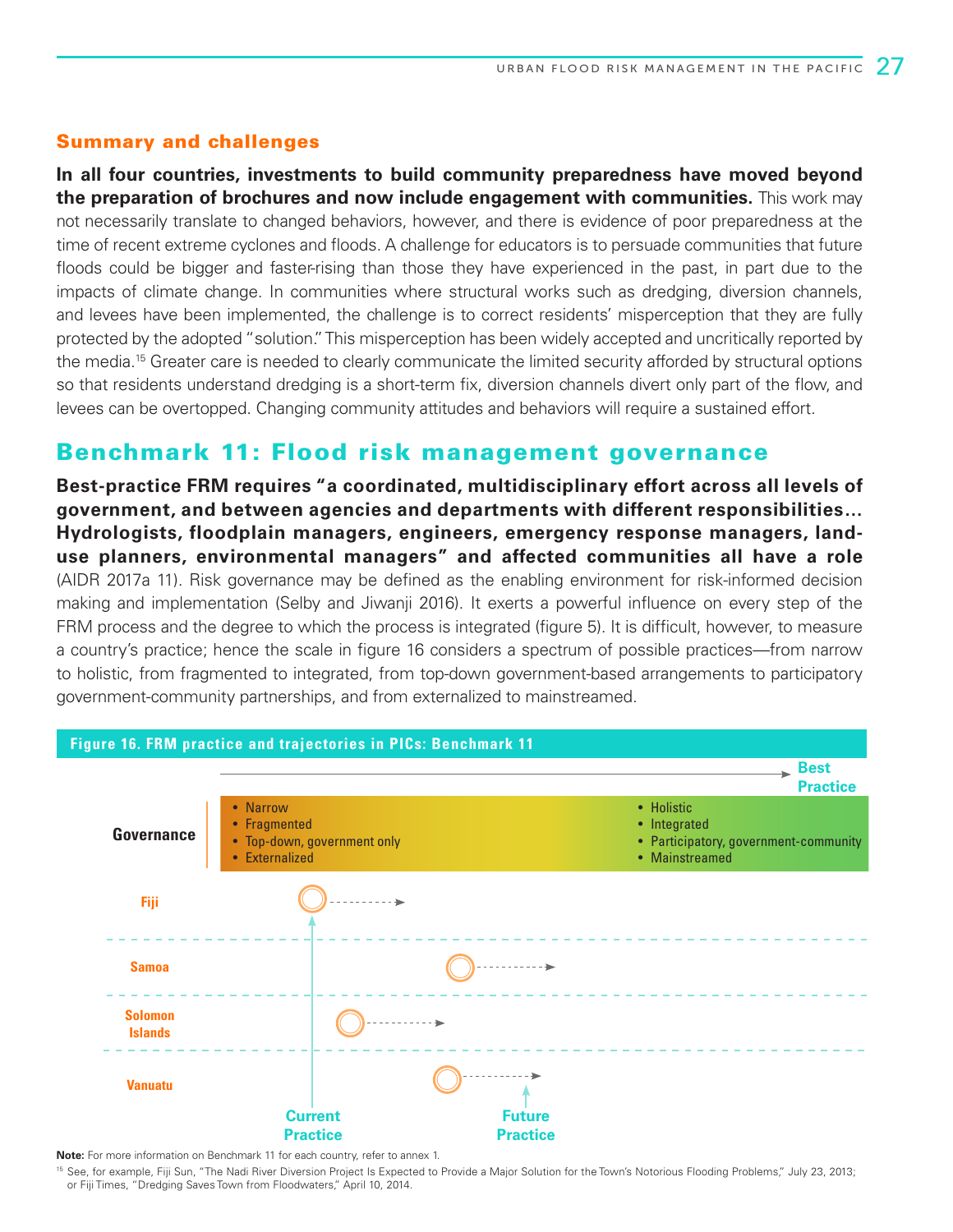**Although many FRM projects have been implemented over recent years, the lack of robust governance arrangements raises doubts about the integration and sustainability of this work.**  Recent efforts to improve FRM practice include detailed assessments of flood risk (Nadi, Apia, Port Vila, Luganville), the piloting and roll out of ecosystem-based adaptation approaches (Lami, Port Vila, Honiara), a focus on riskinformed land use planning (Nadi, Port Vila, Luganville), investments in flood warning systems (especially Fiji), and efforts to promote resilience in urban communities (notably Honiara and Port Vila). Cumulatively, this activity is encouraging, since it involves more holistic and participatory approaches than have previously been practiced. However, since most of this activity has been project-based, it is not clear that countries are pursuing a truly integrated approach to flood risk management, and more generally to disaster risk reduction (DRR) and climate change adaptation (CCA). Nor is it clear that they are directing limited resources to the most strategic areas. There is also a question of the long-term effectiveness of these projects. One danger is that the many overlapping policies and plans will overwhelm the national workers responsible for implementing them (well demonstrated for Samoa). Pursuing quick impacts at a local level, projects can also fail to connect or institutionalize their outcomes to national development planning, budgetary systems, and development priorities (Selby and Jiwanji 2016).

### Benchmark 12: Flood risk management process roll out

**The final benchmark assesses the degree to which the FRM process (figure 5) has been rolled out in each country.**



**Note:** For more information on Benchmark 12 for each country, refer to annex 1.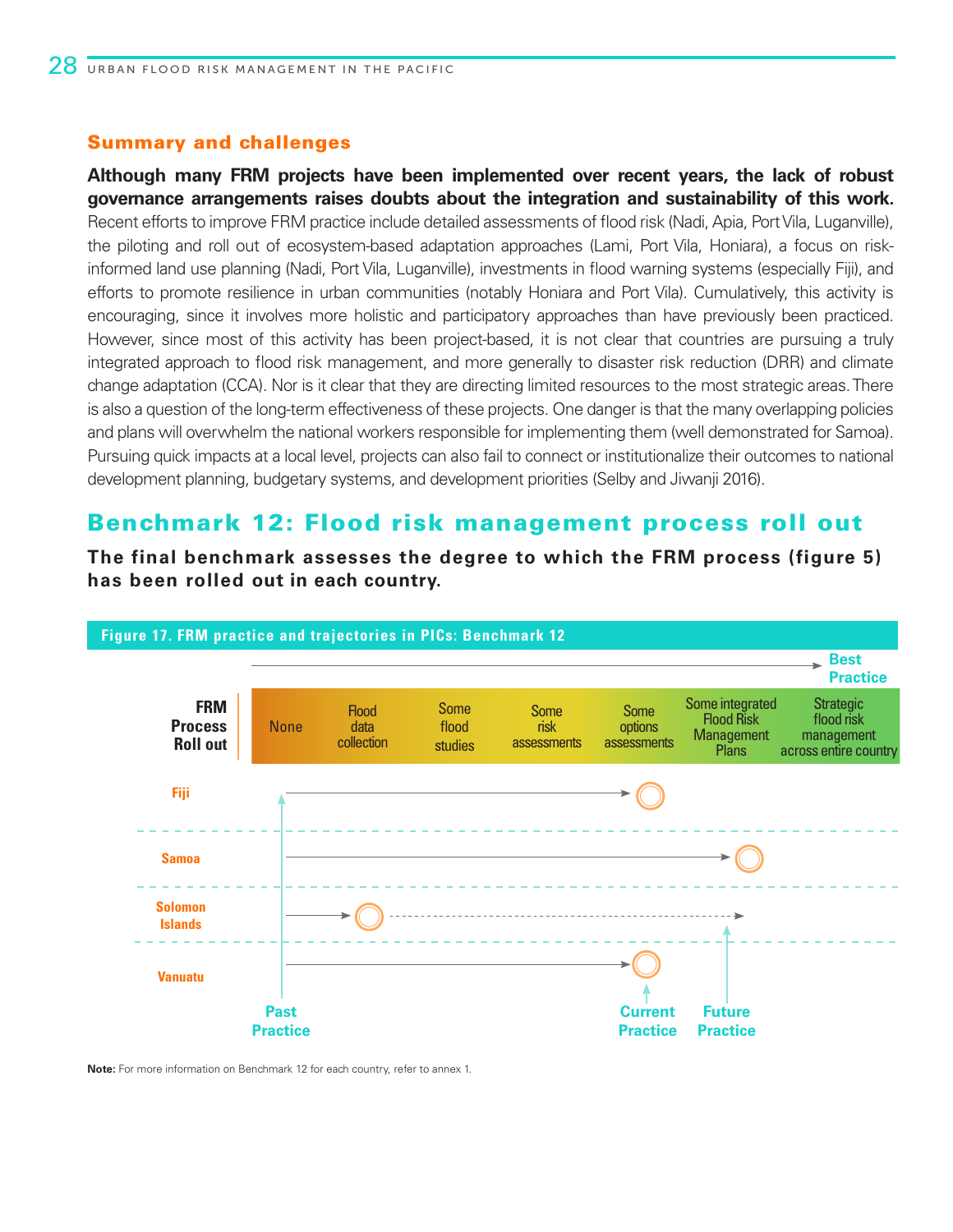**An integrated FRMP has been prepared for only one urban center across these four countries.**  In recent years, flood modeling consistent with best practice has significantly enhanced the understanding of flood risks for key floodplains in Fiji, Samoa, and Vanuatu, although the results have been limited by the quality of hydrological data. Only in Samoa, however, has this work led to an integrated FRMP that was prepared after evaluating the full suite of potential FRM interventions. Advancing a *process* for FRM requires better governance and champions to advocate for the process, which may be difficult after a disaster when political pressure is exerted for immediate solutions. One case in point is Nadi, where severe floods in 2009 and 2012 created heavy pressure to implement a diversion channel option previously recommended by the Japan International Cooperation Agency (JICA 1998). Once new and superior flood modeling, risk assessment, and analysis of costs were carried out, however, the diversion channel option was abandoned in favor of other measures.

### **PRIORITIES FOR IMPROVING FLOOD RISK MANAGEMENT PRACTICE**

Based on the benchmarking exercise, including its identification of gaps in current practice, this section proposes a suite of priorities for advancing integrated FRM practice in PICs. These priorities are relevant to all four countries considered in this Knowledge Note. The priorities listed below should be taken as a complementary suite of interventions, and are not ranked in any particular order of importance.

### 1. Improve governance

**Holistic, integrated, and** *sustainable* **governance arrangements for FRM are required, so that responsibilities for managing flood risk are assigned, understood, and supported at a national level.** Meeting this priority requires ongoing capacity building and institutional strengthening (for all ministries involved, including those taking the engineering, planning, and emergency management leads), the development of repeatable governance structures for the preparation of FRM plans, and ongoing mainstreaming of DRR and CCA into national and sectoral programs and budgets. The need for holistic and collaborative governance is well described by Sayers et al. (2015, 146):

To be effective, flood management strategies must be implemented across a range of sectoral interests (flood risk, water resources, development, energy and so on). This requires national, regional and local governments to ensure multiple policies, regulations and programmes that they promote are appropriately integrated, and that work done at one level of government, or in one sector, is in harmony with associated activities in other levels of government and sectors. As such "sound" flood management planning requires a paradigm of governance that is collaborative and blurs the distinction between the disciplines of spatial, coastal zone, river basin and water resources planning as well as flood defence engineering and environmental management.

**Given the importance of risk-informed land use planning for limiting risk, good governance is especially required in that arena.** Selby and Jiwanji (2016) argue that mainstreaming risk into national development agendas and processes should be an ongoing process, since deep-seated changes in governance are required. They propose nine building blocks for risk governance relating to people, mechanisms, and processes. Current risk governance initiatives in PICs show strong prospects for more resilient development outcomes (Selby and Jiwanji 2016).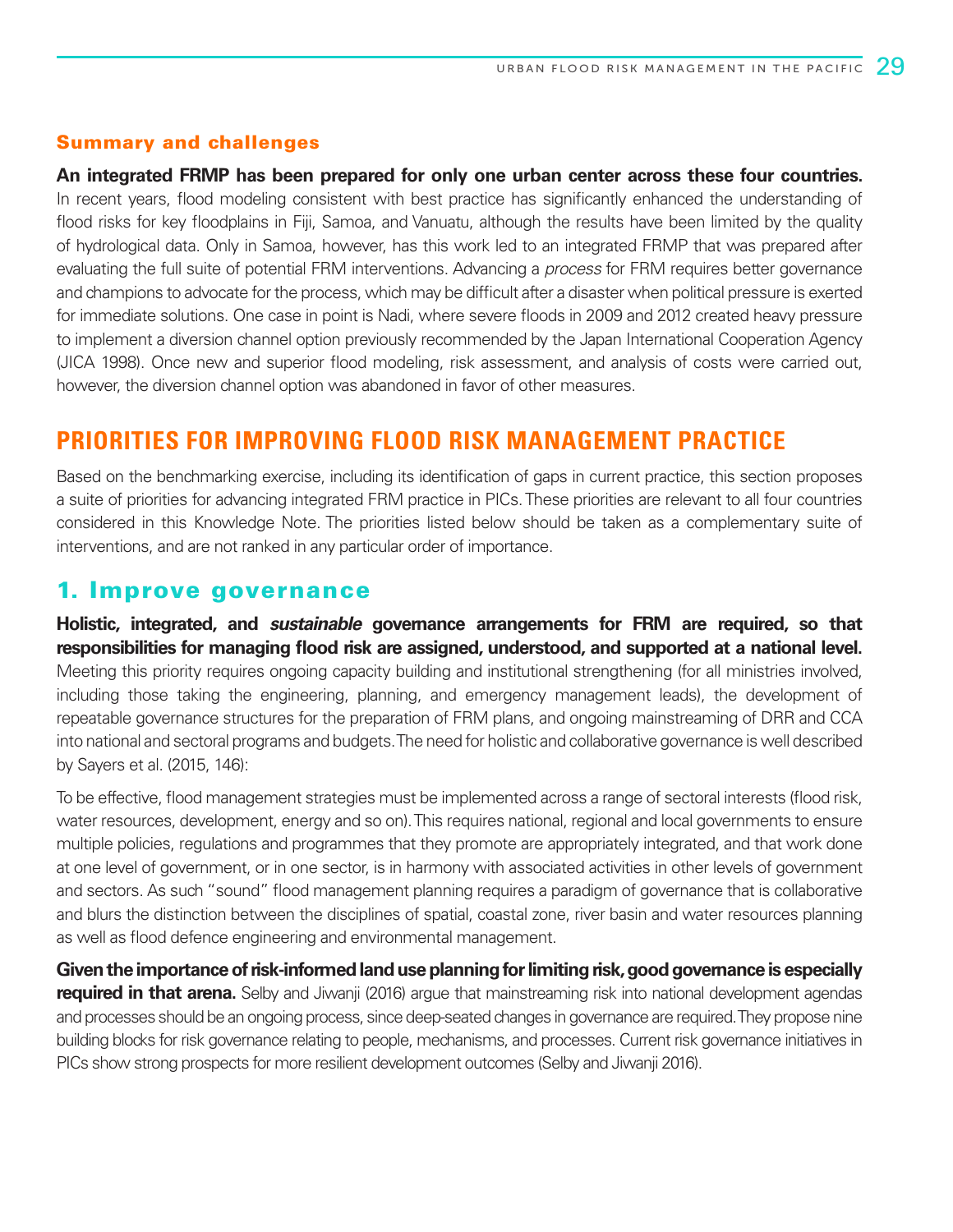### 2. Involve communities and other stakeholders

**Early and genuine engagement of affected communities and other stakeholders is required to ensure that their knowledge and opinions are fully incorporated in the investigation.** Participatory mapping of historical flood extents and depths may be used for flood model calibration. Crowdsourcing flood photographs may be especially useful where formal information sources are lacking (Dufty 2017). Especially if relocation to less hazardous land is an option, it is vital that vulnerable households actively participate in the decision-making process (Orcherton, Mitchell, and McEvoy 2016).

### 3. Apply a flood risk management process

**A sound FRM process is key to improving resilience.** There is no substitute for a process that assesses the existing risk, considers future risk (in light of climate change and urbanization), evaluates the merit of various interventions to increase resilience, recommends a plan that through community and stakeholder engagement has won broad acceptance, and then implements well-founded solutions. Too often following a damaging flood, PICs have short-circuited the FRM process depicted in figure 5, leading to expensive, ineffective, and even counterproductive "solutions" to the problem.16

#### Improve and sustain hydrological monitoring

**A starting point in the process is better collection, quality assurance, retention, and sharing of hydrological data.** The quality of inputs to flood studies necessarily affects the quality of outputs.<sup>17</sup> Maintaining upgraded hydrological networks has proved problematic in the past, with inadequate funding from PIC governments. Addressing this priority requires a changed *modus operandi.*

### Conduct flood studies

**Flood studies are required to provide a robust basis for understanding where flood depths and velocities pose intolerable risks to life and property.** They provide an understanding of the full range of flooding, including larger and rarer floods than have been experienced, as well as the potential impacts of climate change. Contemporary models also generate dynamic outputs that help emergency services understand the likely timing of impacts. Peer review of flood studies is recommended to provide confidence in the quality of flood modeling.<sup>18</sup>

#### Conduct community studies

**Community studies are also required to better understand a population's exposure and vulnerability.** This includes understanding root causes and projected changes.

#### Develop local damage functions for risk assessments

**Estimating the potential costs of floods requires a standardized set of locally tailored building and infrastructure damage functions, which relate depths and velocities to the costs of damage.** Some work was done after the 2012 floods in Apia (NIWA 2013), and a new Pacific RiskScape project is under way in Samoa and Vanuatu to improve damage functions.

<sup>16</sup> On the other hand, it is acceptable to identify and implement affordable, "no regrets" measures prior to the conclusion of a flood risk management study. These could include ecosystem-based adaptation approaches such as watershed management.

<sup>17</sup> Intensity-frequency-duration rainfall data for design flood modeling are known to exist for only a few locations within the region, with poor representation for mountainous areas where rainfalls are typically heavier.

<sup>18</sup> Some flood studies and option evaluation studies conducted in PICs are of questionable quality. Because PIC governments lack engineers trained in FRM, there is limited scrutiny of these studies. In the long term, this limitation may be remedied by investing in human resources, particularly water engineers. In the short term, peer review by consultants whose core business is FRM (and who use 2D hydraulic models) is recommended.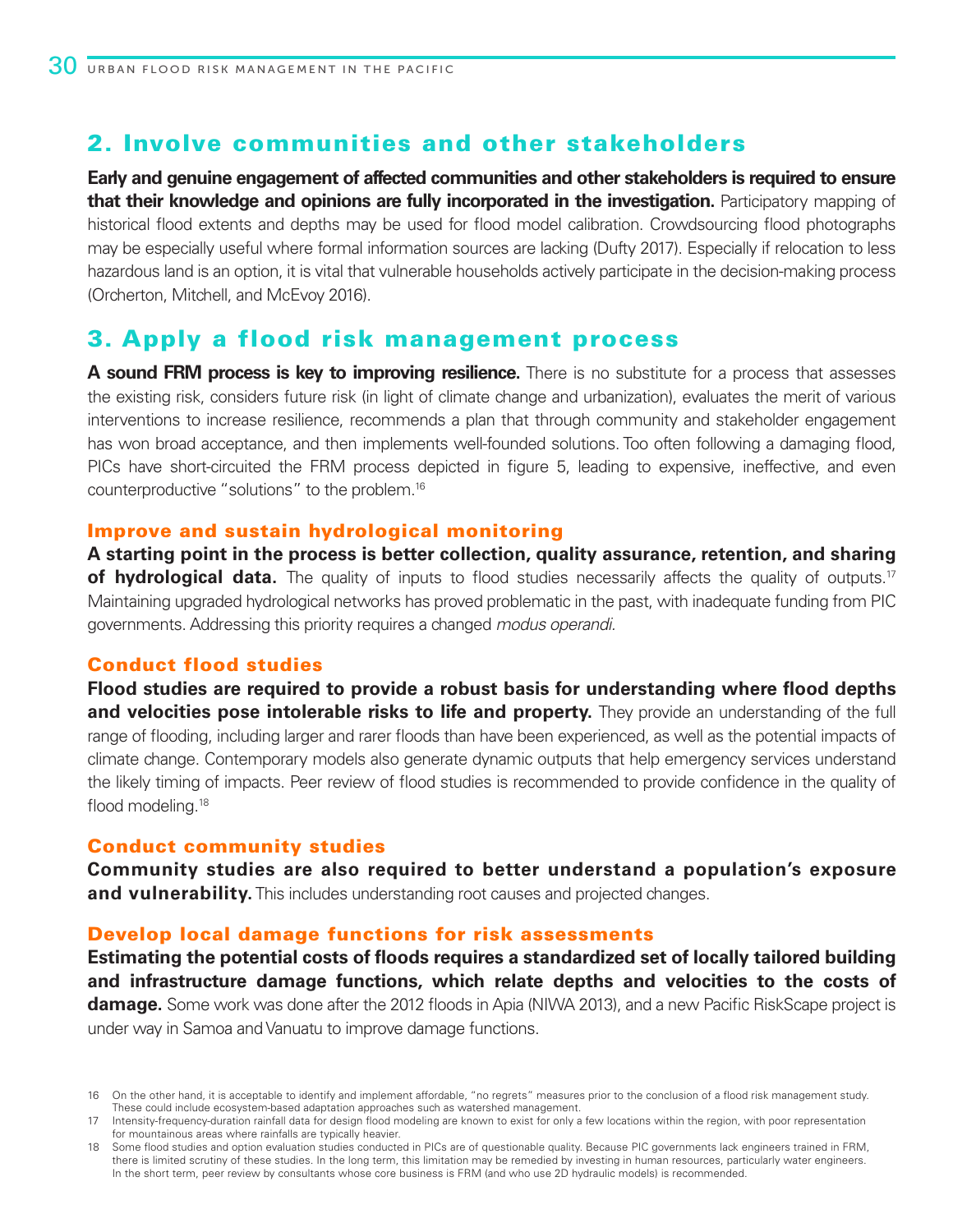#### Identify risk tolerability

## **Before assessing options to reduce the flood risk, the acceptability or tolerability of flooding**

**should be considered.** This step is important because it is not possible to totally eliminate floods or the impact of flooding. Given the pressures on PIC floodplains, adopting a 1 percent AEP flood planning level for residential development may be impractical. Perhaps an inundation depth of 30cm may be deemed tolerable, as it is for Vietnamese cities. Different standards may apply for different land uses—e.g., hospitals would ideally be free of flooding even in extreme events.

#### Employ multicriteria analysis

**Best-practice FRM requires evaluation of the entire suite of possible options** (Jha, Bloch, and Lamond 2012, 44–45) (see table 4). Multicriteria analysis is used to compare options according to factors such as these:

- Impact on flood behavior
- Number of houses benefiting
- Critical infrastructure benefiting
- Economic merit (benefit cost ratio)<sup>19</sup>
- Life safety benefit
- Environmental impact
- Social impact
- Technical feasibility
- Financial feasibility
- Political/legislative acceptance
- Community acceptance
- Performance in rare floods (> 1 percent AEP)
- Long-term performance (design life, climate change)

An important component of evaluation is weighing up the adverse effects of proposed interventions. For example, bypass channels may benefit one area but increase flood depths, velocities, and erosion and damage sensitive ecologies in the "receiving" area. Filling the floodplain to increase the immunity for one site will redirect floodwater toward other areas.

### Prepare FRM plan

**Having evaluated the options, a recommended, costed, and prioritized portfolio of FRM interventions should be listed in an integrated FRM master plan.** Interventions set out in the FRM master plan should be implemented in a coordinated fashion as funds permit. FRM plans need to be periodically reviewed to ensure that they continue to meet the changing flood risk.

<sup>19</sup> One need in PICs is for standardized approaches to benefit-cost analysis (e.g., selection of discount rates). This would make it easier to compare preferred options *between* studies and hence provide a strategic basis for governments to direct funds to the most urgent problems.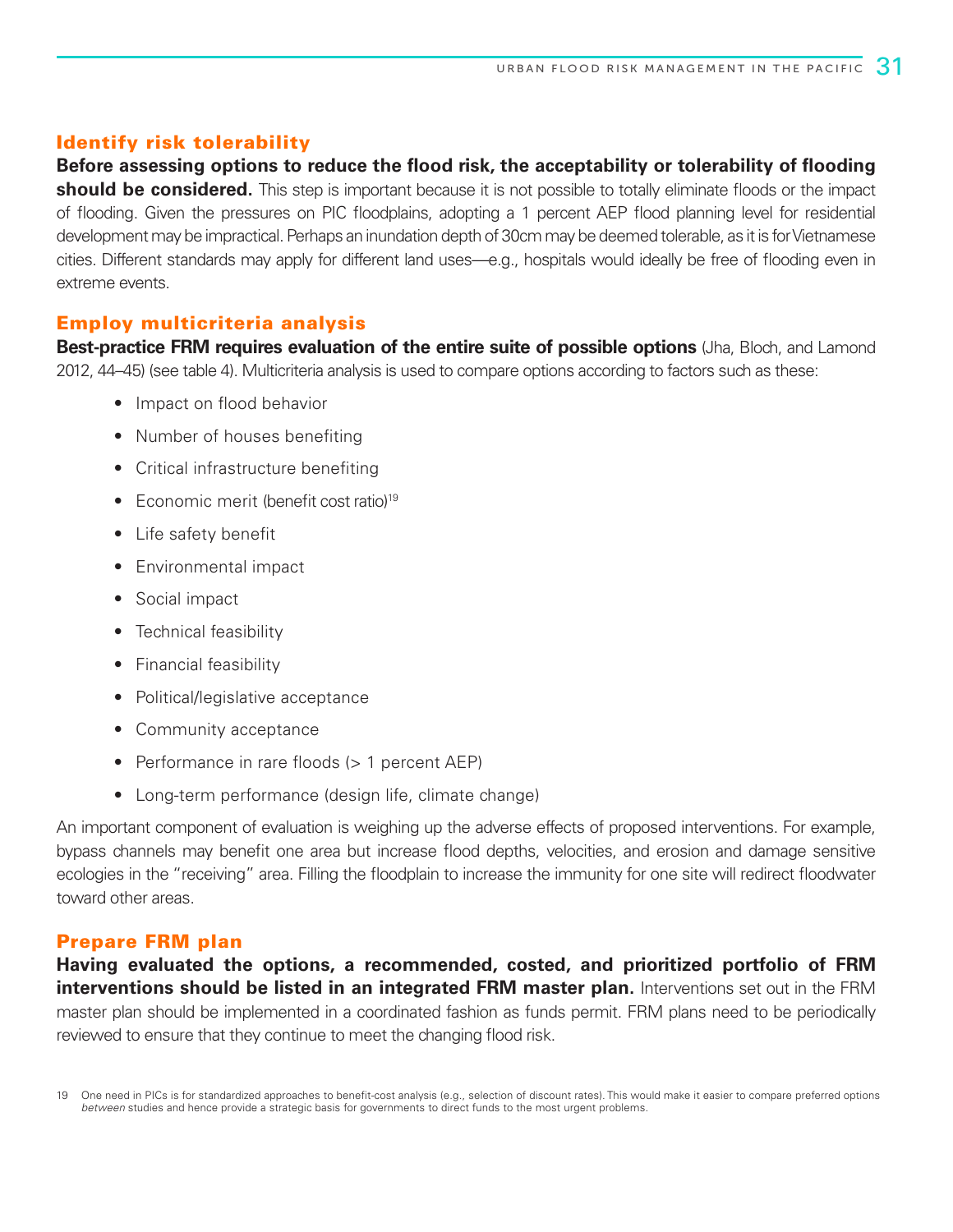### 4. Reframe the problem

**Understanding flood risk holistically as the integration of flood hazard, exposure, and vulnerability will promote a more balanced and integrated approach to managing flood risk.** Hence, a key need for PICs is to reframe the problem, looking beyond "undersized channels" and "low river banks" to inappropriately located urban development, and even further to the root causes of this development, including migration drivers and poverty.

### 5. Broaden the solutions

**The solutions are likely to include a portfolio of structural and non-structural options.** Addressing flood problems at a river basin scale is vital (UFCOP 2017) and is well exemplified in the "ridge to reef" philosophy upon which the Greater Apia Integrated Watershed Management Plan is based. The solutions will also go beyond traditional FRM measures to more integrated approaches that tap into broader action plans for building the resilience of urban communities (e.g., Trundle and McEvoy 2016). For example, one solution to Honiara's urban drainage problems—made worse by waste being dumped in creeks, blocking culverts, and exacerbating flooding upstream; see figure 18—is to provide improved solid waste disposal services and educate the public about proper waste disposal. Litter traps could also be installed to capture residual solid waste. Broader environmental benefits as well as flood benefits would result.

### 6. Preserve and enhance the capacity of river channels and floodplains to convey flows

**Figure 18. Solid waste limiting flow conveyance in a Honiara creek**



**Figure 19. Filling the floodplain and riverbank protection works on one side of the Mataniko River in Honiara** 



**Better legislation and enforcement is required to ensure that the impacts of development on flooding are scrutinized in the development approval process.** Evidence has been seen in all four countries of encroachment upon waterways, filling of floodplains for bridge approaches or other purposes (see figure 19), and inappropriate siting of buildings, all of which reduce the conveyance of floodwaters and in turn contribute to higher flood levels and riverbank erosion elsewhere. Where conveyance has already been lost, opportunities to restore channel capacities should be considered.

### 7. Reduce exposure and vulnerability

**Strategies to reduce exposure and promote resilience need to be devised and implemented.**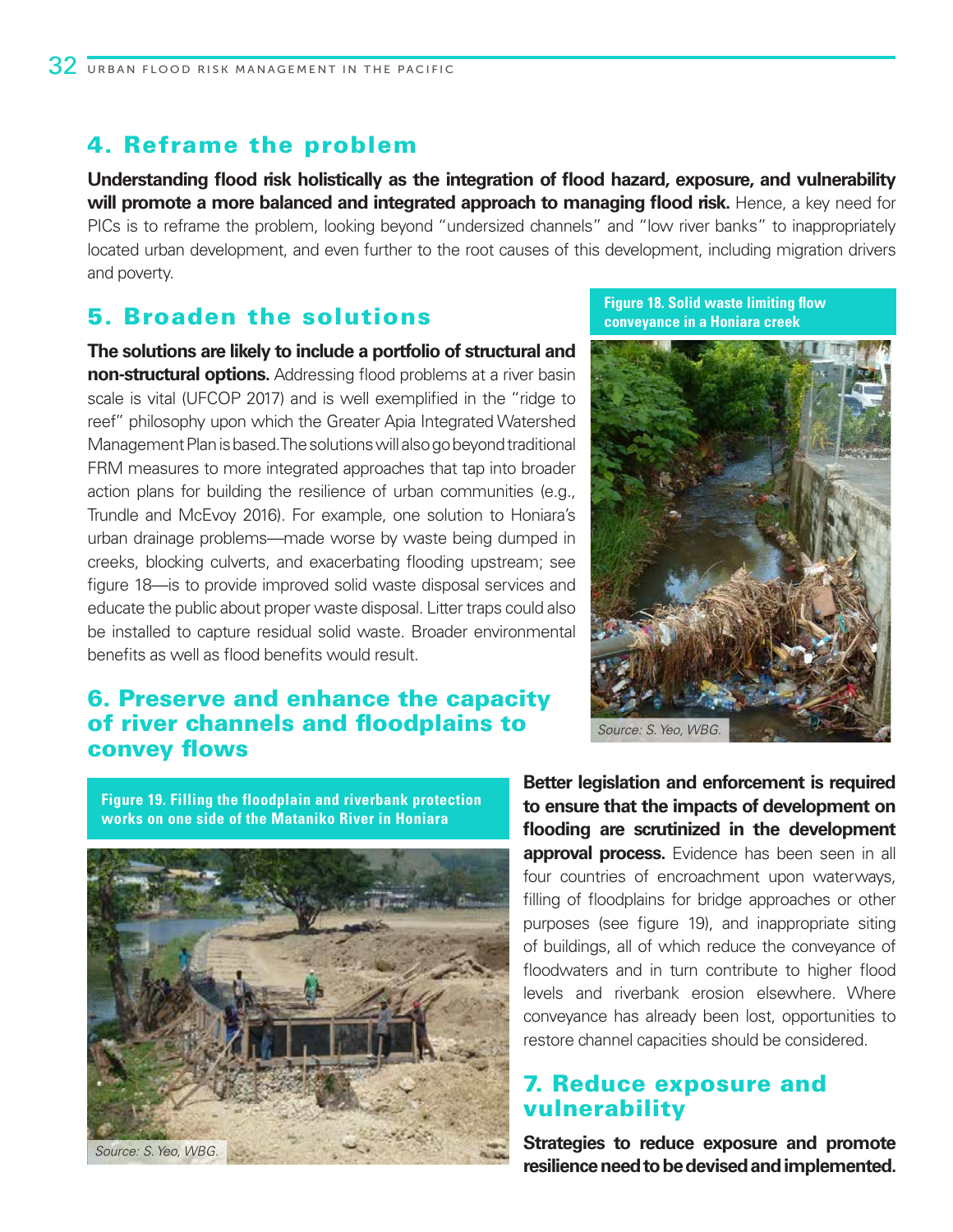As indicated above, increasing exposure, along with the vulnerability of communities on floodplains, represents the biggest driver of flood risk in PICs. However, reducing this exposure through relocation and limiting its growth through land use planning are notoriously difficult to achieve in PICs (see the discussion of Benchmark 7 above).

#### Consider voluntary relocation

**Disastrous floods can act as powerful forces for land use change and can in extreme cases lead to relocation of vulnerable populations.** For example, the 1931 Fiji flood led people to abandon flood-prone house locations in favor of higher land (Yeo and Blong 2010). In Honiara in 2014, after flooding killed people on the Koa Hill floodplain along the Mataniko River, that area was abandoned for residential use. But it is not easy to keep houses off dangerously low-lying land, including sites where residents can be first trapped and then overwhelmed in a rising flood. In Honiara, it is conceivable that shortage of land will eventually drive new settlers, inexperienced with the risk, to set up "temporary" leaf houses on land that was flooded to depths approaching five meters in 2014. At Koa Hill, one approach could be to work with the community to identify a land use for the floodplain—e.g., a formally demarcated football field, which would also add much-needed recreational space—that would quarantine it from future residential use.<sup>20</sup> New houses could then be accommodated through densification of safe areas.

**It is also necessary to design and service new subdivisions on low-hazard land, targeted at people dislocated by a flood or occupying unacceptably dangerous land.** Though not without its implementation issues, Honiara's April Ridge subdivision is an example of this kind of approach. Even better would be proactive efforts to increase supply and persuade residents to relocate from high-hazard sites before a disaster occurs. This approach would require bottom-up engagement processes, planning for livelihoods and services, and secure tenure in the new communities (Orcherton, Mitchell, and McEvoy 2016).

#### Practice risk-informed land use planning

**Legislation, policies, and zoning plans relating to urban land use in PICs need to be reviewed and revised to ensure that flood risk is considered as an integral part of urban development planning**  (ADB 2013). This corresponds to the "development first" approach advocated by Selby and Jiwanji (2016), who argue for a fundamental transformation of development practice such that risk is brought into the center of development decision making, budgeting, policies, processes, and practices. The importance of correctly implementing land use plans was highlighted in a recent policy review conducted for Vanuatu's URMS; focusing on the need to improve existing land use decision-making tools and apply a consistent land use planning approach, the review identified the need for a number of changes to existing legislation, policies, and practices. URMS reviewed land use planning policies and practices, identifying a need to strengthen the existing planning instruments and their implementation. (Beca International Consultants, GNS Science, and NIWA 2016b).

**Risk information needs to be provided to planners in a fit-for-purpose format.** This requirement was also exemplified in Vanuatu's URMS.

**There also need to be improvements in human resources.** In Nadi and Apia, for example, the few town planners reportedly struggle to keep pace with development applications and to monitor compliance with any conditions of development. Training of town planners is also required, and the courses delivered to planners in Nadi, Apia, Honiara, and Port Vila, together with the decision support tools developed for those courses, are an admirable step for advancing risk-informed land use planning (see e.g. Pacific Community 2015). Follow-up training is required in order to better integrate local practice with national policy frameworks and reinforce the improved capacity of town planning departments to effectively manage future flood risk though the planning process. On the issue of customary land, participatory approaches that engage landowners may help to direct sensitive land uses away from the most hazardous areas.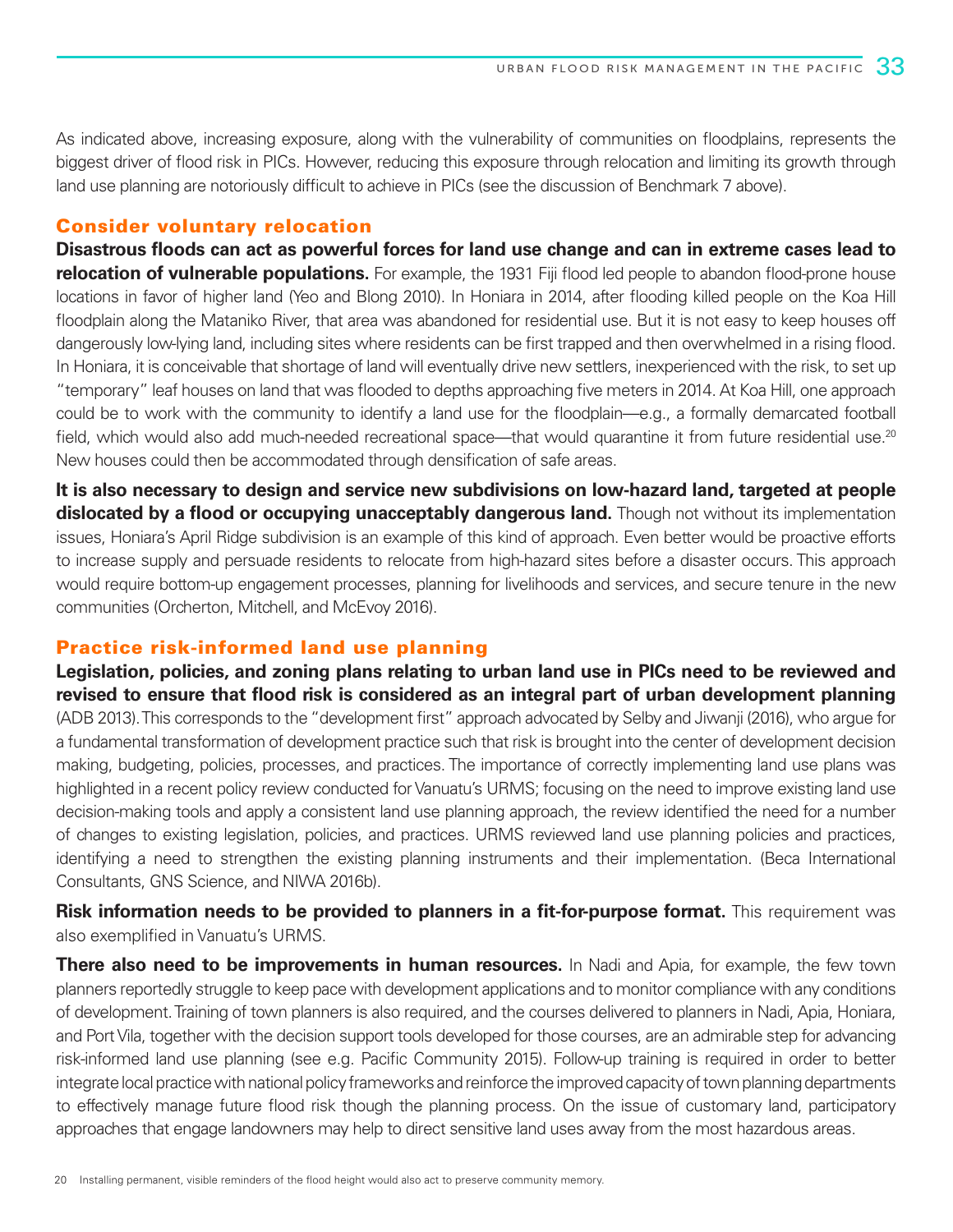#### Encourage resilient buildings

**The risk of damage can be reduced for new buildings by implementing appropriate development controls.** This requires reviewing and revising building codes, and increasing capacity to check compliance with controls. Authorities can also work with industry associations to prepare locally tailored guidelines for hazard-resilient housing, including for low-income groups (GoSI 2014). This priority recognizes that it may not be practical to relocate communities away from high-risk areas or to keep floodplains entirely free of new development.

#### Encourage resilient infrastructure

**In the aftermath of floods, a priority is to "build back better" rather than replace infrastructure at the same level of exposure.** Meeting this priority could include elevating bridges, reducing the number of piers, and providing debris deflectors to enhance structures' resilience to floods. Checks are required to ensure that any added resilience measures do not shift the problem (e.g., via raised bridge embankments, which can function as a dam, elevating water on the upstream side).

### 8. Enhance response

**Investment is required to enhance communities' ability to respond to and cope with flooding.** This includes investments in early warning systems (EWS), emergency management planning, and community preparedness. This priority recognizes that it is not practical to relocate all communities away from high-risk areas or to retrofit all existing buildings.

### Develop EWS

**Early warning of floods offers prepared households and businesses the opportunity to evacuate themselves and their assets to safe ground.** EWS are known to be a cost-effective investment, with the Navua Flood Warning System estimated to have a benefit-cost ratio of between 3.7 and 7.3 (Holland 2008). But every EWS requires maintenance and standard operating procedures to ensure it is functional when called upon to warn communities. Neglecting these aspects can reduce the system's effectiveness: during the April 2016 flood in Nadi, for example, the alarm was not sounded. Given the large risk exposures, priorities for new EWS in the region include Ba, Labasa, Apia, and Honiara. However, the small, steep catchments above many of the cities and towns in the region, and the flash floods they generate, present real challenges for EWS. Technologies for early detection of likely flooding, such as rain radar, and for efficient dissemination of warnings, such as SMS and social media, may help to address these challenges.

#### Improve emergency management planning and capability

**At the current time, official emergency management planning gives less attention to flood hazards than to tropical cyclones (which riverine flooding is one of several hazards) and tsunami.**  There is a need for flood hazard subplans and for local plans that incorporate flood information being generated from flood studies and flood risk management studies. It is especially important to identify potential 'low flood islands' (where access is lost before possible inundation), since very early evacuation may be needed there to save lives. There is also a need to grow, resource and train local emergency services' responders (including growing a volunteer base) to close roads and perform flood rescues.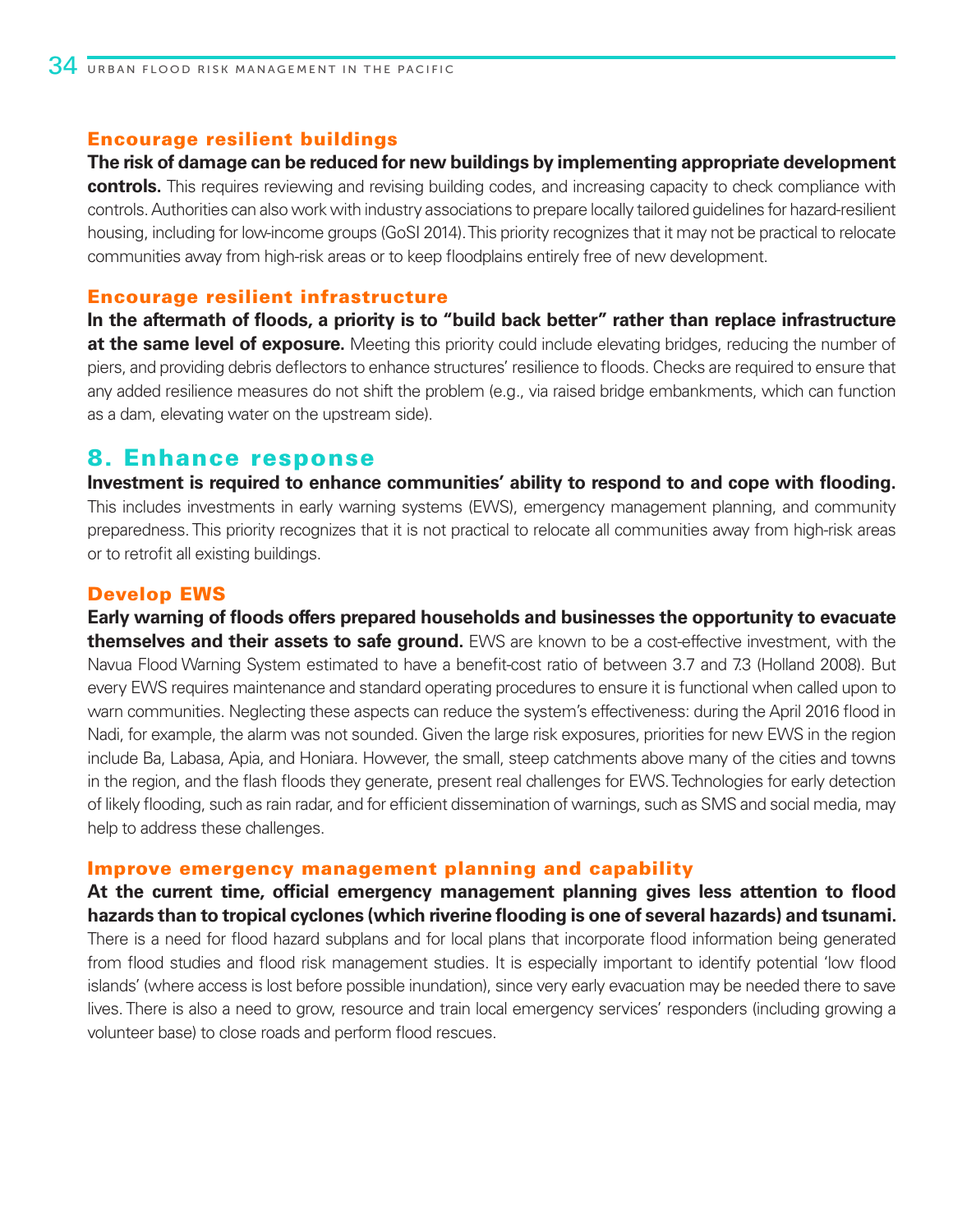#### Foster community preparedness

**While governments can do much good, it is the communities living and working on floodplains who bear the brunt of the risk to life and property and who must be equipped to manage their risk.** This is because floods can never be completely controlled and flood risk can never be completely eliminated. Science, such as verified flood model outputs, can be used to inform communities, particularly about floods beyond their experience. Traditional knowledge also has a role. Participatory approaches that promote mutual learning and sharing offer the best chance of success, for example, as communities pre-plan their evacuation routes and shelters (Beca International Consultants, GNS Science, and NIWA 2016b). Possible methods for communicating messages include radio shows, theatre plays, school curricula and youth groups (Trundle & McEvoy, 2016).<sup>21</sup>

### **CONCLUSION AND KEY MESSAGES FOR POLICY MAKERS**

**In PICs, flooding arising from the overflow of rivers and streams has caused significant damage to urban communities.** For example, flooding in and around Honiara in April 2014 had an economic impact equivalent to 9.2 percent of Solomon Islands GDP and was associated with 24 fatalities. With heavier rain and sea-level rise associated with climate change, impacts are projected to increase significantly. The more immediate driver of flood risk in the cities and towns of PICs is unplanned urbanization, resulting in more people living and working on floodplains.

**This Knowledge Note advocates the application of an integrated flood risk management process to reduce the impacts of flooding in PICs.** A tracking tool has been developed and used to track current FRM practices in Fiji, Samoa, the Solomon Islands, and Vanuatu; the tool has also been used to track the trajectories of past practices and project future practices in light of projects currently under way. At least for some catchments, the assessment of flood risks has improved significantly in recent years, although assessment results are compromised by generally poor hydrological data. Some PICs prefer to rely on structural works to control floods, and in all countries, efforts to control the key drivers of flood risk—increasing exposure and vulnerability—have met with little success. The flashy nature of flooding in PICs presents challenges for EWS, though Fiji has made significant advances in this area. Overall, governance of FRM has tended toward narrow, fragmented, topdown, and externalized models.

**Eight priority interventions for advancing current practice in PICs are proposed.** These interventions should be considered as a complementary suite of initiatives that will help improve FRM in PICs, rather than as ranked in order of importance.

- **1. Improve governance.** Holistic, integrated, and sustainable FRM governance arrangements are required, so that responsibilities for managing flood risk are assigned, understood, and supported at a national level.
- **2. Involve communities and other stakeholders.** Communities and other stakeholders should be involved from the outset of the FRM process to ensure local ownership of the problem and proposed solutions.
- **3. Apply a flood risk management process.** A sound FRM process is key to improving resilience, and should include investment in understanding the flood risks (via flood studies and community studies) and evaluation of all potential options.
- **4. Reframe the problem.** Flood risk should be considered holistically as the integration of flood hazard, exposure, and vulnerability.

<sup>21</sup> A puppet play was written for the Ba Flood Preparedness Project (Yeo 2000) that sought to persuade proprietors and residents that managing flood risks was their business rather than the government's. It was presented by the Fiji Red Cross and appeared to resonate well with the workshop participants and schoolchildren.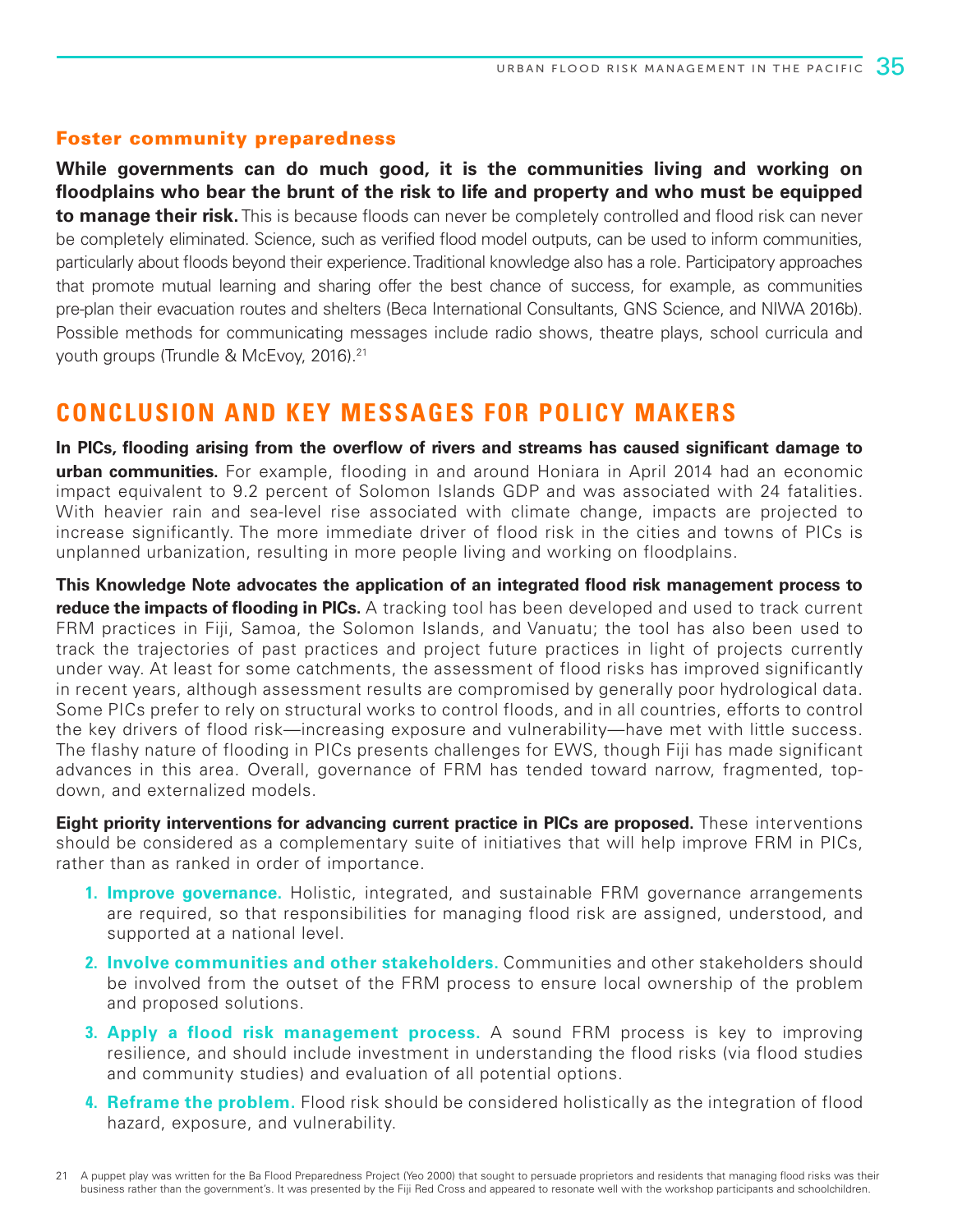- **5. Broaden the solutions.** Flood risk interventions should include a portfolio of structural and nonstructural options that promote the broader resilience of urban communities.
- **6. Preserve and enhance the capacity of river channels and floodplains to convey flows.** Better legislation and enforcement is required to ensure that development does not exacerbate flood problems elsewhere.
- **7. Reduce exposure and vulnerability.** Strategies include risk-informed land use planning, resilient buildings and infrastructure, and the potential for voluntary relocation from high-hazard areas.
- **8. Enhance response.** Flood early warning systems, better emergency management plans and capacities, and efforts to promote community understanding and preparedness are required to improve people's responses to floods.

**Achieving best-practice FRM across all 12 of the benchmarks articulated within this Knowledge Note will be challenging.** A primary obstacle is competing demands for limited budgetary resources. However, countries can take a step in the right direction by recognizing that (1) a process is required to understand and reduce flood risk, and (2) a broad suite of FRM options is available. It is not realistic to think that best-practice FRM will be quickly attained. However, small steps along an improving trajectory can produce significant beneficial outcomes.

**The first step is to establish in each country a multisectoral forum for the holistic and integrated governance of FRM.** There is potential for existing DRR/CCA forums to take on this task, provided their membership is sufficiently broad and the vision is holistic. Both government and NGOs should be represented on such a forum. Key functions would be to promote the understanding and application of the FRM process, to prioritize investigations and implementation of actions emerging from FRM plans, to ensure a coordinated approach among agencies and development partners, and to routinely review national advances and needs. There would also be value in using regional forums (such as the Pacific Meteorological Council and the Pacific Resilience Partnership) for sharing knowledge and experiences and inspiring continued progress toward the goal of floodresilient communities in PICs.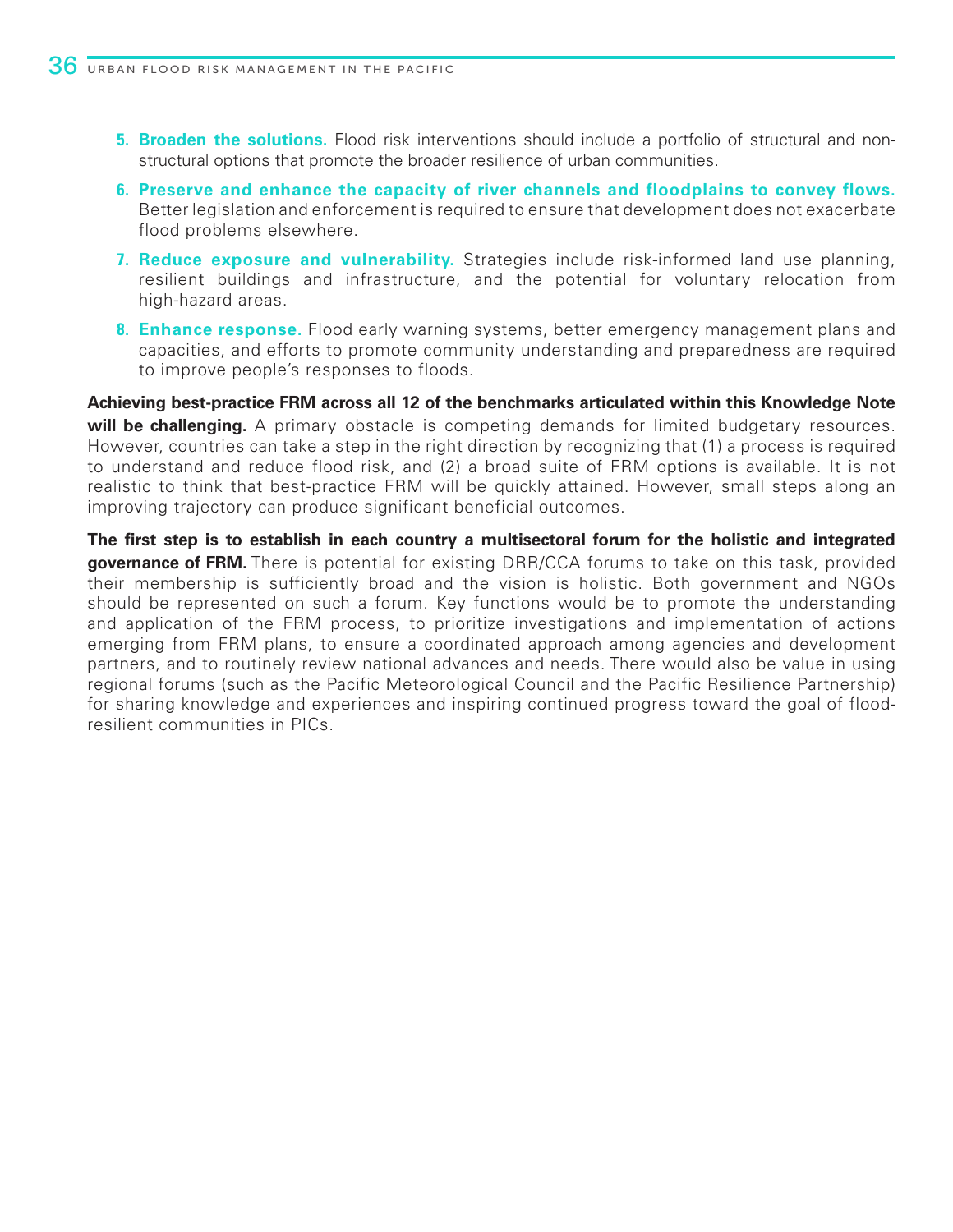### **REFERENCES**

ADB (Asian Development Bank). 2013. Moving from Risk to Resilience: Sustainable Urban Development in the Pacific. Mandaluyong City, Philippines: ADB.

AIDR (Australian Institute for Disaster Resilience). 2017a. Managing the Floodplain: A Guide to Best Practice in Flood Risk Management in Australia. Australian Disaster Resilience Handbook 7. 3rd ed. Canberra: AIDR.

———. 2017b. Flood Emergency Response Classification of the Floodplain. Australian Disaster Resilience Guideline 7-2. 2nd ed. East Melbourne: AIDR.

Ambroz, A. 2009. Economic Costs of January 2009 Ba Floods. SOPAC Technical Report 425. Suva, Fiji: SOPAC.

Australian Bureau of Meteorology and CSIRO (Commonwealth Scientific and Industrial Research Organisation). 2014. Climate Variability, Extremes and Change in the Western Tropical Pacific: New Science and Updated Country Reports. Pacific-Australia Climate Change Science and Adaptation Planning Program Technical Report. Australian Bureau of Meteorology, and CSIRO, Melbourne.

Babister M., and M. Retallick. 2013. "Defining Best Practice in Floodplain Management." Paper presented at Floodplain Management Association National Conference, "National Floodplain Management—Shared Experiences, National Solutions," Tweed Heads, NSW, Australia, May 28–31. http://www.floodplainconference.com/papers2013/Mark%20 Babister%20Full%20Paper.pdf.

Beca International Consultants, GNS Science, and NIWA. 2016a. "Hazard and Risk Maps and Geo-data Report: Planning for Urban Preparedness." Prepared for Vanuatu Meteorological and Geohazard Department. January.

———. 2016b. "Urban Risk Management Strategy: Risk Mapping and Planning for Urban Preparedness." Prepared for Vanuatu Meteorological and Geohazard Department. August.

Blong, R. J., and D. Radford. 1993. "Deaths in Natural Hazards in the Solomon Islands." Disasters 17 (1): 1–11.

Brown, P., A. Daigneault, D. Gawith, W. Aalbersberg, J. Comley, P. Fong, and F. Morgan. 2014. "Evaluating Ecosystembased Adaptation for Disaster Risk Reduction in Fiji." Manaaki Whenua Press, Landcare Research, New Zealand. https:// reliefweb.int/sites/reliefweb.int/files/resources/FJI\_LCR\_USP\_2014\_Evaluating\_EBA\_DRR\_Report.pdf.

Bryant-Tokalau, J., and J. Campbell. 2014. "Coping with Floods in Urban Fiji: Responses and Resilience of the Poor." In Disaster Relief in the Asia Pacific: Agency and Resilience, edited by M. Sakai, E. Jurriën, J. Zhang, and A. Thornton, 132–46. Abingdon, UK: Routledge.

Carter W. N., J. M. Chung, and S. P. Gupta. 1991. "South Pacific Country Study." In: Disaster Mitigation in Asia and the Pacific, 255–308. Manila, Philippines: Asian Development Bank.

Chandra A., and J. Dalton. 2010. "Mainstreaming Adaptation within Integrated Water Resources Management (IWRM) in Small Island Developing States (SIDS): A Case Study of the Nadi River Basin, Fiji Islands." In Building Resilience to Climate Change: Ecosystem-Based Adaptation and Lessons from the Field, edited by A. A. Pérez, B. H. Fernández, and R. C. Gatti, 47–59. IUCN, Gland, Switzerland: IUCN.

Cochrane, G. R. 1969. Problems of Vegetation Change in Western Viti Levu, Fiji." In Settlement and Encounter: Geographical Studies Presented to Sir Grenfell Price, edited by F. Gale and G. H. Lawton, 115–47. London: Oxford University Press.

Daigneault, A., P. Brown, and D. Gawith. 2016. "Dredging versus Hedging: Comparing Hard Infrastructure to Ecosystem-Based Adaptation to Flooding." Ecological Economics 122: 25–35.

DECC (Department of Environment and Climate Change). 2007. "Flood Emergency Response Planning Classification of Communities." Floodplain Risk Management Guideline. NSW Government.

Dufty, N. 2017. "How Can We Improve Community Engagement for Floodplain Management?" Paper presented at the Floodplain Management Australia National Conference, "Preparing for the Next Great Flood," Newcastle, NSW, Australia, May 16–19.

GFDRR (Global Facility for Disaster Reduction and Recovery). 2016. The Making of a Riskier Future: How Our Decisions Are Shaping Future Disaster Risk. Washington, DC: GFDRR.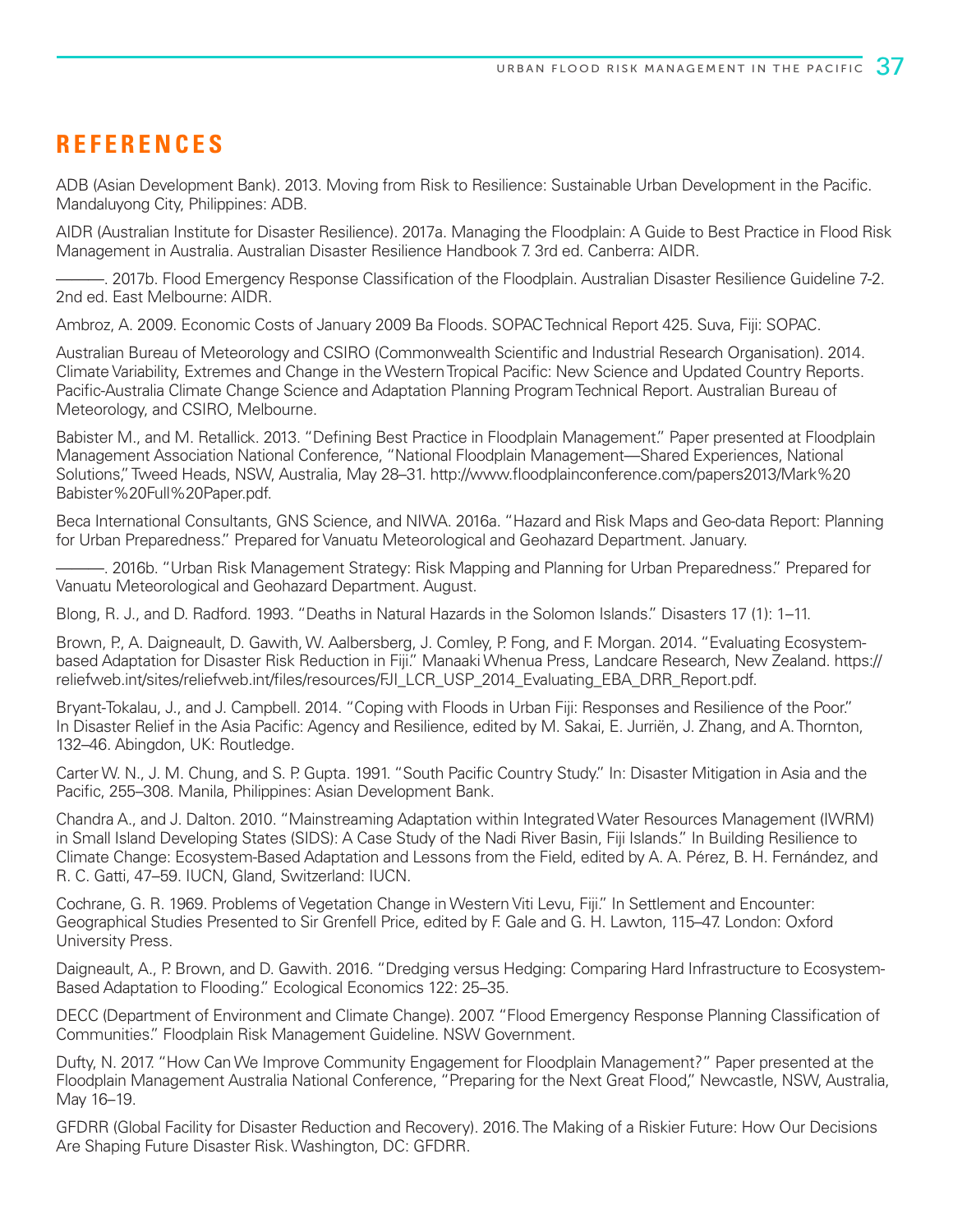GoS (Government of Samoa). 2013. "Samoa Post-Disaster Needs Assessment, Cyclone Evan 2012." March. https:// openknowledge.worldbank.org/handle/10986/15977.

GoSI (Government of the Solomon Islands). 2014. "Rapid Assessment of the Macro and Sectoral Impacts of Flash Floods in the Solomon Islands, April 2014." World Bank, Washington, DC.

GoV (Government of Vanuatu). 2015. "Vanuatu Post-Disaster Needs Assessment, Tropical Cyclone Pam March 2015." https://www.gfdrr.org/en/vanuatu-post-disaster-assessment-tropical-cyclone-pam-march-2015.

Hall, J. W., I. C. Meadowcroft, P. B. Sayers, and M. E. Bramley. 2003. "Integrated Flood Risk Management in England and Wales." Natural Hazards Review 4 (3): 126–35.

Hay J. 2009. "Institutional and Policy Analysis of Disaster Risk Reduction and Climate Change Adaptation in Pacific Island Countries: Final Report." Prepared for United Nations International System for Disaster Reduction and United Nations Development Programme. JEH+ Ltd., Rarotonga, Cook Islands.

Holland, P. 2008. Fiji Technical Report: An Economic Analysis of Flood Warning in Navua, Fiji. EU-SOPAC Project Report No. 122. Suva, Fiji: SOPAC.

———. 2009. Economic Costs of January 2009 Nadi Floods. SOPAC Technical Report 426. Suva, Fiji: SOPAC.

Jha, A. K., R. Bloch, and J. Lamond. 2012. Cities and Flooding: A Guide to Integrated Urban Flood Risk Management for the 21st Century. Washington, DC: World Bank.

JICA (Japan International Cooperation Agency). 1998. "The Study on Watershed Management and Flood Control for the Four Major Viti Levu Rivers in the Republic of Fiji." JICA.

Kostaschuk, R., J. Terry, and R. Raj. 2001. "Tropical Cyclones and Floods in Fiji." Hydrological Sciences Journal 46: 435–50.

Kuleshov, Yuriv, Simon McGree, David Jones, Andrew Charles, Andrew Cottrill, Bipen Prakash, Terry Atalifo, Salesa Nihmei, and Fata Lagomauitumua Sunny K. Seuseu. 2014. "Extreme Weather and Climate Events and Their Impacts on Island Countries in the Western Pacific: Cyclones, Floods and Droughts." Atmospheric and Climate Sciences 4: 803–18.

Kundzewicz, Z. W., S. Kanae, S. I. Seneviratne, J. Handmer, N. Nicholls, P. Peduzzi, R. Mechler, et al. 2014. "Flood Risk and Climate Change: Global and Regional Perspectives." Hydrological Sciences Journal 59 (1): 1–28.

Ludy, J., and G. M. Kondolf. 2012. "Flood Risk Perception in Lands 'Protected' by 100-Year Levees." Natural Hazards 61: 829–42. doi:10.1007/s11069-011-0072-6.

Lumbroso, D., A. Titmaea, A. Penia, and M. Bonte-Grapentin. 2008. Samoa Technical Report: 13th July–3rd August, 2006. WS 3.5.4 Capacity Building in Flood Risk Management. EU EDF–SOPAC Project Report 69c. Suva, Fiji: SOPAC.

McAneney, J., R. van den Honert, and S. Yeo. 2015. "Lies, lies . . . and Wretched Statisticians." Risk Frontiers Quarterly Newsletter 15 (1): 1–2.

———. 2017. "Stationarity of Major Flood Frequencies and Heights on the Ba River, Fiji, over a 122-Year Record." International Journal of Climatology. doi:10.1002/joc.4989

McGree, S., K. Whan, D. Jones, L. V. Alexander, A. Imielska, H. Diamond, E. Ene, et al. 2014. "An Updated Assessment of Trends and Variability in Total and Extreme Rainfall in the Western Pacific." International Journal of Climatology 34 (8): 2775–91.

MHA (Ministry of Home Affairs). 2014. "2014 Flash Flooding Victims National Memorial Service, St Barnabas Cathedral Sunday 11 May 2014 Program". Solomon Islands Government

MNRE (Ministry of Natural Resources and Environment). 2007. "Samoa Flood Management Action Plan 2007–2012 with Specific Reference to Vaisigano River." Prepared in collaboration with SOPAC and HR Wallingford. Apia, Samoa.

NBCC (Nadi Basin Catchment Committee). 2014. "Minutes of the Nadi Basin Catchment Committee (NBCC) First Quarter Meeting 2014 No. 15 held on Thursday, 13th March 2014 at Nadi Town Council Chambers, Nadi."

NDMO (National Disaster Management Office). 2003. "Report on Tropical Cyclone Ami." April. http://www. pacificdisaster.net/pdnadmin/data/documents/10964.html. Suva, Fiji.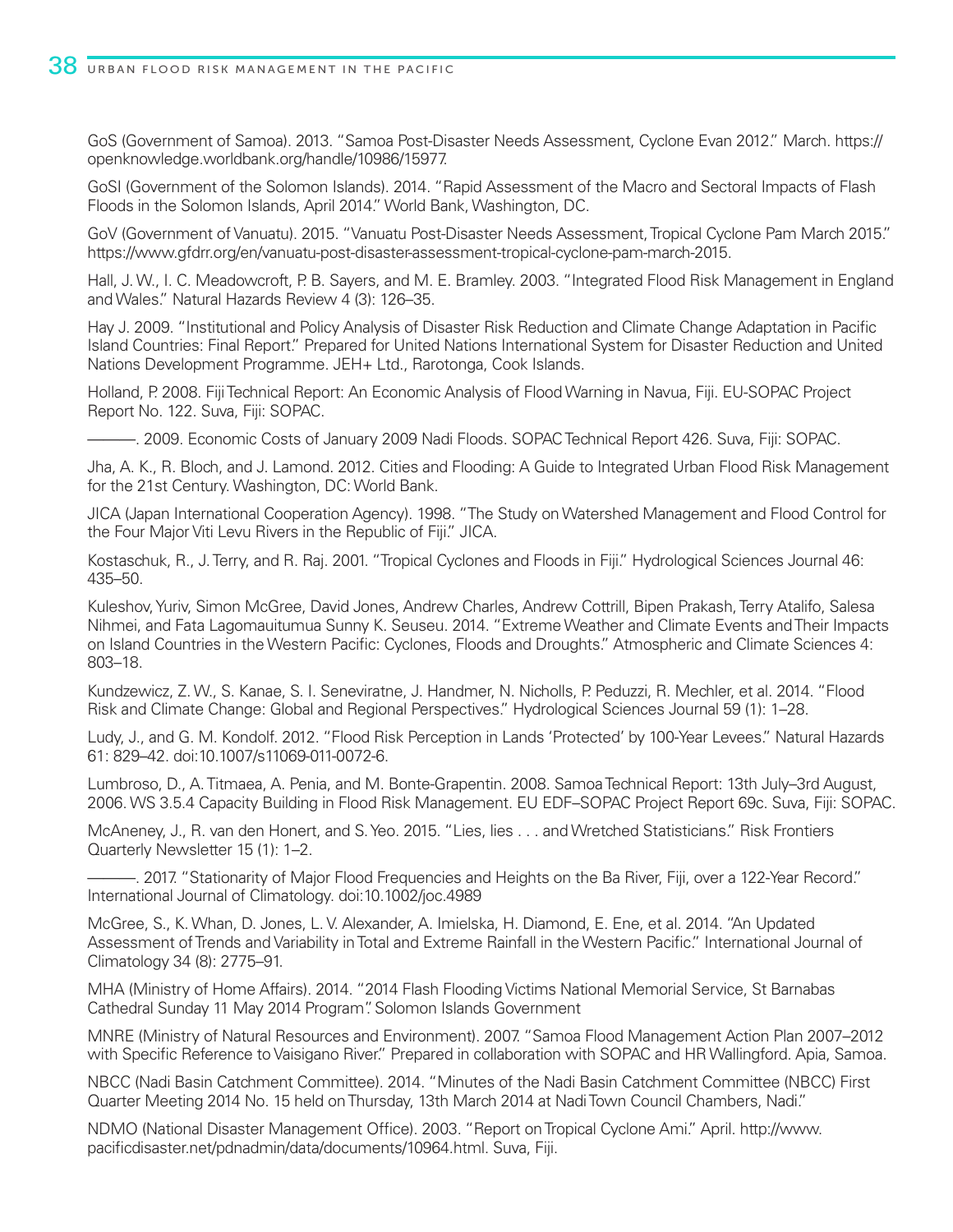NIWA (National Institute of Water and Atmospheric Research). 2013. "Preliminary Pacific Flood Depth-Damage Functions from Tropical Cyclone Evan, December 2012, Samoa." Prepared for RiskScape. November.

-. 2014. "Nadi River Flood Risk Assessment Report." Prepared for Applied Geoscience and Technology Division (SOPAC) of the Secretariat of the Pacific Community (SPC). April. http://www.pacificdisaster.net/pdnadmin/data/ original/NIWA\_FJI\_2014\_Flood\_risk\_assessment\_report.pdf.

———. 2015. "Vanuatu Flood Hazard Models: Modelling and Data Report for the Mele and Sarakata Floodplains." Prepared for Beca International Consultants. May.

Nunn, P. D. 2009. "Responding to the Challenges of Climate Change in the Pacific Islands: Management and Technological Imperatives." Climate Research 40: 211–31.

———. 2010. "Bridging the Gulf between Science and Society: Imperatives for Minimalizing Societal Disruption from Climate Change in the Pacific." In Adaptation and Mitigation Strategies for Climate Change, edited by A. Sumi, K. Fukushi, and A. Hiramatsu, 233–48. Tokyo: Springer.

Nunn P. D., L. Kumar, I. Eliot, and R. F. McLean. 2016. "Classifying Pacific islands." Geoscience Letters 3 (7). doi:10.1186/s40562-016-0041-8.

Orcherton, D., D. Mitchell, and D. McEvoy. 2016. "Perceptions of Climate Vulnerability, Tenure Security and Resettlement Priorities: Insights from Lami Town, Fiji Islands." Australian Geographer. http://dx.doi.org/10.1080/00049 182.2016.1236429.

Pacific Community. 2015. "Training Report: Introduction to Risk-Informed Decision Making in Urban Development Planning, 21–13 September 2015, Nadi, Fiji." (Unpublished report). Pacific Community, Suva, Fiji.

Pacific Community, Secretariat of the Pacific Regional Environment Programme, Pacific Islands Forum Secretariat, United Nations Development Programme, United Nations Office for Disaster Risk Reduction, and University of the South Pacific. 2016. "Framework for Resilient Development in the Pacific: An Integrated Approach to Address Climate Change and Disaster Risk Management (FRDP) 2017–2030." Pacific Community, Suva, Fiji.

Planning Institute of Jamaica. 2014. "Project Operational Manual: Improving Climate Change Data and Information Management Project (ICDIMP)." January 31.

Rao, N. S., T. J. B. Carruthers, P. Anderson, L. Sivo, T. Saxby, T. Durbin, V. Jungblut, T. Hills, and S. Chape. 2013. "An Economic Analysis of Ecosystem-Based Adaptation and Engineering Options for Climate Change Adaptation in Lami Town, Republic of the Fiji Islands." Technical report by the Secretariat of the Pacific Regional Environment Programme (SPREP). Apia, Samoa.

Sayers, P., G. Galloway, E. Penning-Rowsell, L. Yuanyuan, S. Fuxin, C. Yiwei, W. Kang, T. Le Quesne, L. Wang, and Y. Guan. 2015. "Strategic Flood Management: Ten 'Golden Rules' to Guide a Sound Approach." International Journal of River Basin Management 13 (2): 137–51. doi:10.1080/15715124.2014.902378.

Selby, S., and M. Jiwanji. 2016. "Risk Governance—Building Blocks for Resilient Development in the Pacific: A Policy Brief." United Nations Development Programme.

SOPAC. 2010. "Pacific HYCOS Final Progress Report." SOPAC, Suva, Fiji.

Tobin, G. A. 1995. "The Levee Love Affair: A Stormy Relationship." Water Resources Bulletin 31 (3): 359–67.

Trundle, A., and D. McEvoy. 2015. "Greater Port Vila Climate Change Vulnerability Assessment (Full Report)." Prepared for UN-Habitat. October. doi:10.13140/RG.2.1.3930.4404.

———. 2016. "Honiara Urban Resilience & Climate Action Plan." Prepared for UN-Habitat. RMIT University Climate Change Adaptation Program, Melbourne.

Trustrum, N. A., I. E. Whitehouse, and P. M. Blaschke. 1989. "Flood and Landslide Hazard, Northern Guadalcanal, Solomon Islands." Division of Land and Soil Sciences, Department of Scientific and Industrial Research, Palmerston North, New Zealand.

Turner D. 2009. "Pacific HYCOS Mission—Fiji Flood Response—Nadi and Ba, January-February 2009." SOPAC Technical Report No. 433 (Restricted Access). SOPAC, Suva, Fiji.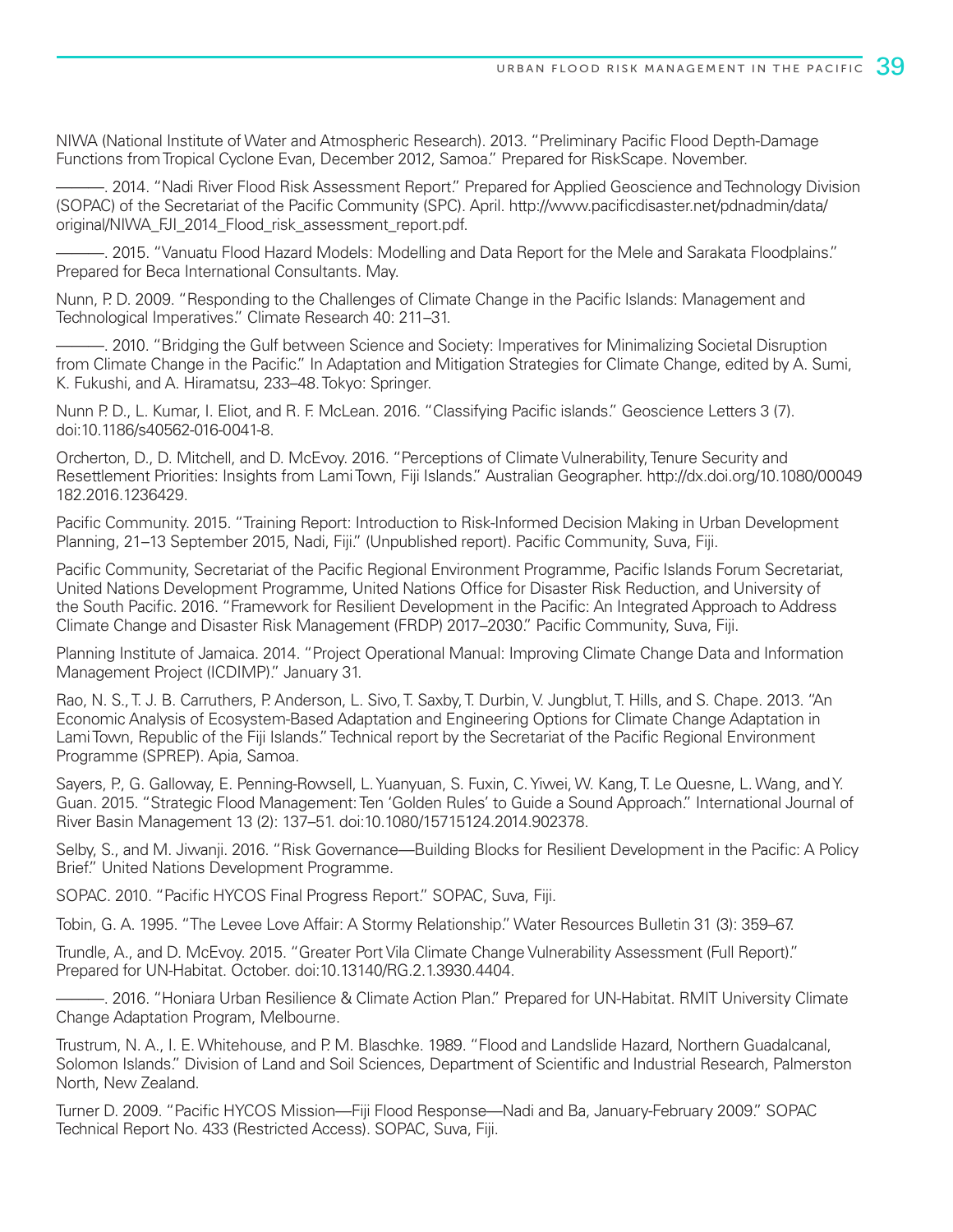UFCOP (Urban Floods Community of Practice). 2017. "Flood Risk Management at River Basin Scale: The Need to Adopt a Proactive Approach." World Bank, Washington, DC.

UN-Habitat. 2013. "Honiara City Climate Change Vulnerability and Adaptation Assessment."

UNISDR/GETI (United Nations Office for Disaster Risk Reduction/Global Education Training Institute). 2015a. "Make Your Enterprise Disaster Resilient: Final Report. The Business Case for Disaster & Climate Risk Management, Nadi, Fiji, 6–7 August 2015." http://www.unisdr.org/files/24981\_fijiaugust2015makeyourbusinessdisas.pdf.

———. 2015b. "Final Report: The Business Case for Disaster Risk Reduction. From Shared Risk to Shared Value, Suva, Fiji, 13–14 January 2015." http://www.preventionweb.net/files/41837 fijiprivatesectorforumjanuary2015fi.pdf.

Water Technology. 2014. "Updated Flood Study of the Vaisigano Catchment." Prepared for MNRE. June.

———. 2016. "Integrated Watershed Management Plan for Greater Apia—Flooding and Drainage Technical Appendix." Prepared for UNDP and MNRE. November.

Waterloo, M. J., J. Schellekens, L. A. Bruijnzeel, and T. T. Rawaqa. 2007. "Changes in Catchment Runoff after Harvesting and Burning of a Pinus caribea Plantation in Viti Levu, Fiji." Forest Ecology and Management 251: 31–44.

Woodruff, A. 2008. "Economic Analysis of Flood Risk Reduction Measures for the Lower Vaisigano Catchment Area." EU EDF–SOPAC Project Report 69g. February.

World Bank Group. 2016a. "Pacific Possible: Climate Change and Disaster Resilience." http://pubdocs.worldbank.org/ en/720371469614841726/PACIFIC-POSSIBLE-Climate.pdf.

———. 2017. "Honiara Flood Risk Management Study and Plan: Terms of Reference."

Yeo, S. W.. 1997. "Disasters, Dredging and Development: Approaches to Flood Management in the Ba River Valley, Fiji." In Proceedings of the Disasters and Development Session, VIII Pacific Science Inter-Congress, 13–19 July 1997, The University of the South Pacific, Suva, edited by A. Planitz and J. Chung, 84 – 103. Suva, Fiji: UNDHA–SPPO.

———. 1998, "Natural and Human Controls on Flood Damages in the Ba River Valley, Fiji." PhD diss., Natural Hazards Research Centre, Macquarie University, Sydney.

———. 2000. The Ba Community Flood Preparedness Project. SOPAC Technical Report No. 309. Suva, Fiji: SOPAC.

———. 2011. "Flood Fatalities in Fiji, 2000–2009." In Abstracts of Papers Presented at the Science, Technology and Resources Network (STAR) Session 2011, edited by J. Collen and L. Bukarau, 37. SPC SOPAC Division Published Report 26. Suva, Fiji: SPC SOPAC.

———. 2013. "A Review of Flood Resilience in Fiji." Paper presented at the International Conference on Flood Resilience, "Experiences in Asia and Europe," University of Exeter, UK, September 5–7.

-. 2015. "Refining the Historical Flood Series for Ba, Fiji." Risk Frontiers Technical Report, Macquarie University, Sydney. doi:10.13140/RG.2.2.32251.31522.

Yeo, S. W., and R. J. Blong. 2010. "Fiji's Worst Natural Disaster: The 1931 Hurricane and Flood." Disasters 34 (3): 657–83.

Yeo, S. W., R. J. Blong, and K. J. McAneney. 2007. "Flooding in Fiji: Findings from a 100-Year Historical Series," Hydrological Sciences Journal 52 (5): 1004–15.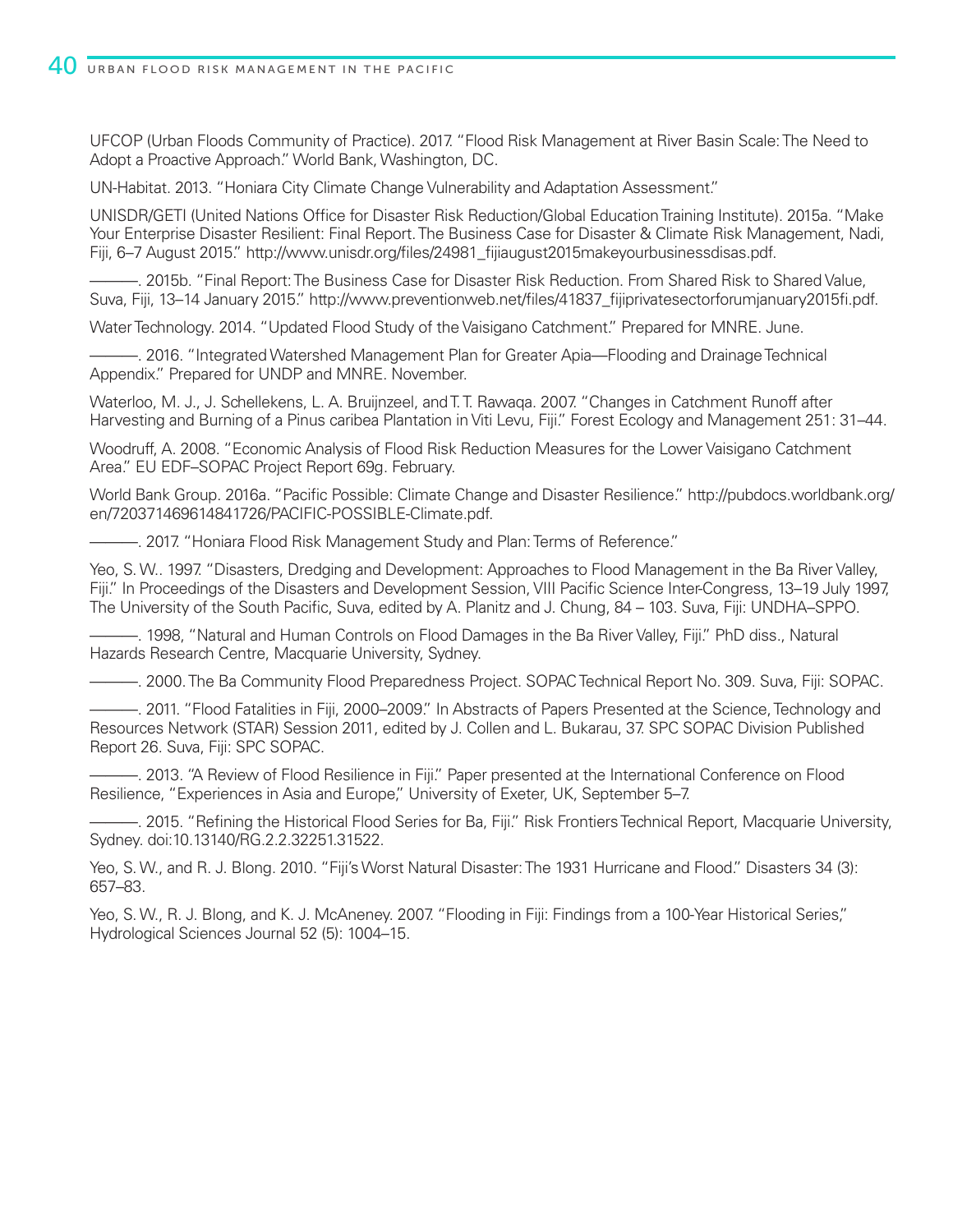### **ANNEX 1. TRACKING FLOOD RISK MANAGEMENT PRACTICE**

### Benchmark 1: Hydrological data collection/storage/reliability

- A number of chronic deficiencies in hydrological monitoring were identified following Fiji's 2009 flood (Turner 2009). Over recent years, Fiji has expanded its gauge network. As part of the Integrated Water Resources Management (IWRM) pilot in the Nadi basin, several gauges were installed and have recorded data used for calibrating flood models (NIWA 2014). **Fiji**
- Flood modeling in Samoa has been difficult due to the sparsity of hydrological data (Lumbroso et al. 2008). Nonetheless, sub-hourly rainfall, a partial flow hydrograph, and observed flood depths for the Vaisigano River flood associated with Tropical Cyclone (TC) Evan (December 2012) proved valuable for recent flood modeling (Water Technology 2014). An expansion of hydrological infrastructure to improve flood warning capability is a possible outcome of the Pacific Resilience Program (PREP) now under way. **Samoa**
- Due to limited resources for gauge maintenance and to vandalism, none of the rainfall or water level recorders installed near Honiara as part of the Pacific Hydrological Cycle Observing System (Pacific-HYCOS) mission (from 2007 to 2010) were operational at the time of the 2014 Honiara floods (World Bank 2017; figure 20 shows data collection efforts following the flood). The available data for this flood include three-hourly rainfall at one site, flood extents for two floodplains, and surveyed flood peak levels. The data constraints will present a challenge for calibrating the flood modeling to be undertaken as part of the Honiara FRMP. **Solomon Islands**
- Flood modeling in Port Vila and Luganville was made difficult by the sparsity of hydrological data. This deficiency reflects institutional issues.<sup>22</sup> A 30-year record of three-hourly rainfall data was available, but no flow hydrographs were available for the calibration of rainfall-runoff models (NIWA 2015). **Vanuatu**

**Figure 20. A World Bank mission to collect data after the April 2014 flood, Koa Hill, Honiara**

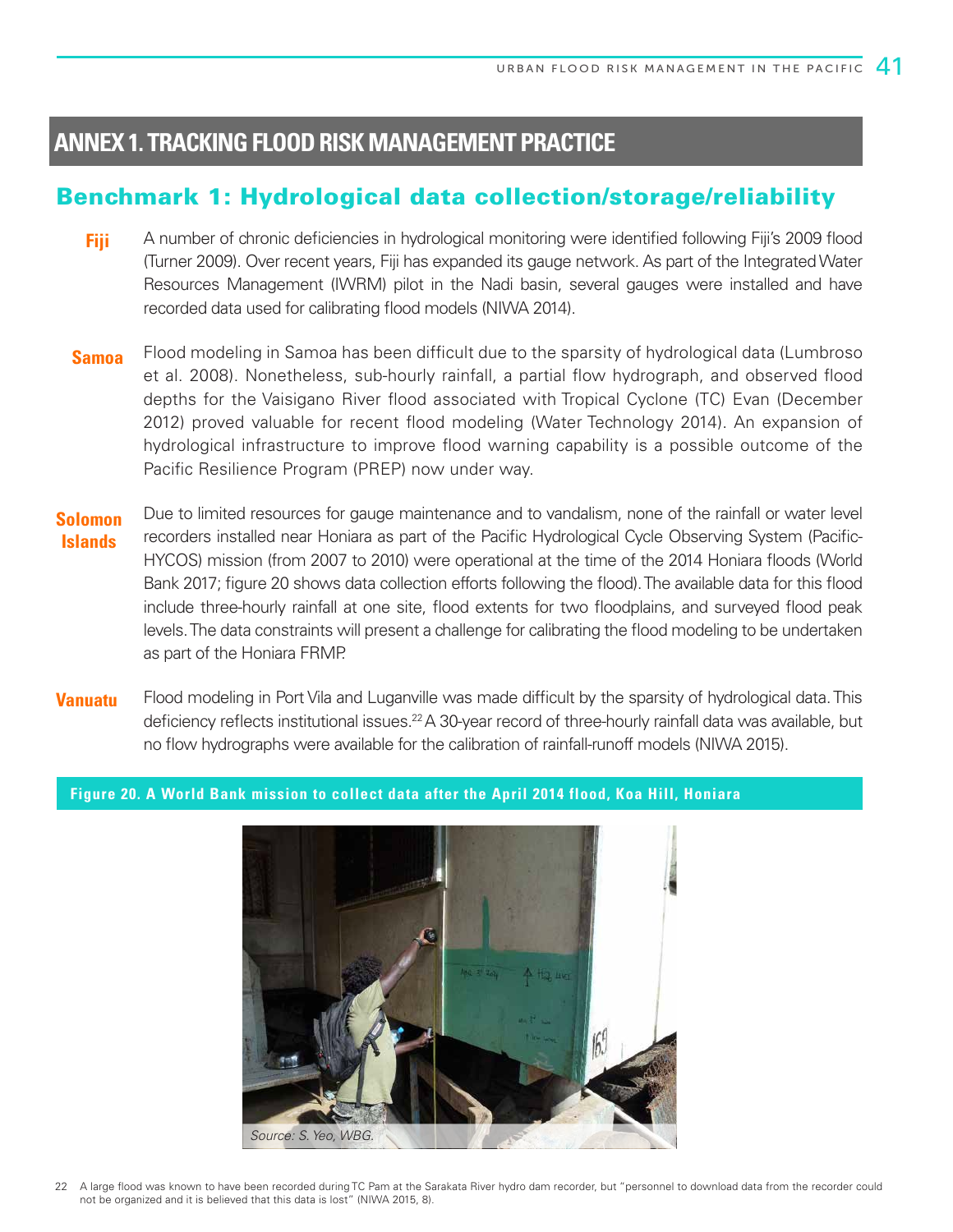### Benchmark 2: Hazard assessment (mapping)

- Fiji's most advanced flood study and mapping products have been prepared for the Nadi floodplain, using LiDAR to define topography, a 2D flood model, and observations from the record March 2012 flood to map flood depth, velocity, and hydraulic hazard for the 1 percent AEP design flood (NIWA 2014). **Fiji**
- Samoa's most advanced flood investigation was undertaken for the Vaisigano floodplain in Apia, using LiDAR to define topography, a 2D flood model, and observations from the 2001 and 2012 floods to map flood depth, velocity, and hydraulic hazard for 10 design floods (figure 21; Water Technology 2014). This work was followed up by 2D modeling for eight catchments in and around Apia as part of the Greater Apia Integrated Watershed Management Plan (IWMP) (Water Technology 2016). **Samoa**
- Mapping in the Solomon Islands has been confined to historical flood extents, including the 1986 flood for the Lungga River floodplain (Trustrum, Whitehouse, and Blaschke 1989) and the 2014 flood for the Mataniko River and White River floodplains, shown as overlays in the 2015 Honiara Local Planning Scheme. The forthcoming Honiara FRMP will significantly enhance mapping of flood hazards in the greater Honiara area. **Solomon Islands**
- Vanuatu's most advanced flood modeling and mapping has been undertaken for floodplains in Port Vila and Luganville, using LiDAR to define topography and a 2D model to map depth, velocity, and hydraulic hazard for the 10 percent, 2 percent, and 1 percent AEP floods (NIWA 2015; Beca International Consultants, GNS Science, and NIWA 2016a). **Vanuatu**

#### **Figure 21. Flood hazard mapping, 1 percent AEP event, Vaisigano River floodplain, Apia**



Source: © Water Technology 2014.

**Note:** H1 to H5 refer to hydraulic hazard categories that combine flood depths and velocities.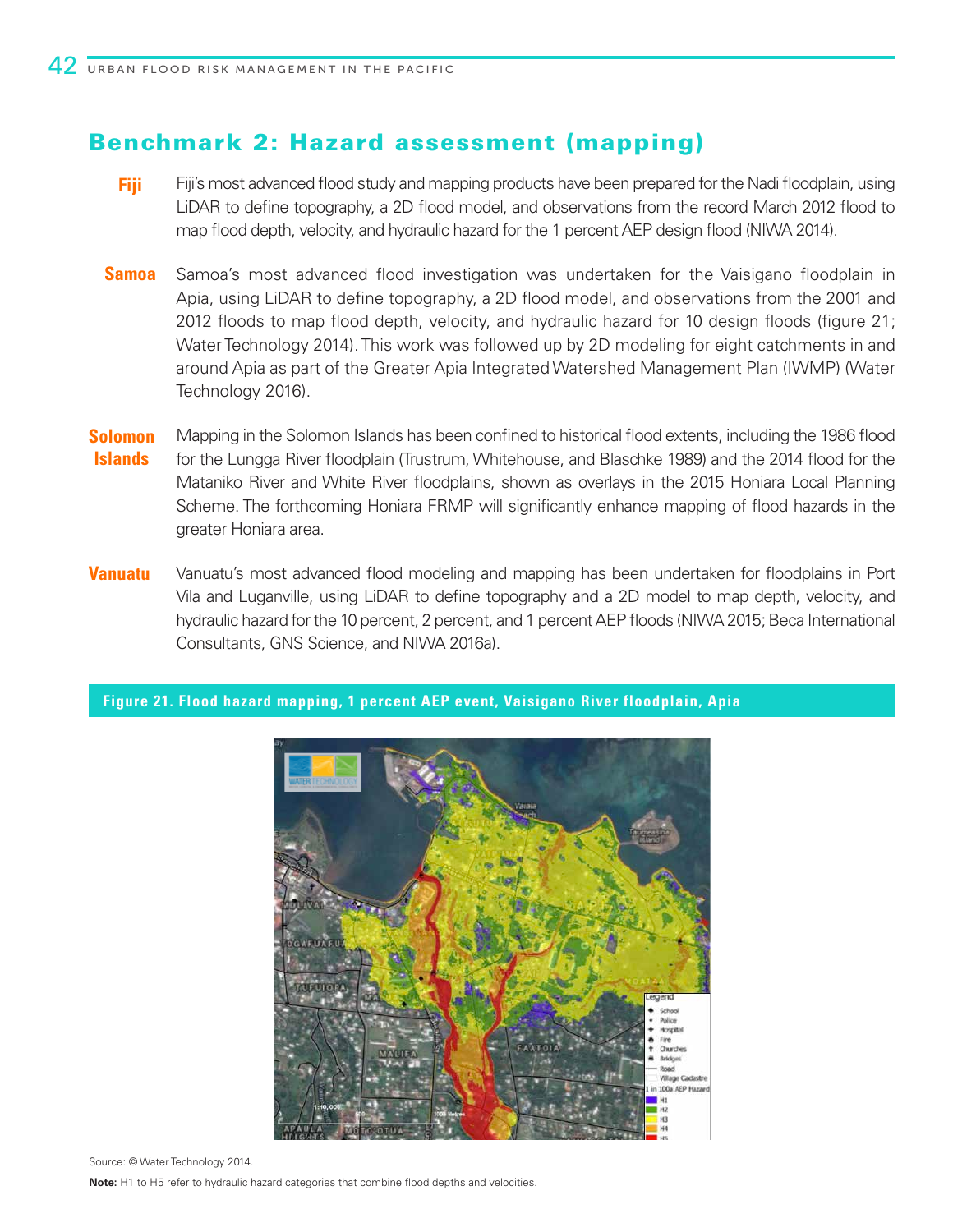### Benchmark 3: Exposure and vulnerability assessment (mapping)

- The Nadi River Flood Risk Assessment drew upon the PCRAFI exposure database, though this database did not contain all flood-prone buildings or all required attributes such as floor heights (NIWA 2014). **Fiji**
- The PCRAFI exposure database was used for flood risk assessments undertaken as part of the Greater Apia IWMP (Water Technology 2016). **Samoa**
- PCRAFI data will be used for the forthcoming Honiara FRMP. The data may need to be updated using aerial photography to identify buildings washed away in the 2014 flood and new buildings constructed since the data were captured. In addition, Trundle and McEvoy (2016) have done considerable work to assess people's vulnerability—including mapping of vulnerability hotspots —at the scale of enumeration areas. **Solomon Islands**
- Risk assessments conducted for Port Vila and Luganville drew upon aggregated exposure data sets from PCRAFI and the SOPAC Catastrophe Insurance Pilot Study (Beca International Consultants, GNS Science, and NIWA 2016a). Trundle and McEvoy (2015) have done considerable work to assess people's vulnerability in Greater Port Vila, including mapping of vulnerability hotspots. **Vanuatu**

### Benchmark 4: Risk assessment

- Holland (2008) assessed the benefit-cost of the Navua Flood Warning Scheme based on the assessed damage from the April 2004 flood. NIWA (2014) assessed the benefits of the proposed Nadi flood diversion channel based on an assessment of potential financial damage and loss of life in the 1 percent AEP event. **Fiji**
- Woodruff (2008) used relatively coarse design flood modeling and a database of exposure/ vulnerability to estimate AAD and to assess the benefit-cost of a variety of FRM options. This work has been overtaken by risk assessments conducted for the Greater Apia IWMP (Water Technology 2016). **Samoa**
- The Rapid Impact Assessment of the April 2014 flash floods (GoSI 2014) described the disaster's impacts, and paved the way for the forthcoming Honiara FRMP, in which flood risks will be fully assessed. **Solomon Islands**
- The risk assessments undertaken for Port Vila and Luganville adopted a semiquantitative methodology that mapped risk according to potential damage to building structures, but not building contents, financial costs, or risk to life (Beca International Consultants, GNS Science, and NIWA 2016a). **Vanuatu**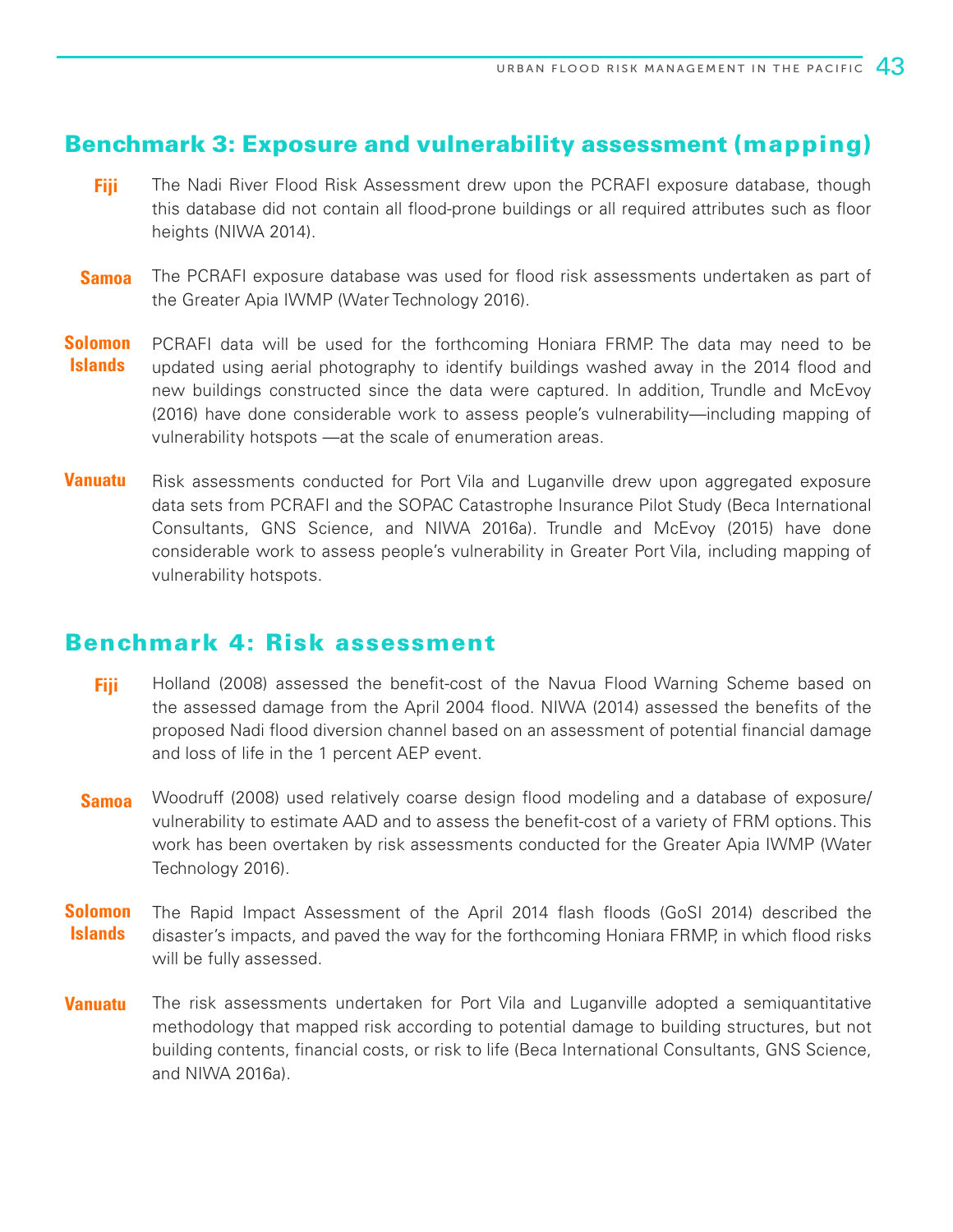### Benchmark 5: Flood risk management measures

- Fiji's dominant FRM measure since the 1980s has been river dredging. Many millions of dollars have been expended on dredging, but with questionable benefits (Yeo 1997; 2013). For example, dredging of the Ba River commenced after floods in 1993. But six large and damaging floods have occurred since then (figure 1 shows the 2014 flood). There has been a growing appreciation of the utility of nonstructural measures, particularly EWS (Yeo 2000; Holland 2008), as well as ecosystem-based adaptation approaches (Rao et al. 2013; Brown et al. 2014). However, a fully integrated and supported FRMP based on best-practice flood modeling has yet to be prepared in Fiji.<sup>23</sup> The Nadi Integrated Flood Management Project focused on assessing the benefits of the Nadi River flood diversion channel proposed in the 1990s (NIWA 2014). In 2014, JICA commenced a Nadi River Flood Control Structures Project, which in 2016 recommended river widening and straightening, new bridges to accommodate the river widening, retarding basins, and levees—recommendations that are in keeping with Fiji's preference for structural measures to control floods. **Fiji**
- In Apia, the Samoa Flood Management Action Plan 2007–2012 evaluated and recommended a range of FRM options, including nonstructural options (MNRE 2007). The plan was reviewed following the severe flooding associated with TC Evan in 2012 (Water Technology 2014). Further refinements have occurred through preparation of the Greater Apia IWMP (Water Technology 2016). The centerpiece of current efforts to reduce flood disaster risk is construction of a levee along the lower Vaisigano River that provides protection to the 5 percent AEP flood level. Other structural and nonstructural measures are also recommended (Water Technology 2016), though relocation of residences is likely to be resisted. **Samoa**
- Flooding problems in the Solomon Islands have been managed largely on an ad hoc and informal basis. Some villages have relocated after floods. Houses are sometimes raised well above the ground, and while this practice may reflect traditional building styles, there is little doubt that floors have been deliberately raised in flood-prone locations. Some community-based early warning systems have been implemented. However, a considered, integrated application of the full suite of FRM measures has yet to find expression. The forthcoming Honiara FRMP will address this need. Also relevant is a five-year project promoting the implementation of ecosystem-based approaches in planning for CCA, which the Secretariat of the Pacific Regional Environment Programme (SPREP) launched in 2016 with Honiara as one of the project sites. **Solomon Islands**
- Flooding problems in Vanuatu have also been managed largely on an ad hoc and informal basis. Much disaster resilience springs from the actions of individuals and communities in the face of hazards (Beca International Consultants, GNS Science, and NIWA 2016b). A recently prepared URMS considers scope for improving land use planning and education, information, and communication resources (Beca International Consultants, GNS Science, and NIWA 2016b). In addition, a five-year SPREP project launched in 2015 will promote implementation of ecosystem-based approaches in planning for CCA, with Port Vila as one of the project sites. **Vanuatu**

<sup>23</sup> JICA (1998) did consider both structural and nonstructural options for four watersheds: Rewa, Sigatoka, Ba, and Nadi. But the flood modeling was coarse and the focus of investigation was on measures to control flooding. Rao et al. (2013) evaluated the merits of a range of ecosystem-based and hard infrastructure options to manage climate risk in Lami. But flood modeling was evidently not conducted. Brown et al. (2014) and Daigneault, Brown, and Gawith (2016) also compared ecosystem-based adaptation options to engineering measures such as dredging for the Ba River and Penang River catchments. A relatively simple HEC-RAS model was adopted, and very coarse assumptions applied.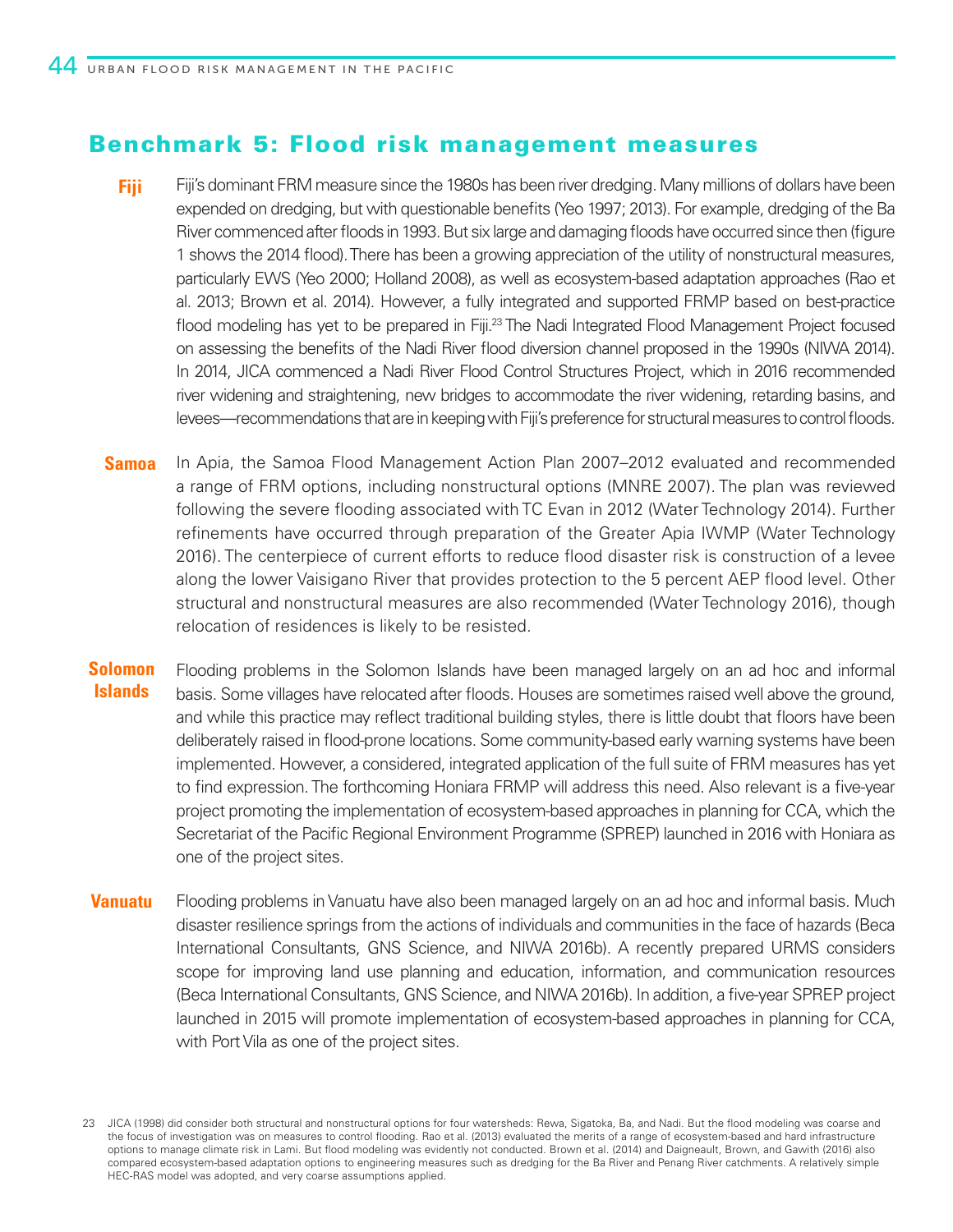### Benchmark 6: Flood modification measures

- Fiji, with support from international partners, has since the 1980s relied on river dredging in an attempt to reduce the frequency, height, and duration of floods. Many millions of dollars have been expended on dredging, with limited pre-assessments and sometimes overstated benefits (Yeo 1997, 2013). In 2014, JICA commenced a Nadi River Flood Control Structures Project, which in 2016 recommended river widening and straightening, new bridges to accommodate the river widening, retarding basins, and levees. There are concerns over the quality of the evaluations that led to these recommendations and the degree to which the concerns of affected communities have been considered. **Fiji**
- A significant measure to reduce the frequency of flooding in Apia is the construction of a levee along the Vaisigano River. This project secured funding in 2016. Water Technology (2016) demonstrates that the costbenefit ratio of the entire levee scheme is economically attractive. But the political endorsement of the levee prior to hydraulic modeling of the option and prior to cost-benefit analysis does not represent best practice. Elsewhere in Apia, works to improve urban drainage (funded by the Asian Development Bank, ADB) have been implemented over several years. **Samoa**
- GoSI (2014) identified several options to modify the flood hazard in Honiara, including watershed management, riverbank protection and rehabilitation, maintaining flow conveyance in waterways and across floodplains, a levee and floodway to increase the flood immunity of Henderson Airport, and a drainage master plan. Many of these options, as well as flood mitigation dams, will be evaluated as part of the Honiara FRMP. **Solomon Islands**
- Apart from initiatives to improve drainage measures in Greater Port Vila (funded by ADB), no flood modification systems are known to be implemented or planned. **Vanuatu**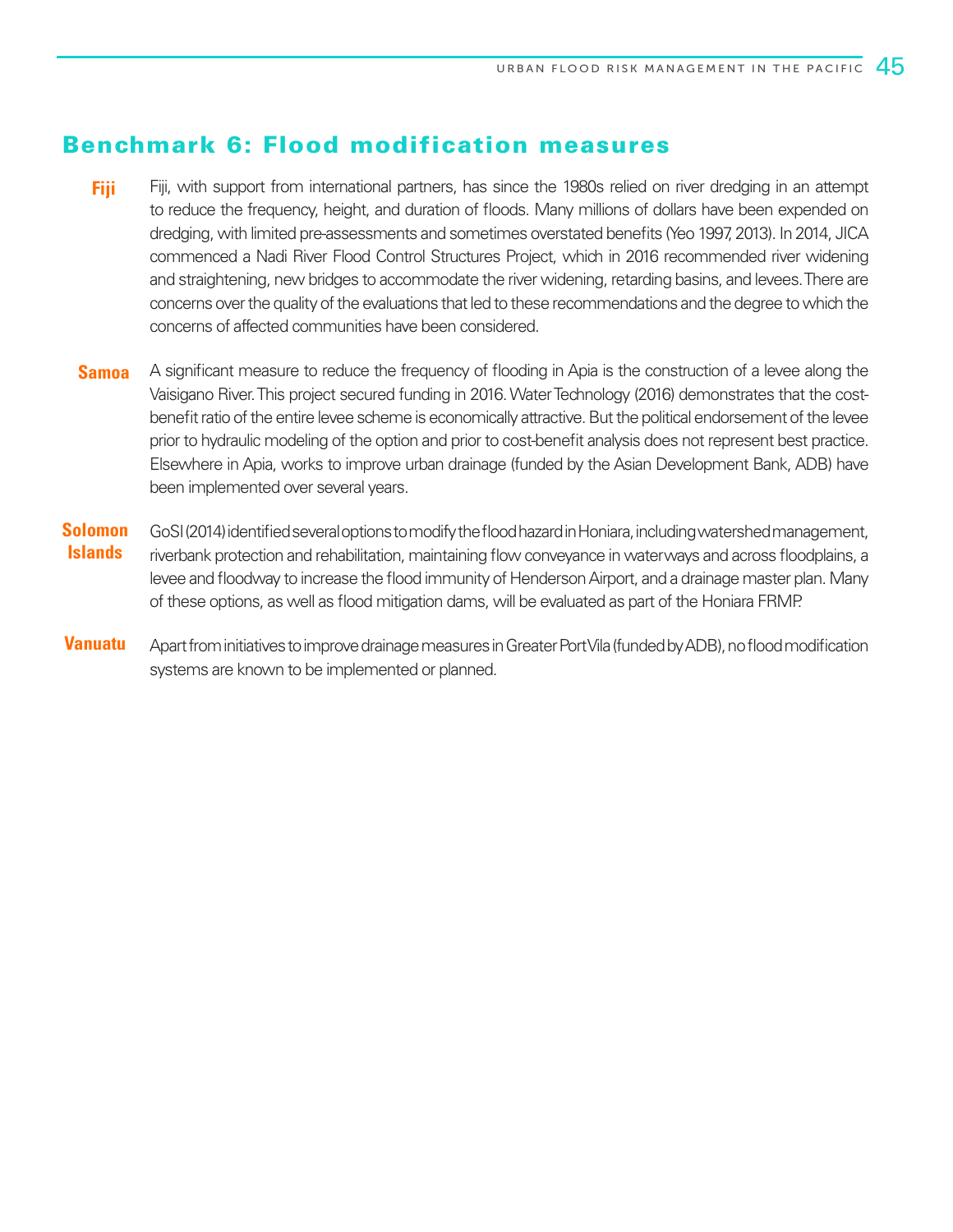### Benchmark 7: Risk-informed land use planning and development controls

- Fiji's Town Planning Scheme General Provisions (Schedule G) lists minimum floor levels of habitable rooms for 11 towns, including 6.0m above mean sea level for Nadi. However, a singular planning level is not appropriate for all land within the town boundary because flood levels change with changing ground levels. It would be more appropriate to relate the minimum floor levels to a design flood such as the 1 percent AEP event, for which GIS mapping is available (NIWA 2014).<sup>24</sup> Nadi Town Council's planners benefited from a training course—Introduction to Risk-Informed Decision Making in Urban Development Planning—that NIWA and the Pacific Community (SPC) delivered for the ADB in 2015. This course presented tools to help planners make risk-informed, appropriately conditioned development consent decisions. However, local planners are constrained by the lack of formal legislation to undergird the consideration of risk in the development consent process. There are also too few town planners to cope with the volume of applications.25 An additional need identified for Fiji is that reclamation of mangroves for development should satisfy not only the environmental impact assessment provisions but also risk provisions.26 **Fiji**
- A variety of legal mechanisms are available to manage land use in Apia. These include development consent enforceable under the Planning and Urban Management Act 2004; the National Building Code (under review); various Watershed Management Plans under the Water Resources Management Act 2008, which require a 20m buffer zone from riverbanks; and the Survey Act 2010, which requires a 5m reserve from riverbanks. The development consent process can impose conditions such as floor heights and setbacks. However, the Post-Disaster Needs Assessment (PDNA) following TC Evan concluded that regulation of buildings in floodplains was either "absent or not enforced" in Apia (GoS 2013, 59). It is also unclear whether the flood hazard outputs from recent flood modeling are being used to inform decision making—some areas have such a high flood hazard that it would be very difficult to ensure buildings' structural integrity and residents' safety during floods. Other challenges include the multitude of responsibilities for staff from the Planning and Urban Management Agency (PUMA), which results in inefficient processing of development consents and limited oversight of building construction,<sup>27</sup> and the limited reach of formal land use planning measures where village-based governance prevails. **Samoa**

The Honiara Local Planning Scheme 2015 includes a flood overlay for the Mataniko and White Rivers, proscribes subdivision of land within that overlay, and requires that a risk assessment report be submitted in support of proposed development within the overlay. This approach represents a significant step forward. More flood information will become available through the forthcoming Honiara FRMP, which may allow for more nuanced controls. Implementation of planning controls is difficult, however, given a large number of informal settlements and limited capacity. **Solomon Islands**

<sup>24</sup> Schedule G of the Town Planning Scheme General Provisions does allow for variation from the stipulated, singular minimum habitable floor levels, with this language: "or any other relative heights applicable to any Town, township or settlement areas, as determined from time to time by the Director" (46). It is not clear whether this variation has ever been included in building design. Nadi Town Council planners feel bound by the stipulated 6.0m level and so have been advising rather than requiring that developers build with appropriate floor levels based on the variable 1 percent AEP flood level. Nadi Town Council, personal communication, June 2016.

<sup>25</sup> Nadi Town Council, personal communication, June 2016.

<sup>26</sup> Fiji NDMO, personal communication, June 2016.

<sup>27</sup> Samoa MNRE, personal communication, February 2016. See also GoS (2013, 61).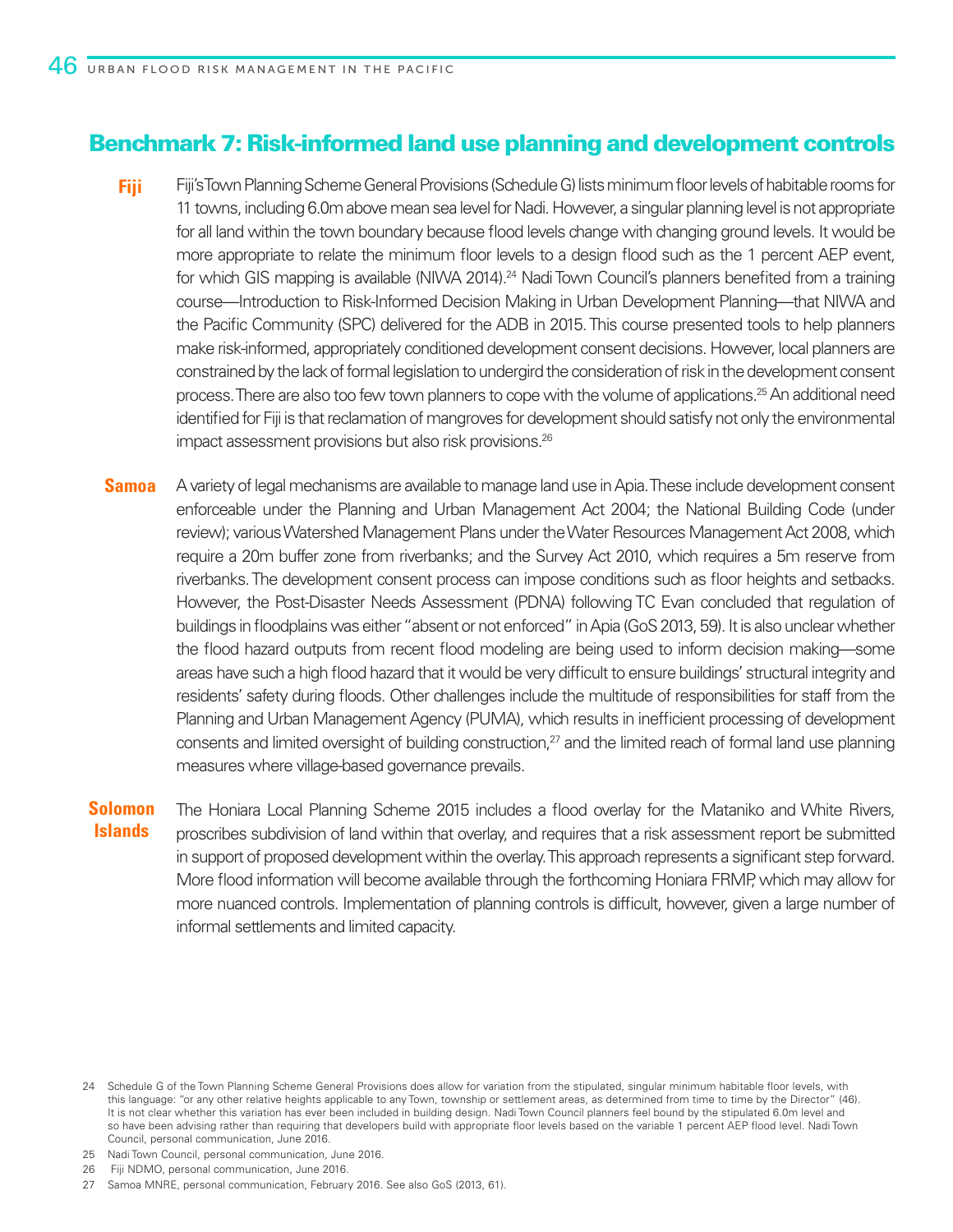**Vanuatu** A URMS has been developed for Port Vila and Luganville, which contains a comprehensive review of existing legislation, policies, development controls, zoning plans, and building code (Beca International Consultants, GNS Science, and NIWA 2016b). The Vanuatu Land Use Planning Policy 2013 has a section on risk and vulnerability management, but apart from a riparian corridor in the Luganville zoning plan, there are few mechanisms to ensure consideration of risk in land use planning. Moreover, the URMS found that "implementation of existing legislation through national policy and development controls is extremely weak" (Beca International Consultants, GNS Science, and NIWA 2016b, 31). The URMS contains several recommendations to strengthen the existing instruments, including barring development in high-risk areas and enforcing the building code.

### Benchmark 8: Flash flood warning systems

- During the April 2016 floods, the Fiji Meteorological Service issued near real-time flood alerts, flood warnings, and information on water levels for stations along the most important river systems in the country. These actions represent a significant advance on previous practice (see Yeo 2000) and were made possible by a significant investment in hydrological infrastructure under the Nadi basin IWRM and other projects and through Fiji government funding. Further work is needed on disseminating meaningful warnings so that people can relate reported flood heights at a gauge to their own situations. This could involve comparing the observed flood heights to a well-remembered historical flood such as the March 2012 event (at Nadi). It is also important to clarify responsibilities for sounding sirens. **Fiji**
- In Samoa, warnings broadcast prior to flooding have been confined to heavy rain alerts and warnings as well as flood advisories (for storm surge only), which provide little indication of the magnitude, timing, and specific location of riverine flooding. The potential to use real-time water levels from a stream gauge as a basis for providing 30 minutes' warning for the lower Vaisigano catchment has been considered (Water Technology 2014). The World Bank–funded PREP will improve multi-hazard early warning systems by improving observation networks, warning dissemination capability, and professional development of staff. **Samoa**
- In Honiara, warnings broadcast prior to flooding have been confined to heavy rain alerts and warnings, which failed to elicit the necessary community responses in the April 2014 flood (GoSI 2014). There has been significant investment in community-based early warning systems in rural Guadalcanal, and three out of four of these systems were operational and effective in the April 2014 flood. Developing effective early warning systems for the Mataniko and Lungga Rivers in Greater Honiara is a key objective of the forthcoming Honiara FRMP. **Solomon Islands**
- In Vanuatu, the relatively limited loss of life during TC Pam—a category 5 storm—was attributed to timely and accurate warnings and the public's responsiveness to them (GoV 2015). The Vanuatu Meteorological Service issues three-day Severe Weather Outlooks that include forecasts of the likelihood of 100mm or more rainfall in a 24-hour period. But no warnings for river flooding are currently issued, and hydrological infrastructure to facilitate such warnings is lacking (Beca International Consultants, GNS Science, and NIWA 2016b). **Vanuatu**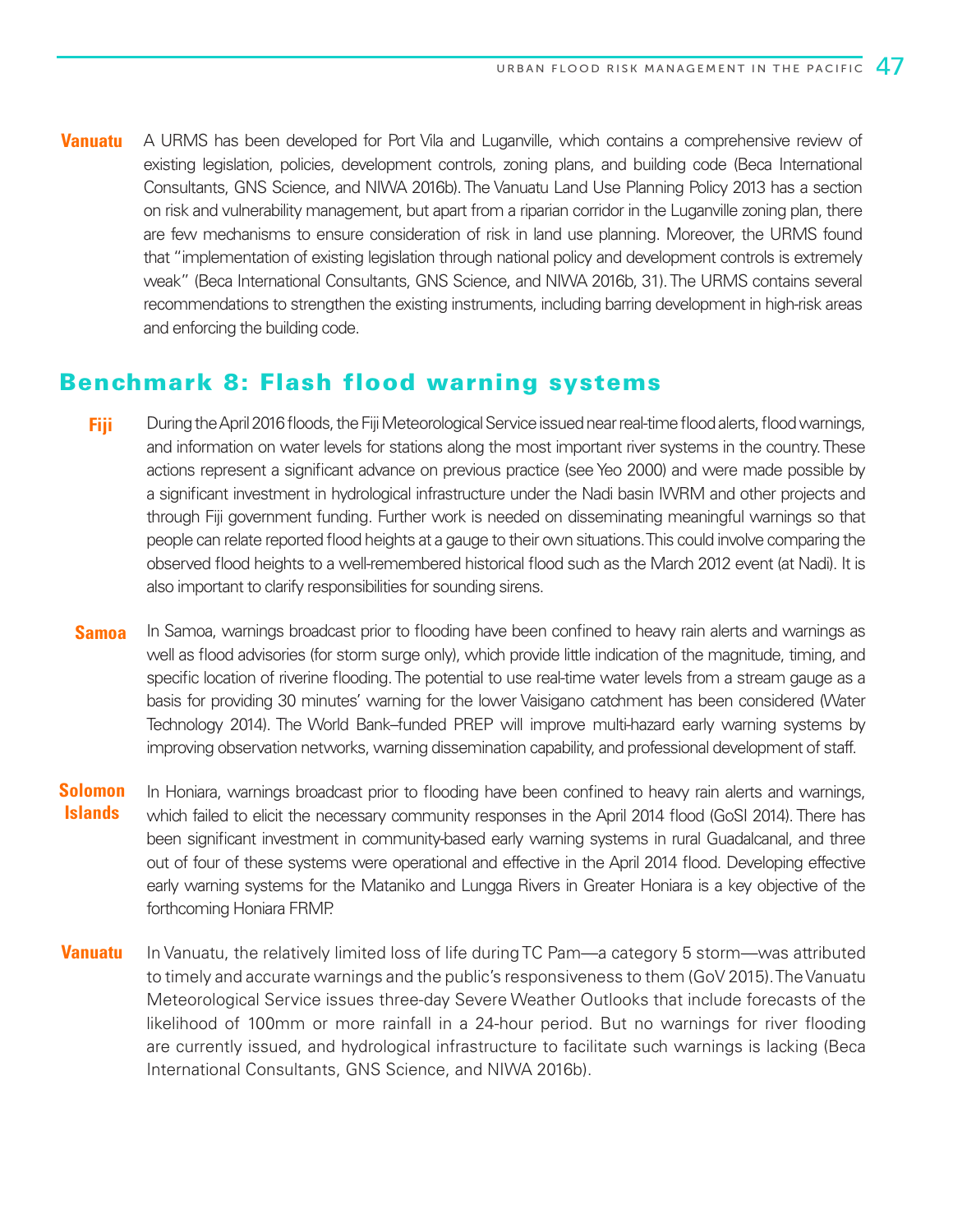### Benchmark 9: Emergency management planning and capability

Fiji has a National Disaster Management Plan (1995), but subplans—including a Flood Hazard Support Plan have yet to be prepared. This reflects capacity constraints; since 2000, the National Disaster Management Office (NDMO) has been staffed by 12 people who have limited qualifications and who are diverted from meeting their key performance indicators when disasters occur or when a high volume of programs and workshops requires their input.28 **Fiji**

Greater Navua has a detailed Flood Response Plan, prepared to accompany the Flood Early Warning System established in about 2008. Some other towns have Disaster Management Plans, but these tend to describe only general responsibilities; they do not identify flood hotspots and may not be collectively owned by the many organizations responsible for implementing them (Yeo 2000).

Emergency management services are compromised by limited resources. For example, in the 1990s, the Ba police found difficulty securing boats for rescue work (Yeo 1998, 222). In the March 2012 flood, the National Fire Authority station at Nadi had only two trucks (not suitable for water), one rubber boat (without an outboard motor), no wetsuits, and no proper footwear (Yeo 2013).

Samoa's National Disaster Management Plan is maintained as a living document, with the current plan prepared for 2016–2019. The need to develop a National Flood Hazard Plan that provides more detail is recognized but awaits the outcomes of projects now under way to model flood behavior and to set thresholds for activation of alerts. The National Emergency Operations Centre (NEOC) is not well resourced, but the PREP and other projects under way should address this. **Samoa**

An evacuation plan has been prepared for the Apia Central Business District that lists evacuation routes and destinations, though this is primarily for tsunami and storm surge hazards; the plan needs to be expanded to include lessons learned from the flooding associated with TC Evan in 2012, as well as the flood modeling prepared for the Greater Apia IWMP.

During TC Evan, responders from several government organizations were involved in rescue work, but the event demonstrated that resourcing and training for swift water rescue are needed.

The Solomon Islands has a National Disaster Risk Management Plan (2010) but still requires hazard-specific contingency plans. To ensure that these plans will work, institutional arrangements must first be improved. In particular, terms of reference and standard operating procedures should be developed for the National Disaster Committee and subcommittees, including the Risk Reduction Committee.<sup>29</sup> **Solomon Islands**

> With support from the New Zealand Aid Programme–funded Honiara Economic Development Support Programme (HEDSUP), the Honiara City Council prepared disaster operating procedures in 2013. These were reviewed after the 2014 flood to incorporate lessons learned from that event. HEDSUP recognizes the desirability of expanding the scope of the current procedures to form a community-focused City Disaster Management Plan. The Honiara Urban Resilience and Climate Action Plan (HURCAP) (Trundle and McEvoy 2016) includes several recommendations to enhance disaster management. The forthcoming Honiara FRMP is tasked to consider appropriate responses for each flood-prone community, including confirmation of appropriate evacuation shelters.

> Following the 2014 flood, a senior police officer argued that many lives could have been saved with a more focused and timely response from police and rescue teams.<sup>30</sup>

- 28 Fiji NDMO, personal communication, June 2016.
- 29 Norton Consulting Ltd., personal communication, May 2014.

<sup>30</sup> Solomon Star, "Police Criticised for Failing to Respond in Time to Save Lives," April 14, 2014.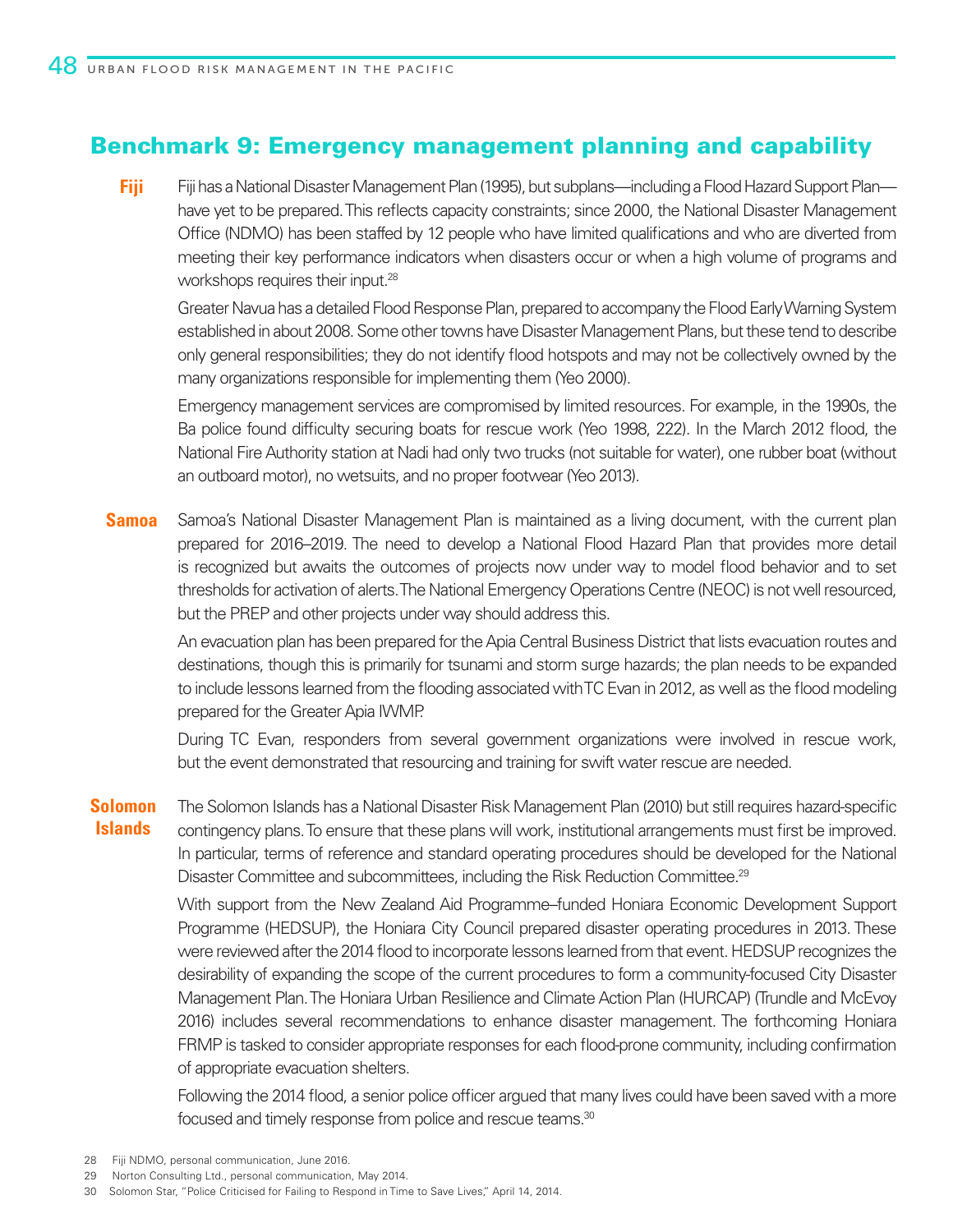A variety of relevant plans have been prepared, including the National Disaster Plan, standard operating procedures for the NDMO, annual National Cyclone Support Plan Review, and Vanuatu Climate Change and Disaster Risk Reduction Policy 2016–2030. **Vanuatu**

> Evacuation maps have been prepared for Port Vila and Luganville, but currently these are focused on tsunami and do not explicitly cover riverine floods (Beca International Consultants, GNS Science, and NIWA 2016b).

> The PDNA prepared following TC Pam (GoV 2015) made several recommendations to improve emergency management planning and capability in Vanuatu, including a comprehensive review of arrangements at the NEOC, training of NDMO staff to develop competencies required for particular roles, improved coordination between emergency services organizations, and the establishment of a national emergency services volunteer scheme that would augment disaster preparedness and response capacities at national and provincial levels.

### Benchmark 10: Community preparedness

**Fiji**

Damaging floods in western Fiji in 2009 and 2012, along with less severe floods in 2016, have likely raised awareness of the potential for further flooding in the affected communities. Many businesses in Ba and Nadi have instituted innovative practices to reduce their risk, including the following:

- Raised floor levels (shown in figure 22a)
- Floodgates to keep water out (shown in figure 22b)
- Water-compatible floor coverings and furnishings
- Reduced stock levels during flood season (UNISDR/GETI 2015a)
- Stock storage to enable rapid removal
- Access to first story above shop floor and lift/pulley system to enable rapid removal of stock (shown in figure 22c)

A flood preparedness guide for businesses in Fiji was developed, and a workshop was convened in Ba in 1999 to help businesses improve their resilience (Yeo 2000). The United Nations Office for Disaster Risk Reduction's Global Education and Training Institute conducted workshops in Suva and Nadi in 2015, persuading businesses that "investing in disaster risk management is not so much a cost but an opportunity to strengthen resilience, competitiveness and sustainability" (UNISDR/GETI 2015b). A community capacitybuilding project and DRR workshops have also been rolled out in rural communities. Further education programs are needed, in particular in informal settlements in peri-urban areas and for the many small businesses not represented at recent workshops.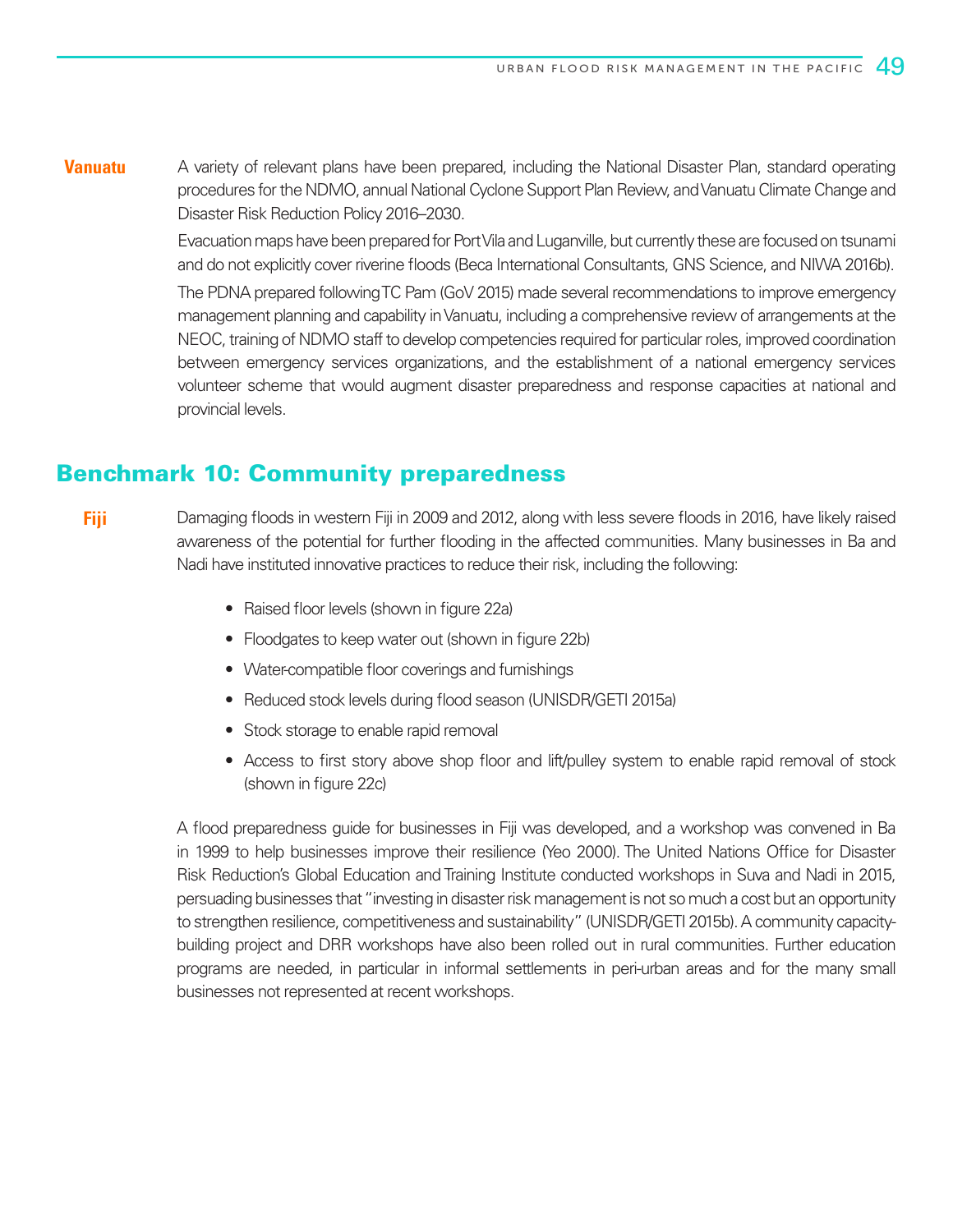#### **Figure 22. Flood Preparedness Measures by Businesses, Nadi**



Sources: S. Yeo, WBG (photos a and b), D Ramsay, NIWA (photo c).

- **Samoa** A comprehensive community-based disaster risk management initiative called the Community Disaster and Climate Risk Management Programme has been under way in Samoa since 2010. It includes development of village disaster plans and training for response. Community Integrated Management Plans also include solutions for flooding that were developed through a community-based, participatory process. Nonetheless, the PDNA found that at the time of the floods caused by TC Evan, none of the communities visited had a disaster preparedness plan, and the speed and intensity of the flooding took all respondents by surprise (GoS 2013, 108). Preparedness was described as "weak" for all villages visited (123).
- **Solomon Islands** In recent years, RMIT University has conducted a series of community-level workshops to shape the formation of HURCAP. Similarly, the Solomon Islands government and World Bank have been implementing the Community Resilience to Climate and Disaster Risk in Solomon Islands Project (CRISP), which is enhancing the availability of climate and disaster risk information in rural communities. Nonetheless, anecdotal reports indicate that at the time of the 2014 floods in Honiara, some people decided not to evacuate their houses as the flood was rising. Their responses may have been influenced by lower floods in 2009 and 2012, which did not destroy houses. But the 2014 flood was 2.5m higher than previous flooding (as observed at a church in Koa Hill), and destroyed some 235 houses in the valley. While community members had some appreciation of flood hazards (see e.g. UN-Habitat 2013), their experience of relatively low-magnitude floods did not prepare them for an extreme flood. Flood-prone communities should be supported in developing their own response plans and self-help mechanisms to reduce the risk of disaster when next the Mataniko River floods.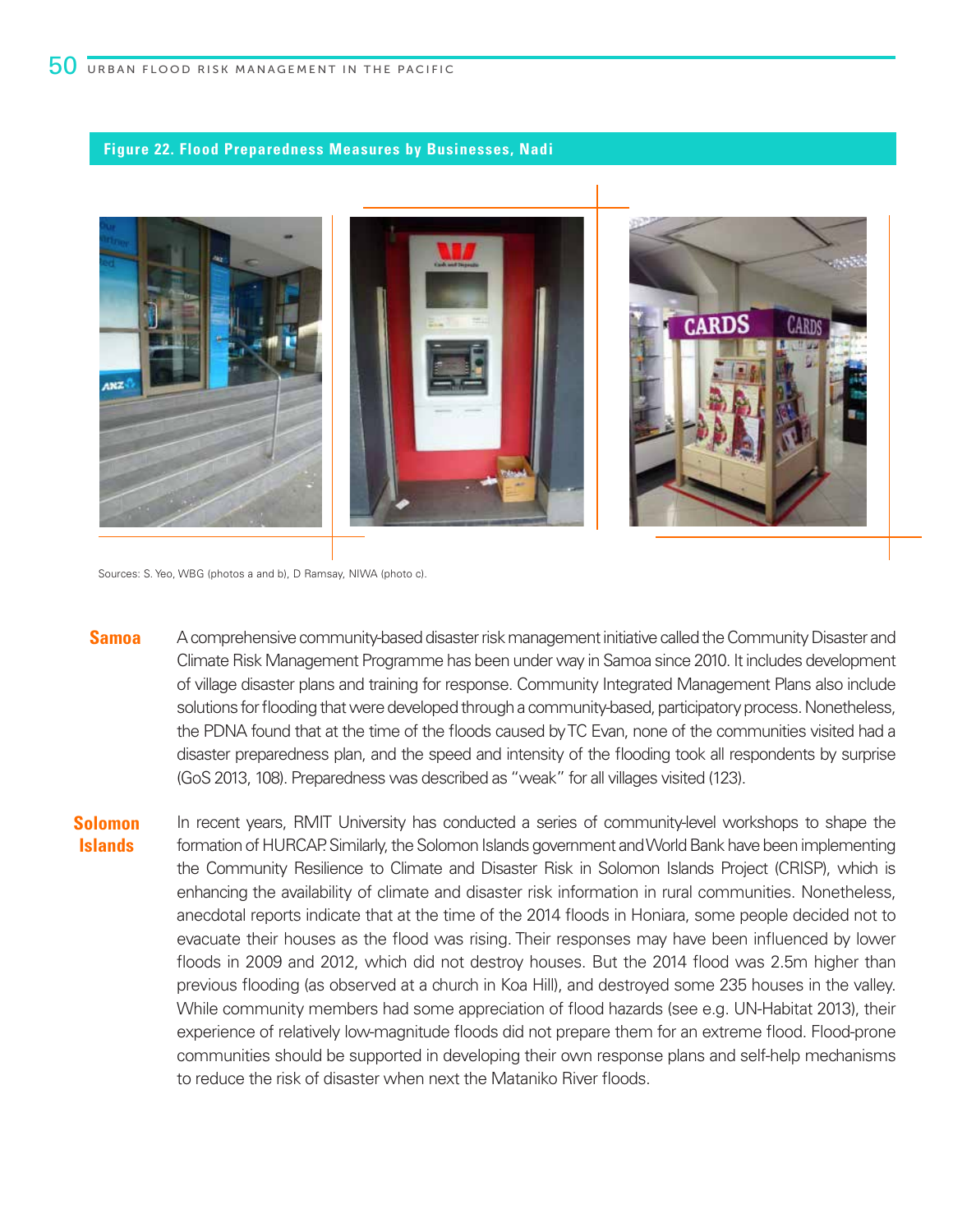A URMS has been developed for Port Vila and Luganville, which contains a detailed review of existing education, information, and communication materials related to CCA and DRR (Beca International Consultants, GNS Science, and NIWA 2016b). The materials include a Bislama-language comic book and poster that show how to prepare for, respond to, and recover from flooding. The URMS recommends that the messages be expanded to help people consider flood hazard when deciding where to locate houses and to promote building of resilient structures. **Vanuatu**

> The URMS also recommends that Community Disaster Committees be used to help flood-prone communities prepare their own evacuation plans.

> In recent years RMIT University has conducted a series of community-level workshops to shape the formation of the Greater Port Vila Urban Resilience and Climate Adaptation Plan (GPVURCAP).

> One challenge to building and sustaining community preparedness in Vanuatu is to help people imagine and prepare for larger floods than those they have previously experienced. The PDNA for TC Pam found that it was difficult to prepare people for a category 5 cyclone because the majority of the population had not experienced such an event (GoV 2015, 144).

### Benchmark 11: FRM governance

For Fiji, Yeo (2013) argued that FRM has been weakened by narrow, fragmented, and externalized governance. Narrow governance is illustrated by the tendency—beginning in the 1980s and still present in some circles today—to view FRM largely as the domain of a single government division, the Land and Water Resource Management Division (or its predecessor), and river dredging as the solution to all problems.<sup>32</sup> Although the need for a different approach has begun to be recognized, mechanisms to integrate the various stakeholders have been lacking—a function of fragmented governance. The Nadi Basin Catchment Committee was an effective structure and good model for bringing together government stakeholders and local representatives for the governance of multiple projects, including the Nadi Basin IWRM project. But it was disbanded in 2014 when funding expired, without a clear pathway for future governance (NBCC 2014). This is one effect of externalized governance, in which the majority of funding to advance DRR, CCA, and FRM practice is sourced from international donors as part of fixed-duration projects. Dependency on external funding means that FRM practice may advance during a project (e.g., a warning system may be developed) but fall back when the project ceases (e.g., river gauges used in a warning system are not maintained). **Fiji**

In Samoa, there appears to be reasonably good coordination between different government stakeholders with a role in FRM. This has been helped by strong leadership and a structure in which key stakeholders, including PUMA and NDMO, are located within the Ministry of Natural Resources and Environment (MNRE). It has also been helped by the recently prepared Greater Apia IWMP, which intentionally attempts to integrate the various flood and watershed management "silos." In addition, the PREP will support a multisectoral planning process for integrating climate and disaster risk into development decisions. However, one issue identified for Samoa is the need for greater policy coherence to reduce the overlap and duplication of DRR and CCA policies and plans, and in turn reduce the administrative burden on the Samoa government. These overlapping plans include Community Integrated Management Plans, Watershed Management Plans, the Greater Apia IWMP, Water Safety Plans, Apia City Spatial Plan and Development Strategy, Sustainable Management Plans, and Community Disaster and Climate Risk Management Plans. A related issue is the continued reliance on project funding for capacity building, which highlights the need for mainstreaming DRR and CCA into national and sectoral budgets. **Samoa**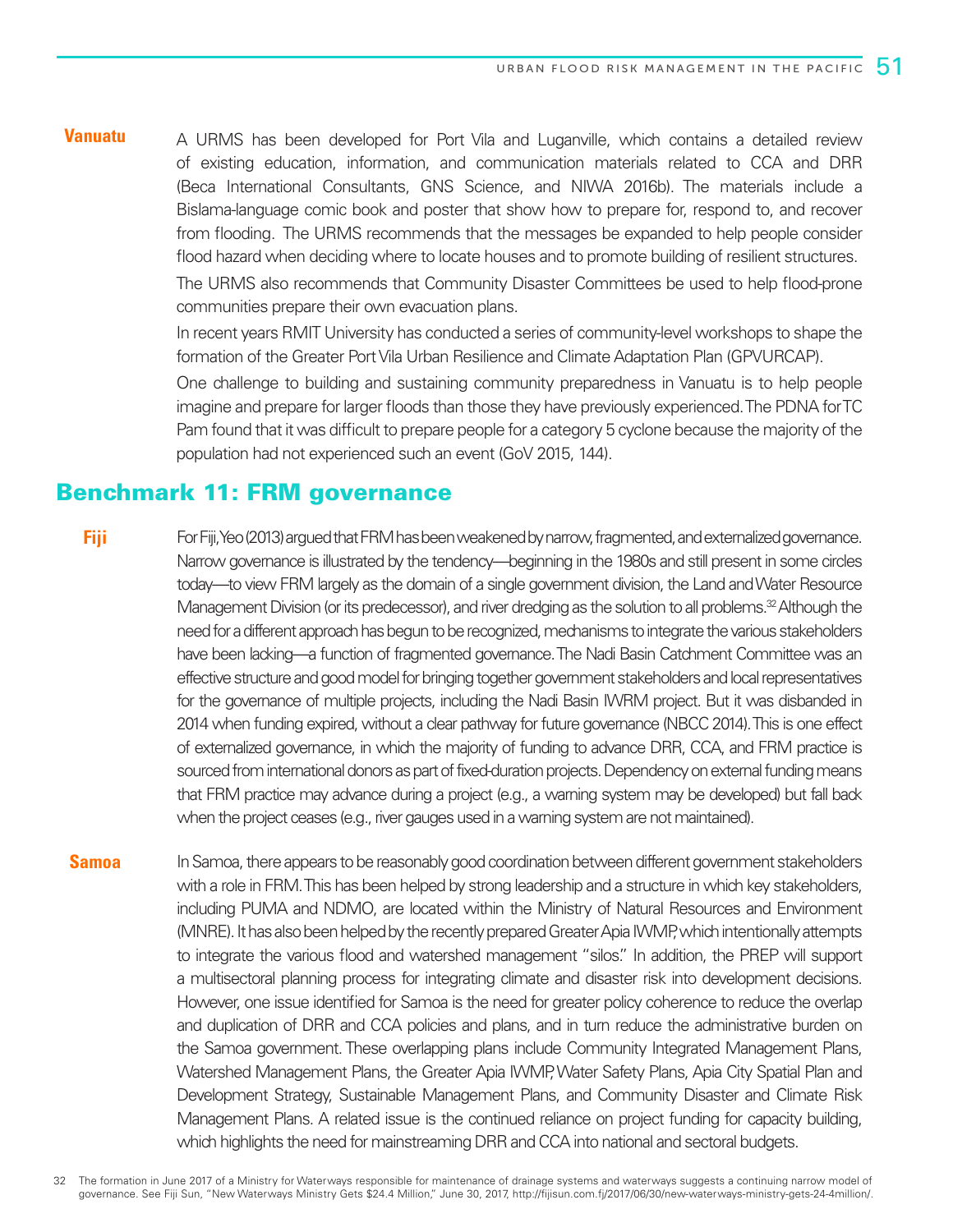- A review conducted after the April 2014 Honiara floods found scope for better coordination between the many players involved in FRM. More specifically, for improved risk-based land use planning, better coordination is needed between the Physical Planning Division of the Ministry of Land, Housing and Survey and the Honiara City Council; for the delivery of integrated hydrometeorological warning services, better coordination is needed between the Meteorological Division of the Ministry of Environment, Climate Change and Disaster Management and the Hydrology Unit of the Ministry of Mines, Energy and Rural Electrification (GoSI 2014). HURCAP is one integrating plan that aims to build urban resilience through a broad-based action plan relating to urban planning and land development, housing, infrastructure, water and sanitation, ecosystem services, health, communication, behavior change, DRR, and governance. Importantly, HURCAP was deliberately developed through a bottom-up and stakeholder-led process (Trundle and McEvoy 2016). In addition, the forthcoming Honiara FRMP will intentionally seek to build capacity and governance structures for the management of flood risks. But the challenge for both these plans will be sustainable governance beyond the lives of the projects—a challenge that highlights the need for mainstreaming DRR and CCA into national and sectoral budgets. **Solomon Islands**
- Risk governance work in Vanuatu started substantively in 2013, with a national risk governance assessment. This led to the formation of the National Advisory Board as an overarching coordinating body for DRR and CCA, which formulated the national Climate Change and Disaster Risk Reduction Policy (Selby and Jiwanji 2016). GPVURCAP is one integrating plan that aims to build urban resilience through a broad-based action plan relating to urban planning and land development, housing, infrastructure, water and sanitation, ecosystem services, health, communication, behavior change, DRR, and governance. Importantly, GPVURCAP was deliberately developed through a bottom-up and stakeholder-led process.<sup>33</sup> **Vanuatu**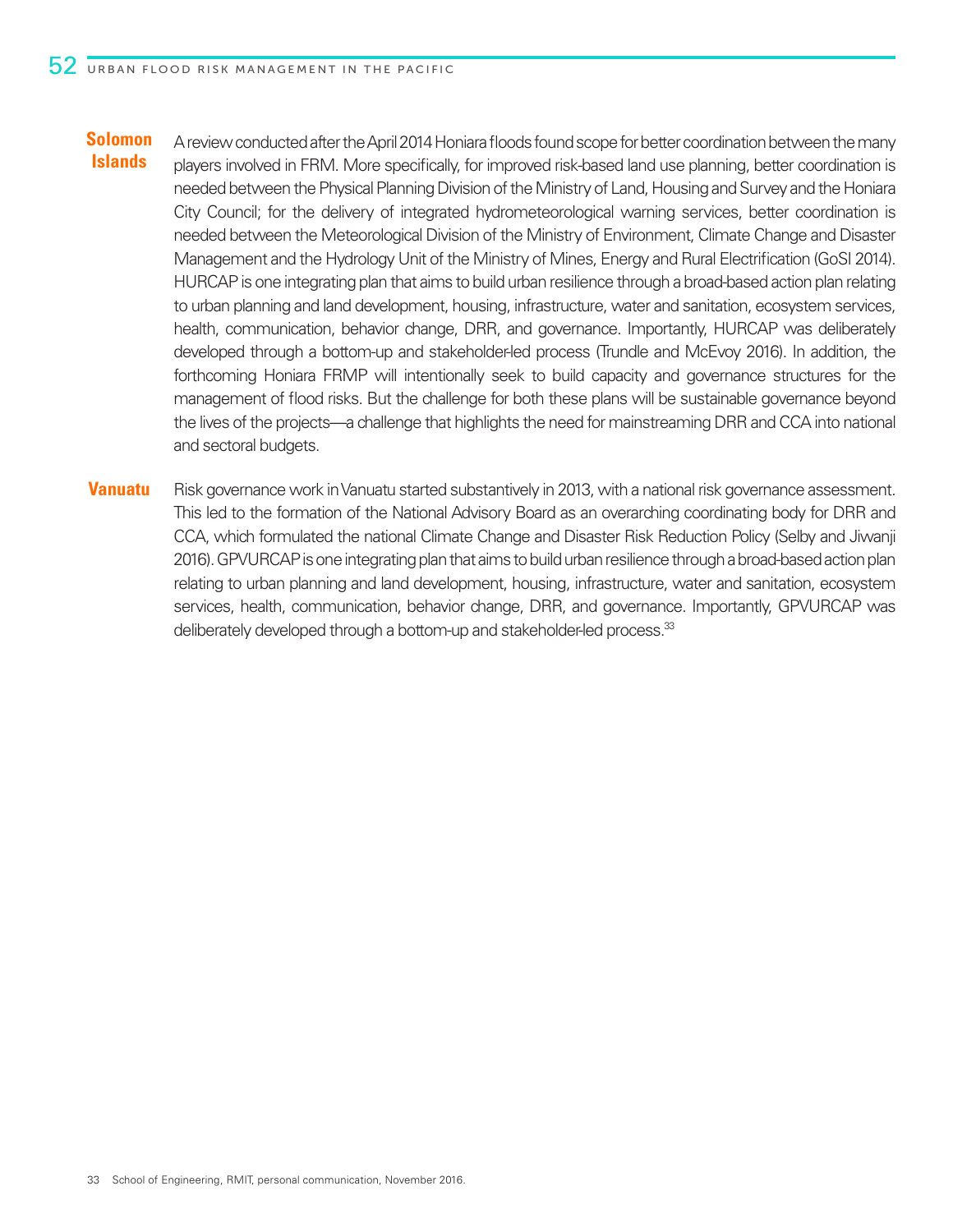### Benchmark 12: FRM process roll out

- FRM initiatives in Fiji have typically been reactive, in response to damaging flooding and subsequent community demands for action. One flood study has been completed for Nadi, which also considered some engineering options (NIWA 2014). But the scale of the flooding problem in Fiji requires that comprehensive and genuinely integrated FRM plans—which consider the full suite of structural, nonstructural, and resilience-building measures—be prepared on a prioritized basis for Fiji's other urban areas exposed to flood risk. **Fiji**
- Of the countries considered here, Samoa has achieved the most advanced FRM by this measure, largely as a result of the EU-SOPAC project conducted from 2006 to 2008, which developed the Samoa Flood Management Action Plan 2007–2012 focused on the Vaisigano River floodplain (MNRE 2007). This work gained further momentum following the severe flooding associated with TC Evan in 2012, with more advanced flood modeling for the greater Apia area and reassessment of options (Water Technology 2014, 2016). **Samoa**
- FRM initiatives in the Solomon Islands have been relatively few, with some communitybased early warning systems installed in rural areas. The 2014 flood, with 24 fatalities, highlighted the need for further interventions to reduce the risk of future disaster in Honiara. The World Bank conducted a mission in Greater Honiara to collect flood data, including 66 surveyed flood peak levels, to facilitate the calibration of flood models being developed under the Honiara FRMP. This project will produce the Solomon Islands' first integrated FRMP. **Solomon Islands**
- A URMS prepared for Port Vila and Luganville was based on multi-hazard risk assessments, including flood modeling (NIWA 2015). Its main focus was to incorporate risk into land use planning and development controls, though there was also attention to education, information, and communication materials (Beca International Consultants, GNS Science, and NIWA 2016b). **Vanuatu**